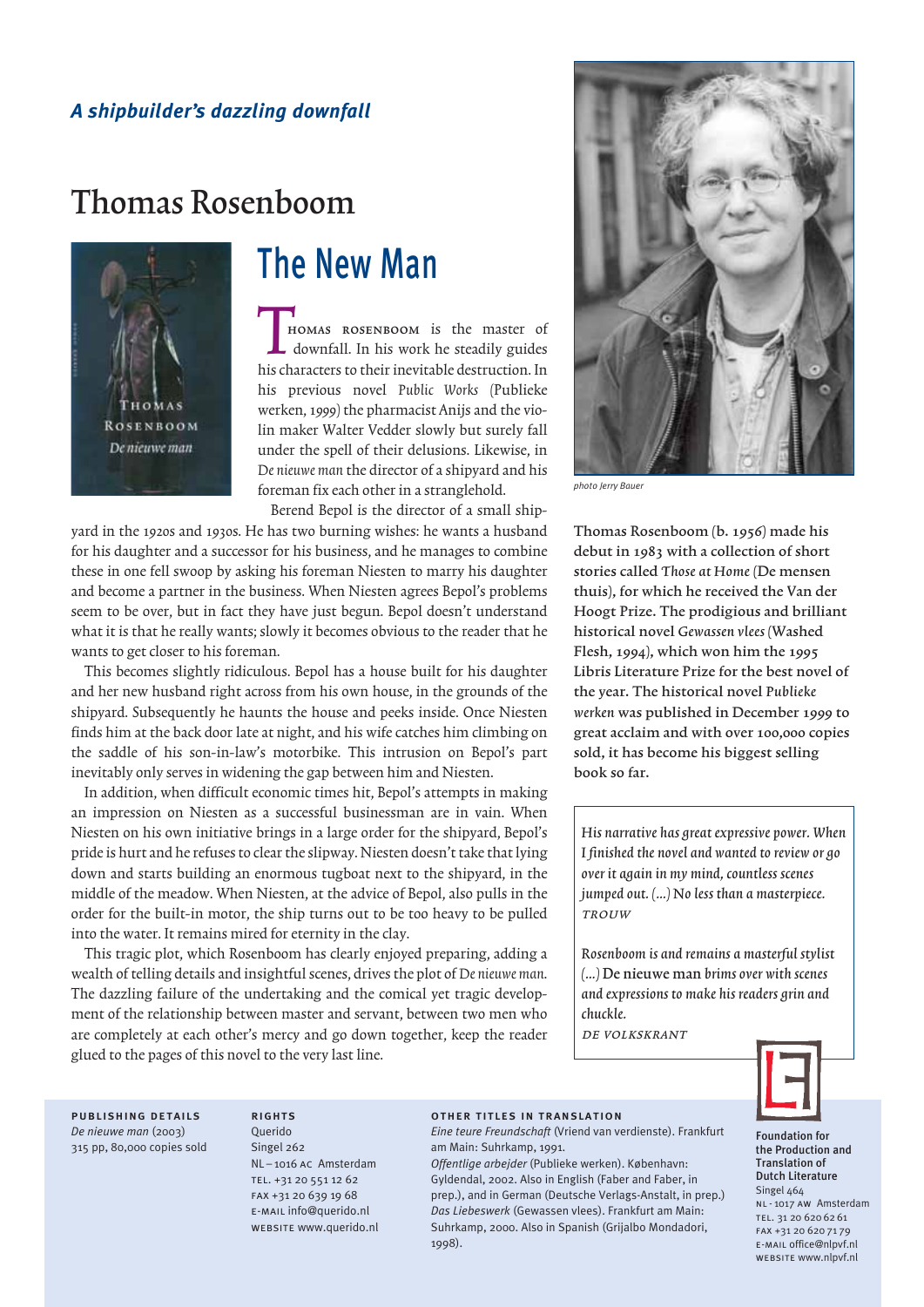### A conversation with Thomas Rosenboom

The Biography of The New Man by Anthony Mertens

### *translated by Michiel Horn*

To dispel the cobwebs of the night, Thomas Rosenboom takes a daily walk through Amsterdam. This morning I am walking along with him under a dark grey sky. We have agreed that on this overcast morning we will discuss the biography of his novel De nieuwe man (The New Man, 2003).

*Because a book has a life, too: it is conceived at some point, goes through an embryonic phase and comes into the world in completed form. It is possible that the book will live for half a century before it's buried in the tomb of the library. 'What concerns me above all is that very first phase of life,' I said to Thomas.*  'During the last few months of 2001 I was writer-in-residence in Groningen and gave some lectures at the university. It began there, in Groningen,' Thomas says. He was staying in the university guesthouse and spent his spare time in 'Het paard van Troje' (The Trojan Horse), a pub near the guesthouse. On one of those occasions in The Trojan Horse I remembered an anecdote that used to be told in my family. When he was eighteen or so, my father worked for a trucking company in the eastern part of the country. The owner offered the business to my father, provided he would marry the owner's daughter. It must have been deeply humiliating for the girl that she was being offered for sale, as it were, but I can readily imagine the man's devotion, that he was acting out of love for his daughter, finding a husband for his daughter and giving her security for the remainder of her life. My father rejected the offer. But I became interested in the question: what if he hadn't done that? What sort of consequences would that have had? That was the opening question, the novel's point of departure.

## *How did you know it was a promising idea for a novel? Why not for a short story or just a passing thought?*

'You sense it, it is as if the whole show gets under way, like an engine that starts and begins to run. It also has something to do with a feeling of power, the sense that you can make something happen that never actually took place.'

## *But in any case you changed the setting. Instead of a trucking firm you took a shipyard as your context.*

'That anecdote about my father could have happened in any family business. I chose the shipyard because I've been interested in ships since my childhood,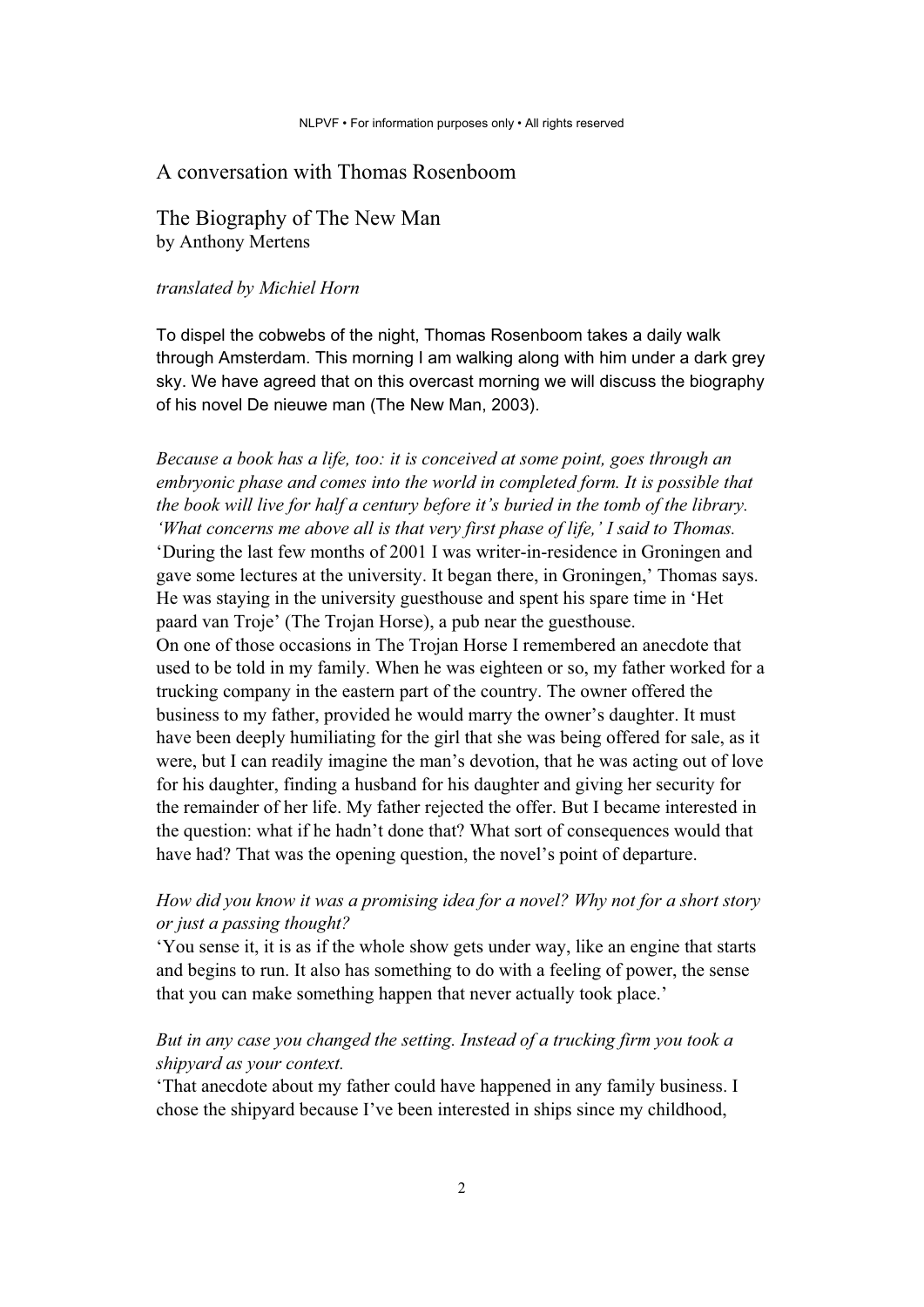made little boats myself when I was a kid, have owned a boat, and have read an unbelievable amount about ships.'

## *And instead of situating the story in the eastern part of the country you located the shipyard in Groningen, in the north?*

'At the time I was in Groningen, after all. I could get hold of the right documents. Besides, I remembered an old book that I once read feverishly. It was a boek by Hylke Speerstra, *De voorbije vloot* (The Fleet of Bygone Times). In it he reproduced conversations with the skippers of the last cargo sailing ships, of tjalks, clippers, and schooners. I still owned the book and opened it again. It told of activities that took place at the beginning of the last century, all of them in places I had never heard of. Because I was in Groningen already as writer-inresidence, I had a splendid opportunity to wander around in the Northern Marine Museum. I absorbed the atmosphere of that glorious period of ship-building history, of all those scows and flatboats and the new motor vessels. I saw a model of a shipyard of that period there, and also saw a video of a ship launching. These were all elements that I could put to good use in my novel. Moreover, there was a large library in which I could potter about to my heart's content. On the Damsterdiep in Groningen there was also a branch of the second-hand bookseller Hollandia, which specializes in books about ships and shipbuilding and from which I took home a lot of books that I devoured eagerly, late into the night in my room or sitting in The Trojan Horse. Above all I learned a lot from an overview of shipbuilding in Groningen, *Nieuw van de bijl* (Hot Off the Yard). It pointed out that most of the shipyards were concentrated in the area around Hoogezand. A good connection to the sea had been established by way of the Winschoterdiep and the newly-dug Ems Canal. But the shipyard that I was thinking of had to be a bit off the beaten track, a yard that hadn't adapted to the changing times. I situated it in Wirdum. I had got this idea from a commemorative volume that was dedicated to shipyards such as Sander, Nisten, and Apol. One chapter was devoted to Apol Shipyard, a small yard located along the Damsterdiep, which had become too narrow a passage for modern ships. The shipyard was in the wrong place and in time it went belly-up.'

## *And in your book Apol became Bepol?*  'Exactly.'

## *Funny that after your novel Publieke Werken (Public Works) you should again end up in the same region, in Hoogezand.*

'You can't figure out something like that beforehand. But I soon realized that Hoogezand was not a suitable location, because the novel had to be about a remote shipyard. In Hoogezand all the shipyards were in a row. You had all kinds of colleagues left and right who also crossed your yard. I was looking for a more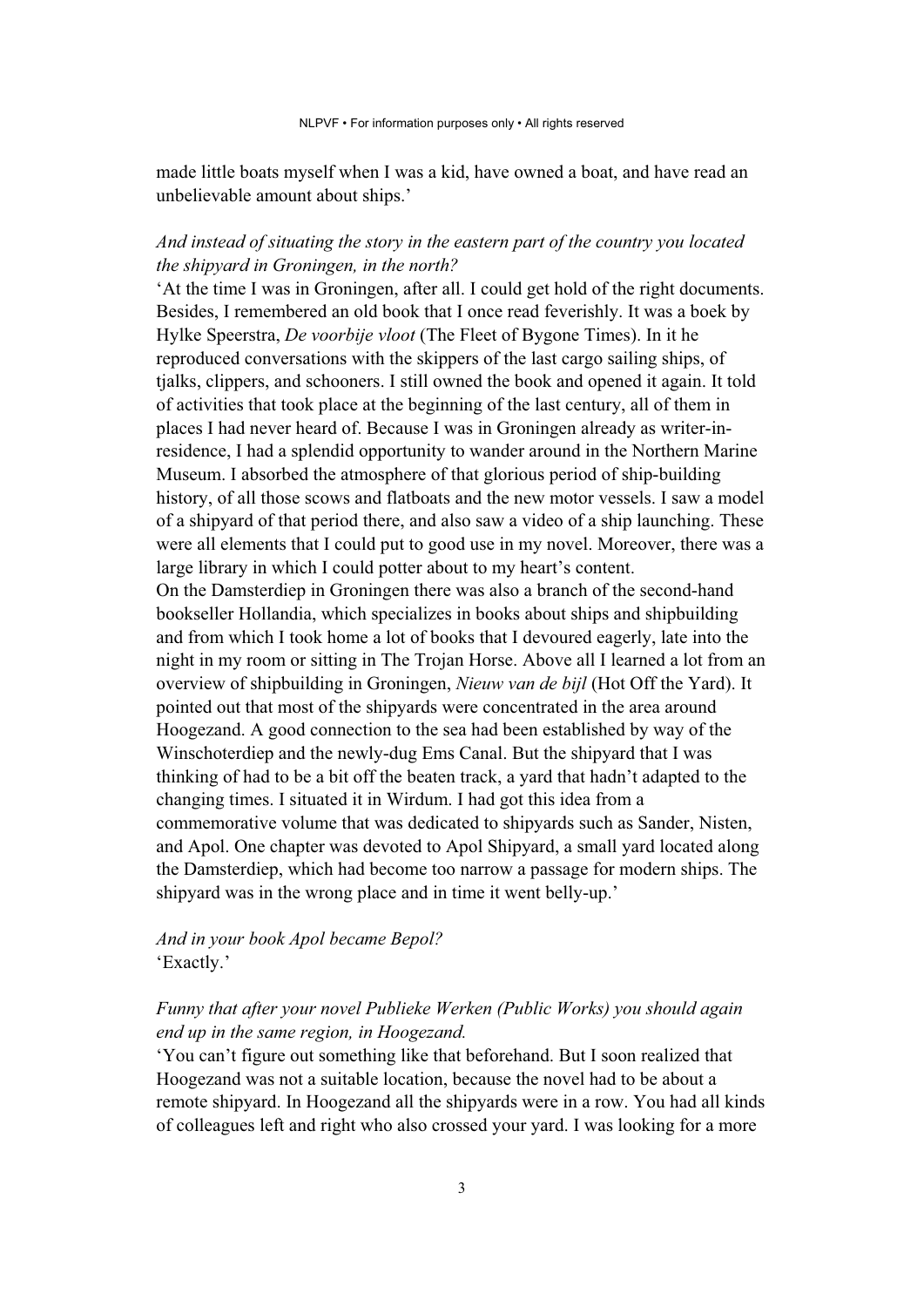closed-off yard. In the commemorative volume I had seen an aerial photo of Wirdum; Arent Apol's lonely shipyard could be seen on it. And there was the beginning of my tale.'

## *Your protagonist's name therefore came to you naturally, but why did you choose Niesten for the name of his antagonist?*

'The name had to sound a bit exotic, a bit German. It would be nice if it could simultaneously serve as given and family name. When he enters the living room of his future in-laws for the first time, the name must at the same time sound familiar and distant. The father is incredibly fascinated by Niesten. So the name must have something to feed that fascination. And Germany, well, for Bepol that was the big world, Hamburg, Bremen, the Mecca of the shipping companies. For a while I played with the name Sieger, but then, at a certain moment, I don't know why, the name Niesten came into my head, a name you won't readily come across anywhere but that nevertheless sounds altogether plausible.'

## *So you had the basic element of the father who offers his daughter along with his shipyard, and you had the protagonist Bepol and his antagonist Niesten, but you still lacked the driving force for your tale.*

'That's it. There is a wedding, a house is built on the shipyard property. But I pondered for quite some time how I could move the story along. Something had to happen. The books by the journalist Hylke Speerstra gave me the idea I was looking for. Wonderful books they were, which I devoured when I was a little boy. They dealt with the world of motorized sea-going tugboats. The technology, the speed, the telegraphy, the adventure, all the elements of that world spoke to me strongly. In one of his books that I read what an aged manager of Smit Salvage Company had to say about the way things were done at the beginning of the twentieth century. He had discovered a new market, as it were. The tugboats would wait at anchor until a storm began and SOS-messages arrived from ships out at sea that were in great peril or had run aground. Then the seagoing tugs could swing into action and bring these ships safely into harbour. And then a stiff invoice would be presented. Being saved could quite literally drive you into bankruptcy. Speerstra's books gave me the idea of having the young, mysterious Niesten build a sea-going tugboat against the inclination of Bepol, who didn't care much for modernity and was a bit scared of large undertakings. That way I could have Niesten make mysterious excursions to Germany, because over there the salvage companies had really taken off, just as Smit Tak had in Rotterdam. Around 1912, Bugsier in Hamburg was a large enterprise that appealed to the imagination. But closer to Wirdum was Bremerhaven. In that place there was a small shipping company, Schumann, with a small fleet, but in a very sneaky way it had been secretly buying the common shares of Bugsier. That seemed to me to be a fine element for the novel: Niesten was in tune with modern times, but of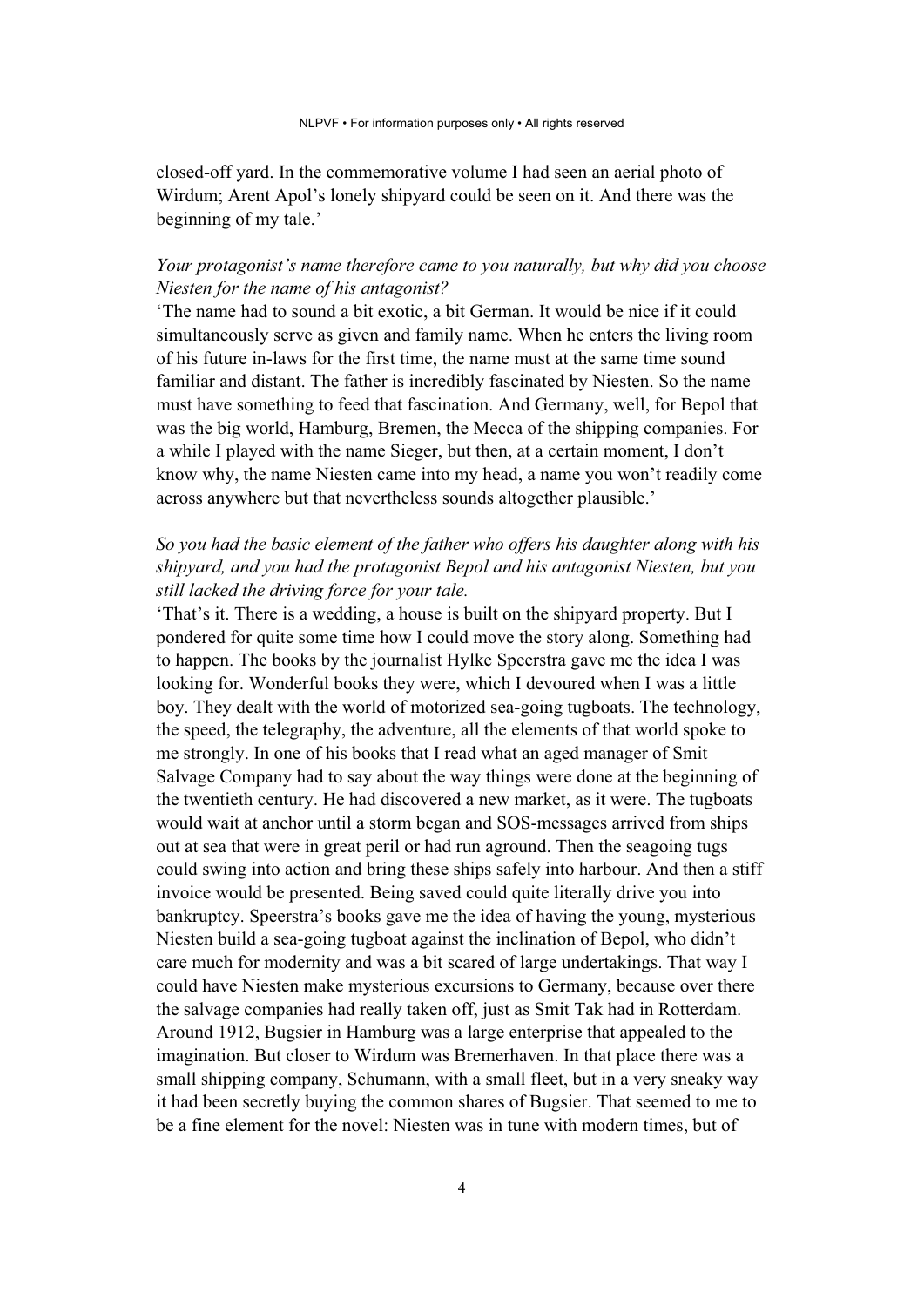course the launch had to be a disaster of major proportions. By having them build the ship on that piece of land at the edge of the canal the precondition for disaster had, of course, been created.'

## *So you had the scaffolding for your story. How long did the period last during which you were, in effect, designing your novel's framework?*

'I don't know for sure any more, a couple of months, I believe, the length of time I stayed in Groningen. I made notes in two exercise books. In one exercise book I made notes about the personalities, their characteristics, external features, behaviour patterns, etcetera. And in it I also sketched out possible plot developments and turns. Take the sequence of the ship's construction, for example, I noted down that Niesten should receive a secret commission from Schumann to build a very large ship so that they could enter into competition with Bugsier. In that way Niesten and Bepol would, without fully realizing it, become part of a competitive struggle of which, were Bugsier to find out about it, they could become the victim. With that secret commission the people in Wirdum got a whiff of the big world, and that, of course, was something that excited them. In the other exercise book I noted down all the data about shipbuilding that I needed as background information or that I would probably have to use in the novel: technical terms, telling details.'

#### *But then you still needed to construct the framework of the novel.*

'You know that I work with long strips of paper, on which I outline the chapters in columns so that I can in one glance check out the construction of the novel. A constant in my case is that the first chapter must present a stable situation. That's a classical beginning. So I place Bepol at the window from which he can see the shipyard. He sees a ship under construction. He has his ducks in a row, he is the manager, a local dignitary. And a first chapter like that must have something of an exposition, you put the players on the stage, as subtly as possible you begin to weave together the elements that are necessary for the development of the story. So there has to be a look towards Germany at this early stage.'

## *When you read the novel you get the impression that the chapters that follow describe the same sort of situation, but each time in a different light.*

'That's right: you could say that I constructed the novel out of similar modules. So after the description of a stable situation there is a disturbance in the equilibrium. We make a leap in time: it's eight years later. Bepol stands in exactly the same spot and looks out over the shipyard. But here the problem presents itself: his daughter is unmarried and whether she will find a husband seems dubious. And Bepol realizes that he has no successor. These problems must be solved and that is the first story line: proposing, becoming acquainted, building a house, getting married. At that point the second story line can begin: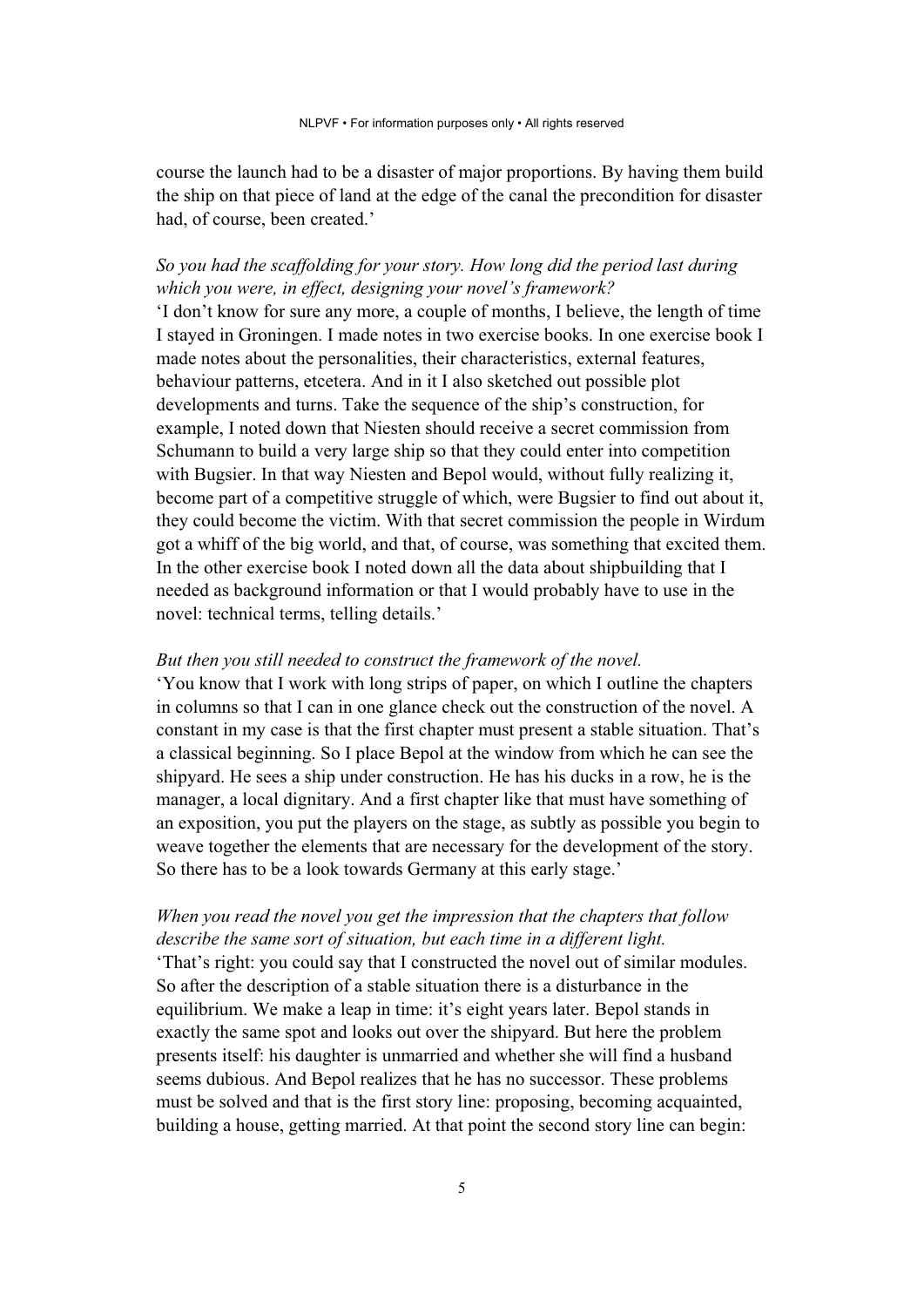the sequence in which they bite off more than they can chew with the construction of the large ship.'

## *Even more than in your two previous novels you have tried to keep it as simple as possible, you actually wanted to work with minimal means.*

'Sure, but within that simplicity I wanted to write an opaque book. Bepol doesn't fathom his own motives. He is someone who gropes around in his surroundings like a blind man. He lives in the conviction that he has brought Niesten into the firm, that he has rendered him a service, but he does not understand the commission that Niesten secures. He wants that special commission to be carried out not in the shipyard but in the field next to it. A new shipyard takes shape there, as it were. And gradually Bepol doesn't know any more whether it is his shipyard or not. He loses track of it.'

#### *When did you actually begin to write?*

'That must have been in January, at the outset of 2002. All that time you've been pregnant with ideas, they have developed themselves, but something dark remains which you know you can only discover while writing. Then you decide to start writing. There are writers who claim that they don't figure things out beforehand and that they have to discover everything in writing. I don't get that at all. For me the framework has to be there, and the filling-in of the framework as well. I don't get need to get nervous about that while writing, I can direct my attention to something else, the choice of words, the tone, the style. I know that the protagonist doesn't understand himself, that he is a kind of sleepwalker, he doesn't understand what is happening around him. The style adapts itself to that: I've drawn the story in a dream-like, eerie atmosphere. The style that I maintain in my writing has to make the story mysterious. That style, tone or whatever you want to call it, that's part of you. When I walk along the street, I hear within me the rhythm of the sentences, the turns of phrase, the timing, where I've got to keep going, where I've got to stop, in an abstract way I almost hear the intonation in the dialogues, in this case in Bepol's monologues especially. I hear the whole book, I see the whole book before me. It's a happy time.'

## *In your choice of words, it seems to me, you allow yourself to be influenced by a mixture of different vocabularies.*

'You got it. In *The New Man* I often drew on the vocabulary of financial affairs. It strikes me as amusing to give those terms a philosophical or psychological content. So when I write the sentence "he knew whether he was solvent or already bankrupt," this also depicts his psychological or existential state of affairs. What matters to me is to turn the language of business into something lyrical, to give poetic power to financial and technical terms.'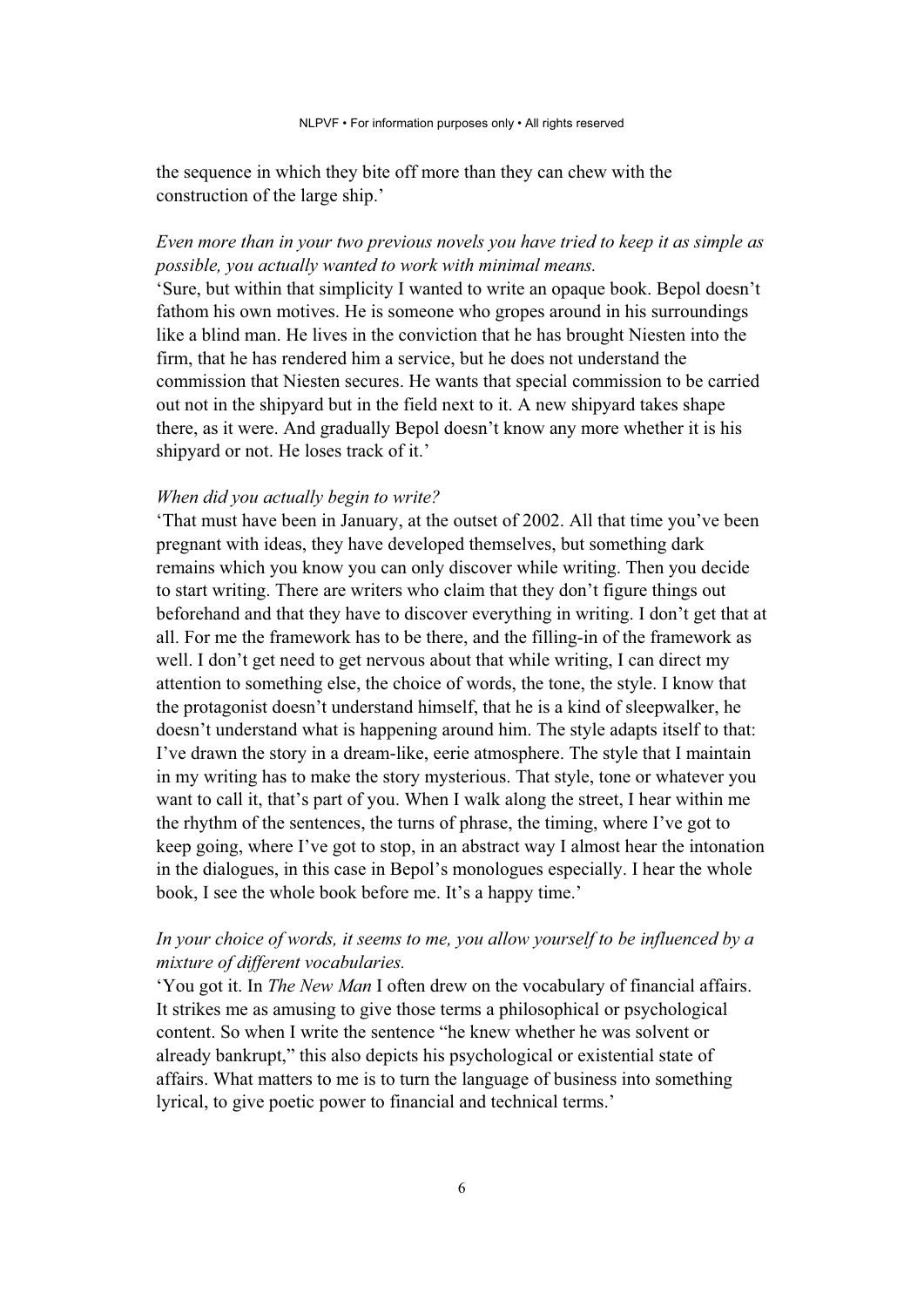#### NLPVF • For information purposes only • All rights reserved

*You use the most anti-literary prose to extract a literary effect, as it were.* 'As far as I'm concerned, in that respect a trustee in bankruptcy is the ideal figure. I like descriptions of contents. And the style in which they are couched: "I hereby declare to have found on the premises etcetera." Administrative prose to be used in a novel. It makes the presentation of very different matters possible. This kind of summary is, after all, the basic pattern of description. By using that dry-as-dust style you can create a beautiful counterpoint.'

#### *That corresponds nicely to the modular construction of your book.*

'Yes, indeed, in those modules I allow situations to return repeatedly, as a result of which the scenes begin to resemble each other at least visually. I aimed for that effect in those meetings between Bepol and his wife on one side and Niesten with his young wife on the other. Each and every time they are in the same room, sit in the same chairs, they follow the same rituals, they drink the same thing they drank before, and so on and so forth. In this way a pictorial rhyme develops. Bepol at his window, contemplating his shipyard, gazing towards the east from which the future presents itself. Niesten on his motorcycle, disappearing in an easterly direction. It happens a few times, but on each occasion a scene like that carries a different load of meaning. So I'm aiming for a minimalist art of the novel, looking to accomplish the maximum effect with as few elements as possible. It's about small patterns, in which little shifts take place that have big consequences. I hope that this way of working will have a sort of intoxicating effect, that the story moves inexorably toward the end: there is no escaping the catastrophe.'

### *Because of that modular construction, realism becomes problematical.*

'Even more because of the style. I'm fond of an astonishingly matter-of-fact style. It's got to be simple, so simple, in fact, that you can hardly believe it. There's a sentence in the novel: "So as not to talk too much, Bepol stopped talking" which I consider to be a successful example of that. By means of the style, I try to throw a surrealistic light on a realistic presentation of matters. A normal scene must gradually become puzzling. So by means of the style I try to remove myself from realism as far as possible. That's why writing is by far and away the most important thing, much more important than constructing the plot, thinking up story lines. It is in writing that you can win everything or lose it. You decide to write if there is something obscure in what you've thought up that you want to clarify by means of writing.'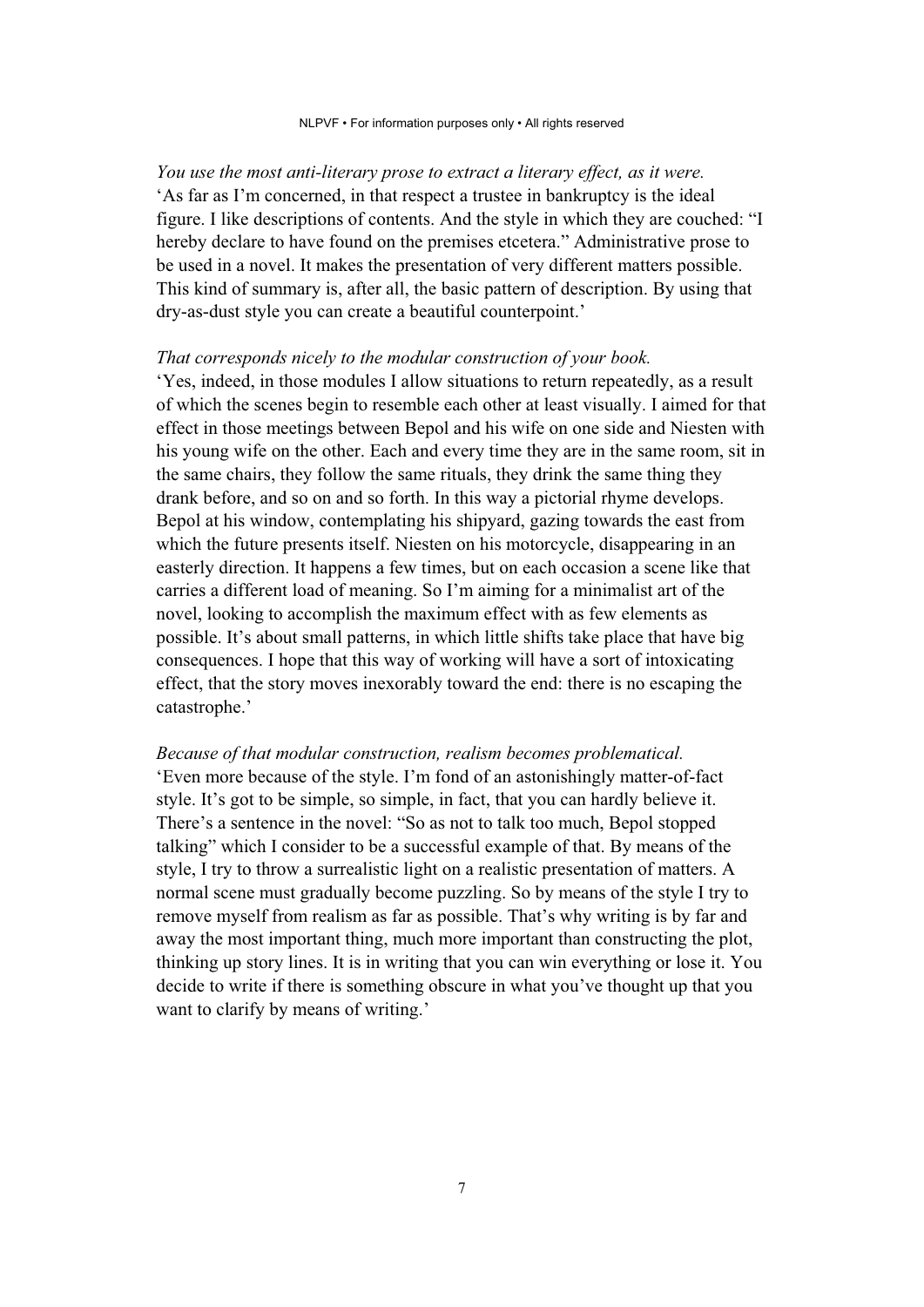NLPVF • For information purposes only • All rights reserved

#### **Sample translation from**

*The New Man* **by Thomas Rosenboom (Amsterdam: Querido, 2003)** 

**Translated by Nancy Forest-Flier**

#### CHAPTER V

#### **Courting**

By half past six Bepol was sitting in the living room, ready to receive his visitor. Refreshments were on the table, a pan lid was rattling in nearby kitchen. The women were still upstairs.

Twilight was setting in; darkness descended. Bepol turned on the lights and gave the fire in the stove a good poke. His nervousness was making him cold. He jumped when the clock struck six. After the last stroke there was a moment's silence, interrupted by the swelling throb of a motorbike in the distance. He leaped to his feet and left the room for the front hall, perfectly composed.

"He's coming!" he shouted up the stairs. He opened the front door, and the approaching sound grew louder still, and louder – yet even when the beam from the headlight finally swung into the yard he was still disconcerted.

Niesten came riding out of the darkness, in a slow roll, his cap pulled low over his eyes. Usually he would turn immediately and round the corner of the forge; now he drove straight on until his jacket gleamed in the glow of the outside light. Just one more sweep of the headlight over the ground, one last roar, and he came to a stop, still swaying but with his eyes straight ahead, apparently deep in thought – until he swung his leg over the seat, lowered the stand, and turned towards the door.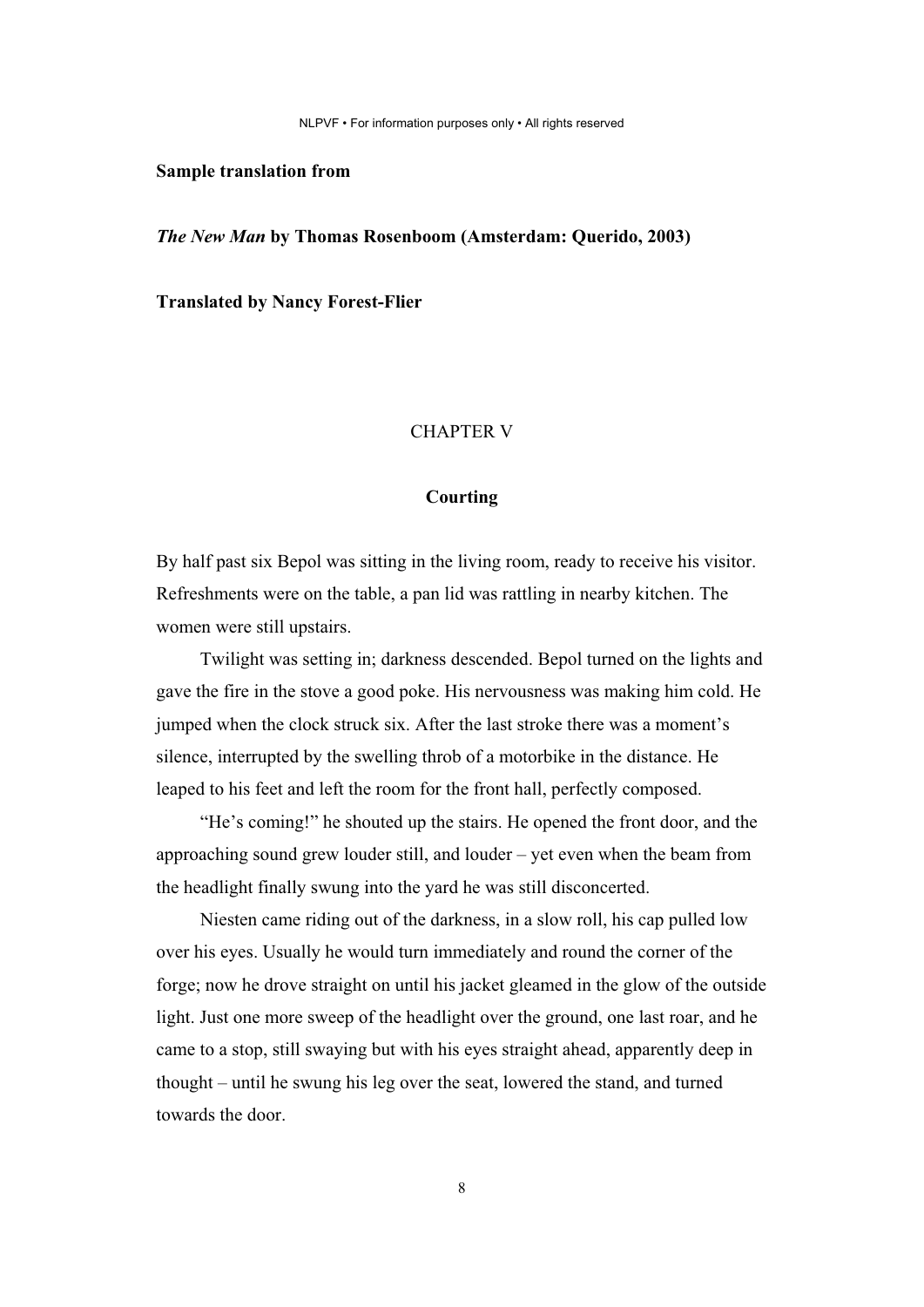"Welcome!" cried Bepol. He shook Niesten's hand, calmly stepped aside to let him go in first, but then suddenly shot in front himself; he had to be there to take the jacket and hang it on the coat rack!

The black leather jacket lingered in the hall like a bodyguard while Bepol once again led the way to the living room, advancing towards the stove at the back, past the big bookcase, which he touched lightly in passing.

"Any time you'd like to borrow a book –" he joked; after all, he had to put the young man behind him at ease!

Reaching the refreshments he saw that Niesten still had his cap in his hands. He showed him a chair by the window and remained standing to pour drinks.

"What's your pleasure, Niesten – genever? The ladies are still upstairs, so it looks like we have the first round all to ourselves! Ha, ha!" He set busily to work, arranging two small glasses side by side and he picked up the bottle, but before he could begin pouring there was movement at the door.

The first to enter was Agatha, with Ilse right behind her; they walked past Bepol and up to Niesten, now on his feet again. They greeted him with a nod, he nodded back, holding the cap to his chest, then they sat down together on the couch, Ilse bowing as if she were reading a book.

"Well, isn't this nice! Now we can get acquainted; but first something to wet your whistle! Niesten wanted genever – here you are! A blackcurrant for Aggie, and another for Ilse. There you go!"

Finally Bepol served himself and dropped into the chair opposite Niesten. Glass raised, still making cheery talk, he looked from one to the other as they sat round the table, glasses in hand. It was time for a toast. The words were welling up in him, but Ilse happened to raise her face for a moment and they stuck in his throat. It was the first time this evening that he had looked at her directly, and for a moment he thought this was not his daughter he was seeing but an offshoot, a duplicate of his daughter. Ilse had painted her lips red and full. Her mouth stood out from her pale face like a poppy.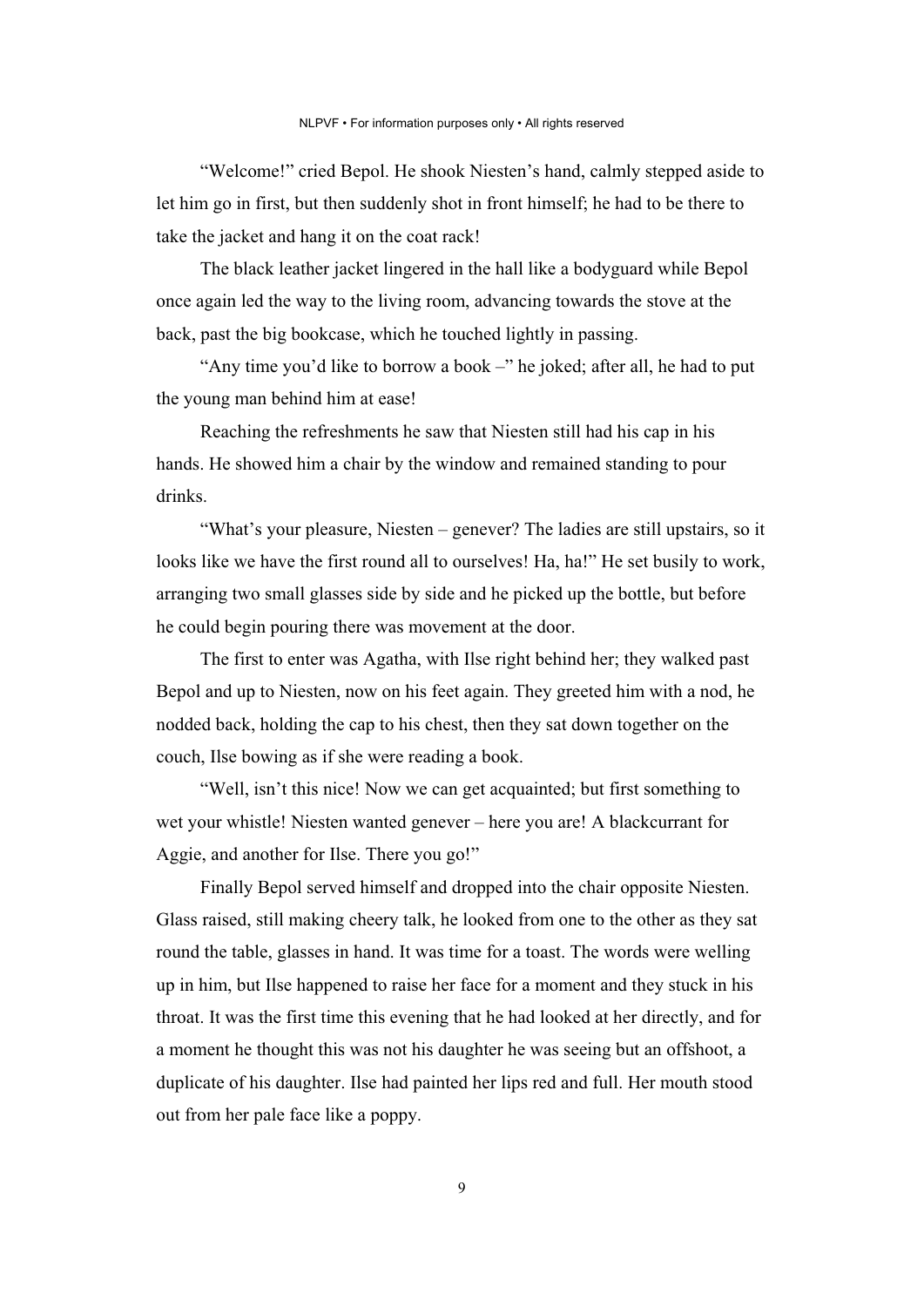"Well, then, to the future!" was all he could manage, the sense of duplication still whirling through his head, and then when he looked over at Niesten the duplication seemed to have duplicated itself once more: Niesten had placed his cap on the windowsill behind him, and it lay next to his head. It was as if he, too, had split himself in half so that now two of them were sitting opposite Bepol, two heads looking at him at once, one with piercing eyes, the other with the iron insignia above the visor.

He had soon recovered his composure. The conversation proceeded smoothly. The more he talked, the more he regained his customary aplomb. Exhaling after yet another sip he repeated his words: "No, we're not going to rush into anything, let's take it one step at a time. First get the house built and the marriage will take care of itself!"

To clear space for a suitable dwelling, part of the willow copse next to the kitchen garden would have to be cut down, and with a bit of the bleaching ground added there should be plenty of room.

"Just make a sketch, Niesten," he invited. "There's no reason to delay construction any longer. You'll be back on the job starting Monday, like before, but with a ten percent cut in wage, because of the slump. Oh, there's no need to look so out of sorts, that was a joke to relieve the tension. By the time the house is built and the wedding's over, the shipyard will be flourishing again. You may not know just now how to make a shipyard flourish, but don't worry, that'll take care of itself – once the freight prices pick up! So long as those rates are low, things can't help going badly, there's nothing to be done about that. The shipyards at 't Hoogezand are at a standstill, too, it's no different there than here, but as soon as the coastal trade starts turning a profit again the shipyards will be better off. Like I always say, if shipbuilding has a pulse, it comes from the heartbeat of the coastal trade! You'll learn to think the same way later on, never fear."

Aggie had left for the kitchen. Soon soup was served up and they sat down to dinner at the table in the back room. To celebrate their acquaintance, Bepol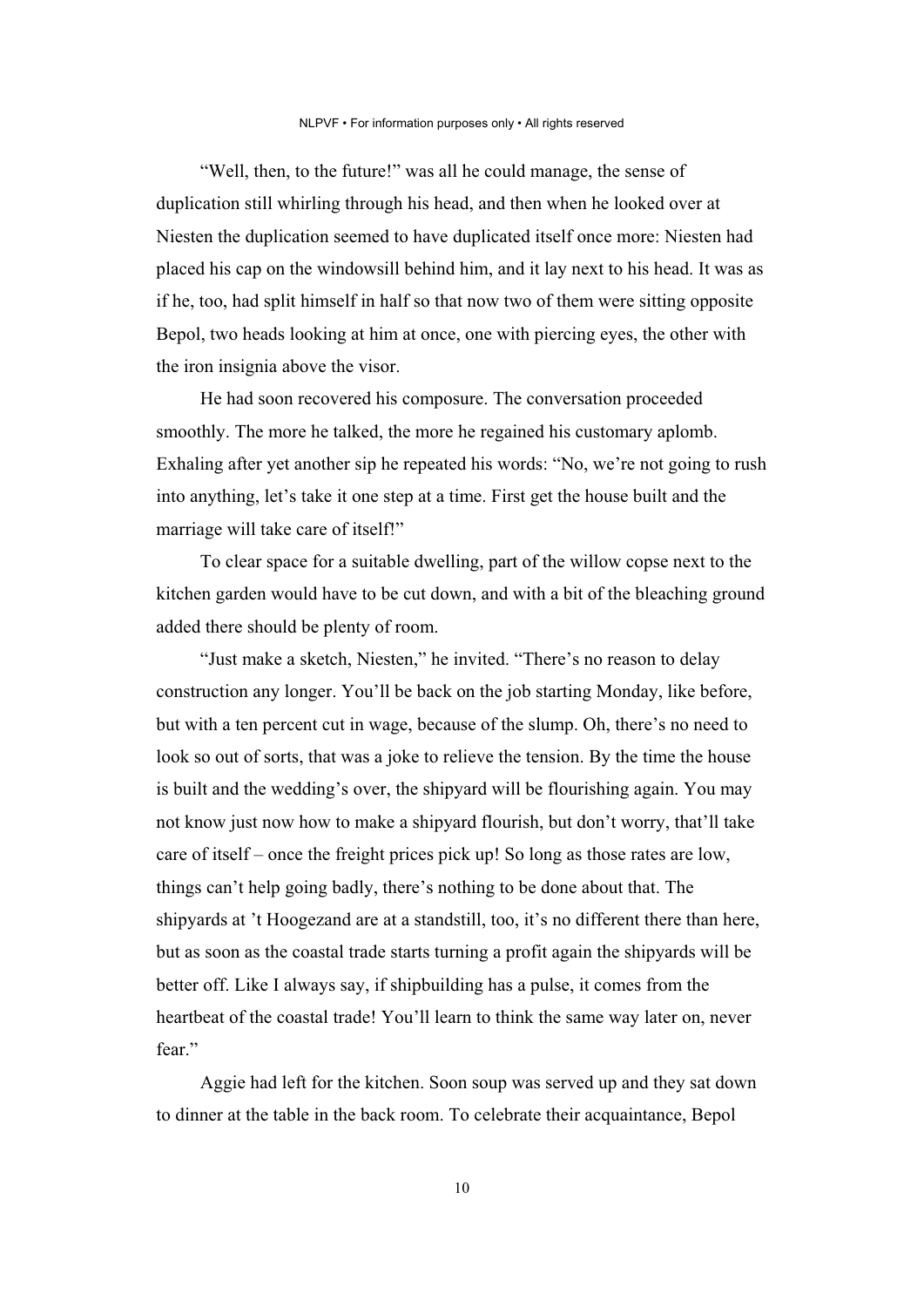opened a bottle of wine and proposed a new toast, looking from Ilse to Niesten and back again: "Now let's drink to your friendship, to the friendship from which love slowly grows. Love is something that happens very gradually. You might decide to go on the motorbike to the movies, or to go to Groningen to listen to jazz – but don't force it, Niesten; a marriage is not made of iron, it's not a set of gears. Your health!"

As they ate, spoons scraping the china louder and louder as the plates emptied – Bepol felt the closeness of Niesten as a kind of radiation. How alien he was here, even more than in the office when he demanded a pay rise or later with that business about the contract. He seemed more alien now than he had been when he was still a stranger, even although he had worked at the shipyard for so long that Bepol suddenly realized he no longer knew whether Niesten was his first name or his last. He continued furtively to study him, his excellent table manners, his freshly ironed shirt; the only thing he could not work out even when he was so close was his age.

If age was like layers of varnish, then Niesten's age was clear lacquer, thought Bepol. The man must be about thirty – no longer young, not yet old. Perhaps age was simply less of a factor with him than it was with other people.

The soup bowls were cleared away, Bepol sliced the meat, Aggie served the vegetables, and out in the shipyard the Festina creaked.

"It's very pleasant to make your acquaintance under such peaceful circumstances, Niesten," Bepol continued, securing his napkin once more. "I think we shall get along very well, even though there was that matter of the certificate of equality, I don't want to brush that under the carpet. But Niesten, what would that have come to with no diploma and no wife? And look at you now, sitting here at the table as a future son-in-law and successor in the business – there's equality for you! Ha! Wouldn't your father have been proud of you, though! A very fine workman he was. A hard worker and a good worker, just like you, and it was such a pleasure when he smoked that little pipe of his during breaks. Oh, yes, and then there was that fuss about the hammering and the pay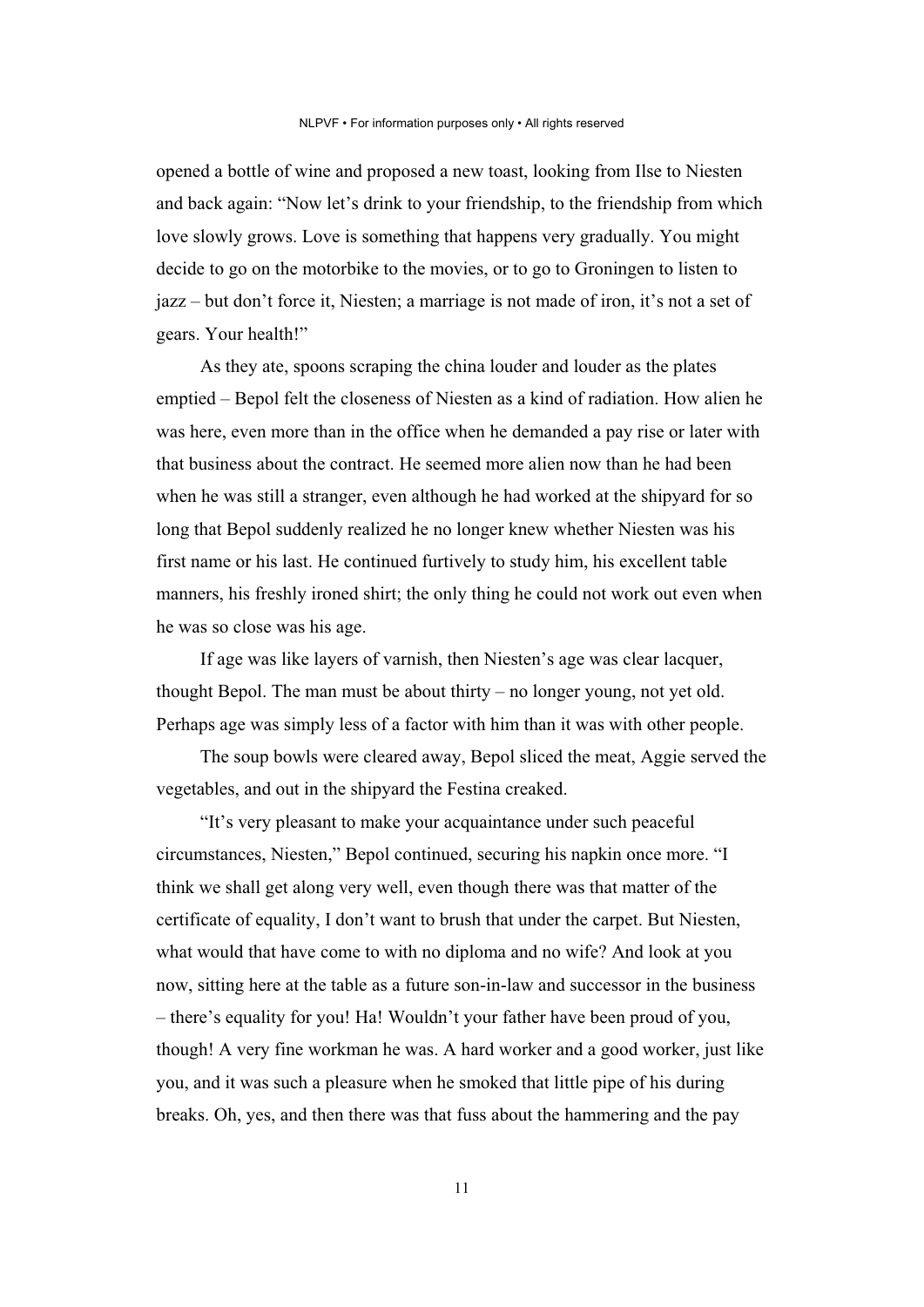increase – but that's normal between workers and owners, the same thing will happen to you in time! To avoid discord I've always been obliging with the men, if their demands were justified. That's why socialism never took root here: the working conditions are too good! Like I always say, if socialism is a plant, then it's a desert plant that flourishes when it's deprived but withers as soon as its needs are met. Apart from that, there's absolutely no reason for an owner to reject socialism out of hand, because when it comes to exploitation every form of protest is reasonable. At least, that's how I see it! No, there's no need to respond, Niesten, we're sure to talk about politics later on."

Aggie put her hand on his forearm as she usually did whenever she thought he was talking too much, and asked Niesten to tell them about his lodgings in Appingedam, what he most liked to eat there.

Bepol was happy with Aggie's manoeuvre to easen the pressure on Niesten; after all he, too, had earned a moment's peace. He followed the conversation that now developed among the others with great attention, ready to step in if it should flag.

Niesten mentioned a few dishes; his voice grated and went up and down in volume, sometimes loud, then soft again, like the first voices on the radio. Bepol suspected this was because Niesten was hard of hearing, and that he spoke too loudly as a matter of course but often consciously toned his voice down for others through sheer will power.

Then Niesten asked Aggie what she liked most. Aggie's choice was Ilse's savoury tart – as only Ilse could season it! – and she praised it to the skies.

"That tart is health food of the highest order, Niesten!" Bepol agreed enthusiastically. "You know why? All the herbs are fresh from the vegetable garden! Caraway, basil – quite delicious, though personally I prefer wild herbs, the ones that don't grow to serve us, the ones that grow freely along the side of the road. And why is that? It's the socialist in me!"

The plates were empty. Bepol praised the quality of the food, and laying his hand on Aggie's, said to the other two, "There's nothing finer than a good, meal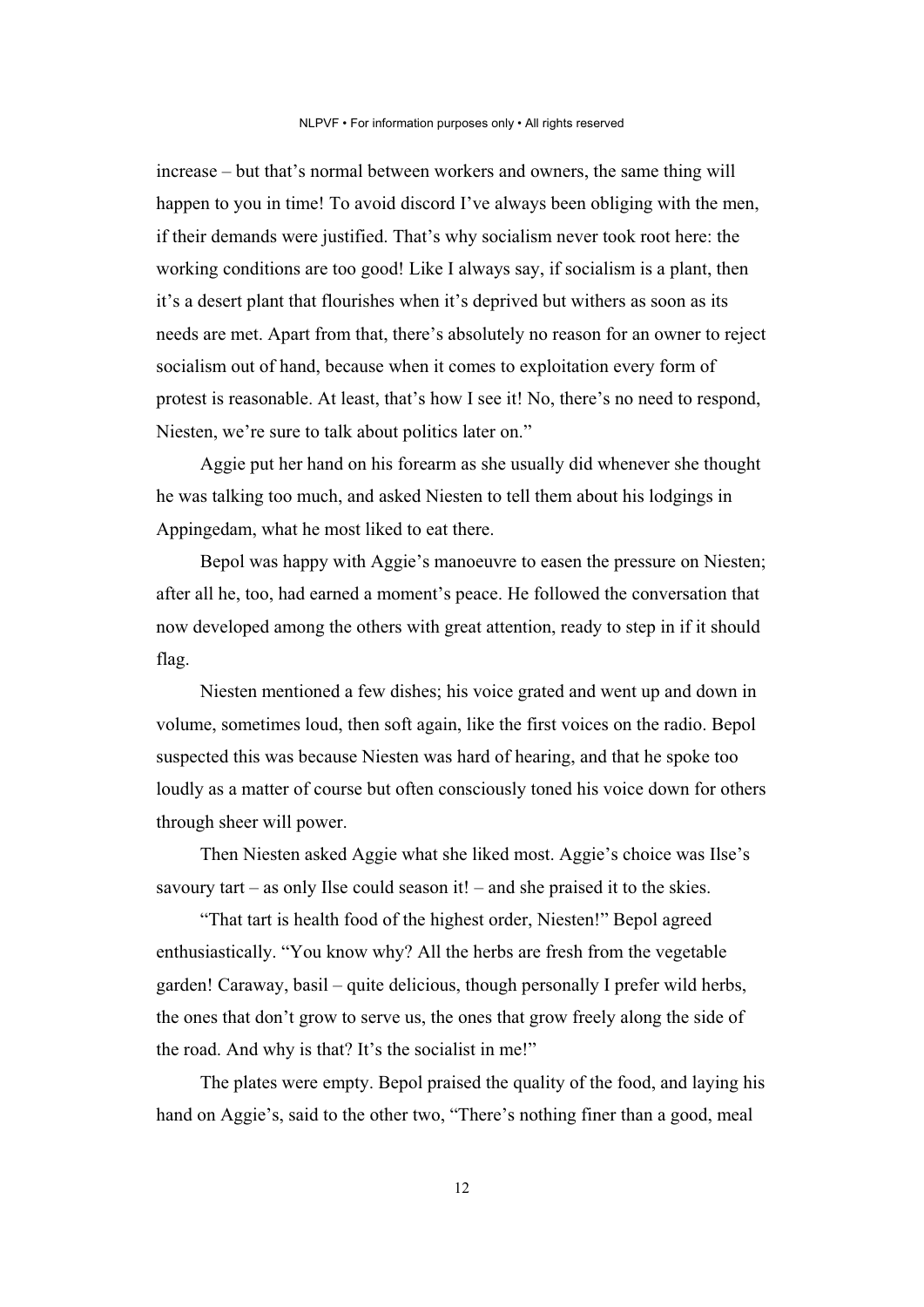taken together, even if we shan't always eat together in the future. You'll have to start your own household; after all, you'll have a family of your own some day!"

They stood up. The women disappeared to make coffee, which would be served at the stove in the living room, Bepol strolled aimlessly around the room. He remembered suddenly that he had put the shipyard revolver in the sideboard with the intention of cleaning it. Aggie and Ilse were still in the kitchen. He opened the drawer, he took the revolver and hurried over to Niesten, who was sitting on the same chair as before by the window.

"Take a look at this," he said, beaming boyishly, and holding the revolver with its fine barrel under Niesten's nose. "One day this revolver will be in your hands, and you'll make a speech. You'll figure it out. One word of advice though: don't make it too long! Ha, ha!"

Laughing good-humouredly, he went walked back to the sideboard and returned the revolver to the drawer just as Aggie and Ilse came in with the coffee and drinks.

Bepol, pouring cognac, was the last to sit down. He noticed that everything was as it had been before dinner except that Ilse's lips were not nearly as red.

"Well, that was a pleasant evening," he said in recapitulation, wellfed and content, satisfied with how things had gone so far. "Very nice to exchange views on so many different topics. We don't have to limit our conversation to shipbuilding, Niesten! We can also talk about your motorbike, or about automobiles, whatever you like! Cigar?"

Niesten waved the cigar aside and started rolling a cigarette; Bepol took back the proffered box of Havanas and lit one himself.

"It's certainly a fine piece of machinery, that motorbike of yours.... An Adler, isn't it? Yes, I've admired it on many occasions. You take it to Germany every now and then, don't you? To visit friends, I imagine. Yes, Niesten, I was young myself once!"

Niesten gathered his mouth into a thin smile, but it wasn't the beginning of an answer. It was the tacit answer itself.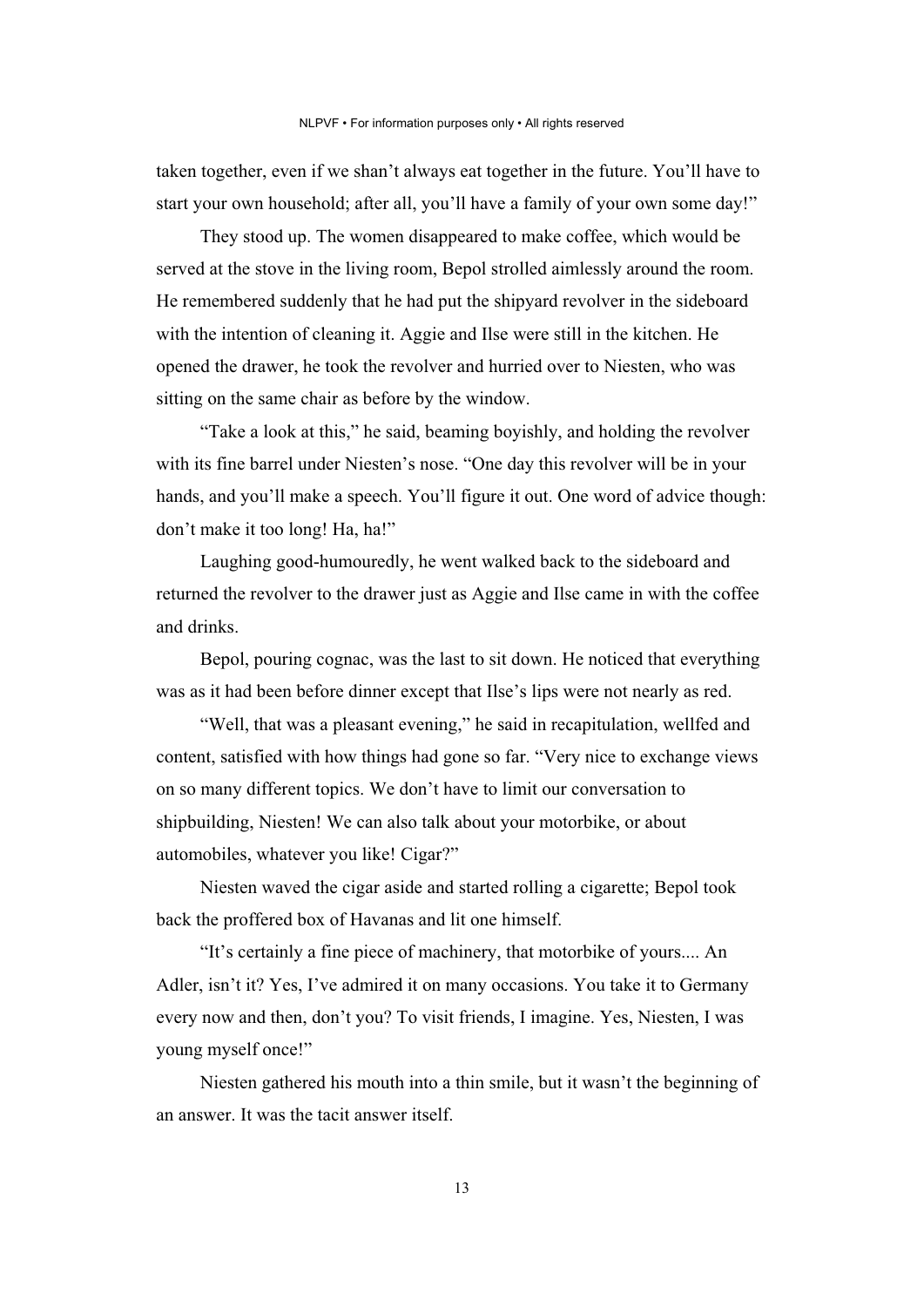"But don't forget that your motorbike could never have existed without the internal combustion engine," he went on. "And the same goes for the automobile, of course. The men of 't Hoogezand are already driving around in automobiles. You will, too, later on; I'm too old for such things. Bodewes has a Spyker C-3, Pattje a Pathfinder 40 HP, and Van Diepen an Oryx Torpedo. At meetings of the Shipbuilders' Association all three of them are parked side by side in front of the Martenshoek Hotel, and it's a mighty beautiful sight. I'll take you along with me one of these days, and I can introduce you to the men at the same time. Some day you'll be going to meetings there yourself!"

Niesten pressed back in his chair. Was he shying away from the new responsibilities that awaited him; was he afraid he might fail to measure up to his new position? For the first time Bepol sensed something resembling doubt in the young man, and it was as if the confidence deserting Niesten was flowing over to him and nestling itself twofold in his dancing heart.

"The diesel engine is going to bring drastic change to road transport, just as we've already seen in coastal navigation. It's a development that can't be stopped; what we're seeing now is just the tip of the iceberg. Some day the sail will be completely supplanted by the engine, Niesten. If the transition from wood to iron was a revolution, the transition from sail to engine will be war! And once again there'll be conservative forces to fight. Back then some of the old shipmasters used to say, 'If you don't have to pump it out, it's not a ship.' Now they say, 'If God provides the wind, I'll provide the sail.' But if you bow to that kind of pressure, Niesten, then... then. You've got to think ahead, set your sights on the future, look for new possibilities, reach out to new customers, advertise, acquire. You may be the first in Groningen to build an ocean-going vessel that runs entirely without sails, not even an auxiliary sail. Do you see what I'm trying to tell you? The Groningen shipbuilding industry always uses German steel, but what's keeping us from changing? There's a blast furnace right here in the Netherlands now; they may do laminating at better terms. Invite tenders, Niesten, change old habits, make decisions. You may have wondered, what does Bepol do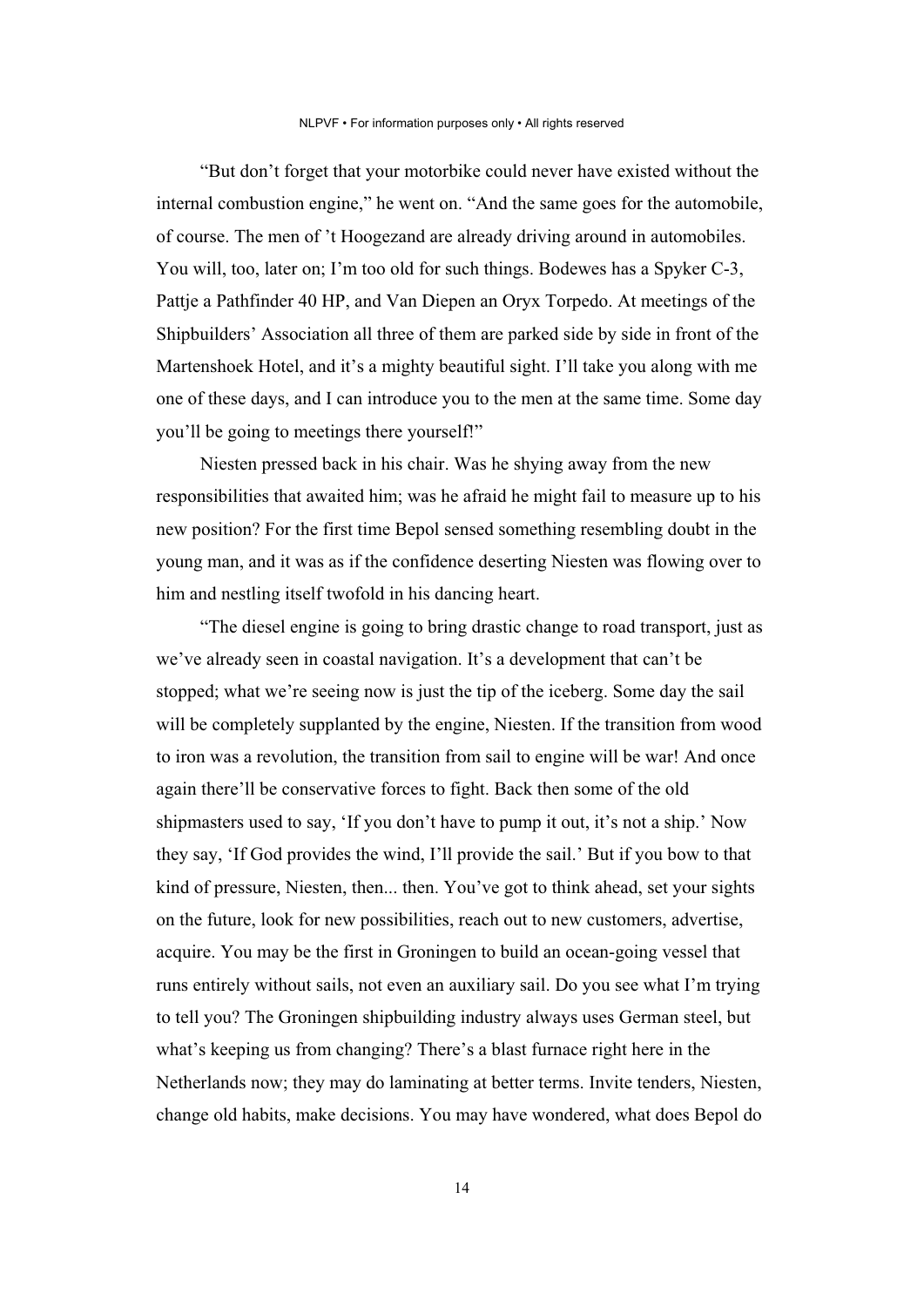in that office anyway? Well, I do business! Shipbuilding isn't just building; shipbuilding is business, too, and you don't do business in the shipyard alone, you do it in the community too – at least that's the way I see it! That's why I've always included poor Wirdum within my range of concerns. The cooperative cold store is finally a fact, I'm working on a laundry centre now, and it wouldn't surprise me at all if Ilse were to turn the book-lending service into a real public library. A cultivated woman, Niesten, nose always in the books. Then there's education. These are some of the other torches you'll be taking over from me, at least if you're socially minded. And there, too, you'll have to put your own stamp on the work, be able to take your own initiatives. You have to do it your own way – the modern way!"

Niesten was still sitting back in his chair, motionless. Yes, indeed, the man who was known for striking iron was now apparently struck dumb by all the benefits, duties and expectations that were descending on him. Bepol watched with growing pleasure, and to show Niesten his strength he kept on pounding, now fully at ease.

"And then there's still the financial side of business to discuss,' he said. 'One of these days I'll go through the contracts with you, I'll teach you how to call for tenders."

"And then you'll have to become acquainted with the notary, nothing happens these days without the notary," he said.

"And you should come with me to the bank sometime. That's something else again. The notary is for consultation, the bank is for business!" He said.

That's when it happened: Niesten looked away from him to the door, as if he were giving in. Bepol beheld the sight with satisfaction, the warmth of a smile spreading across his face. He had never been able to break Niesten's pride, not by refusing him a ship of his own nor by denying him work. But now that everything had been bestowed on him, that is exactly what seemed to be happening.

He poked the fire coals once again, noisily. He winked at Aggie, who sat motionless on the couch, hand clutched over her mouth. He tried to exchange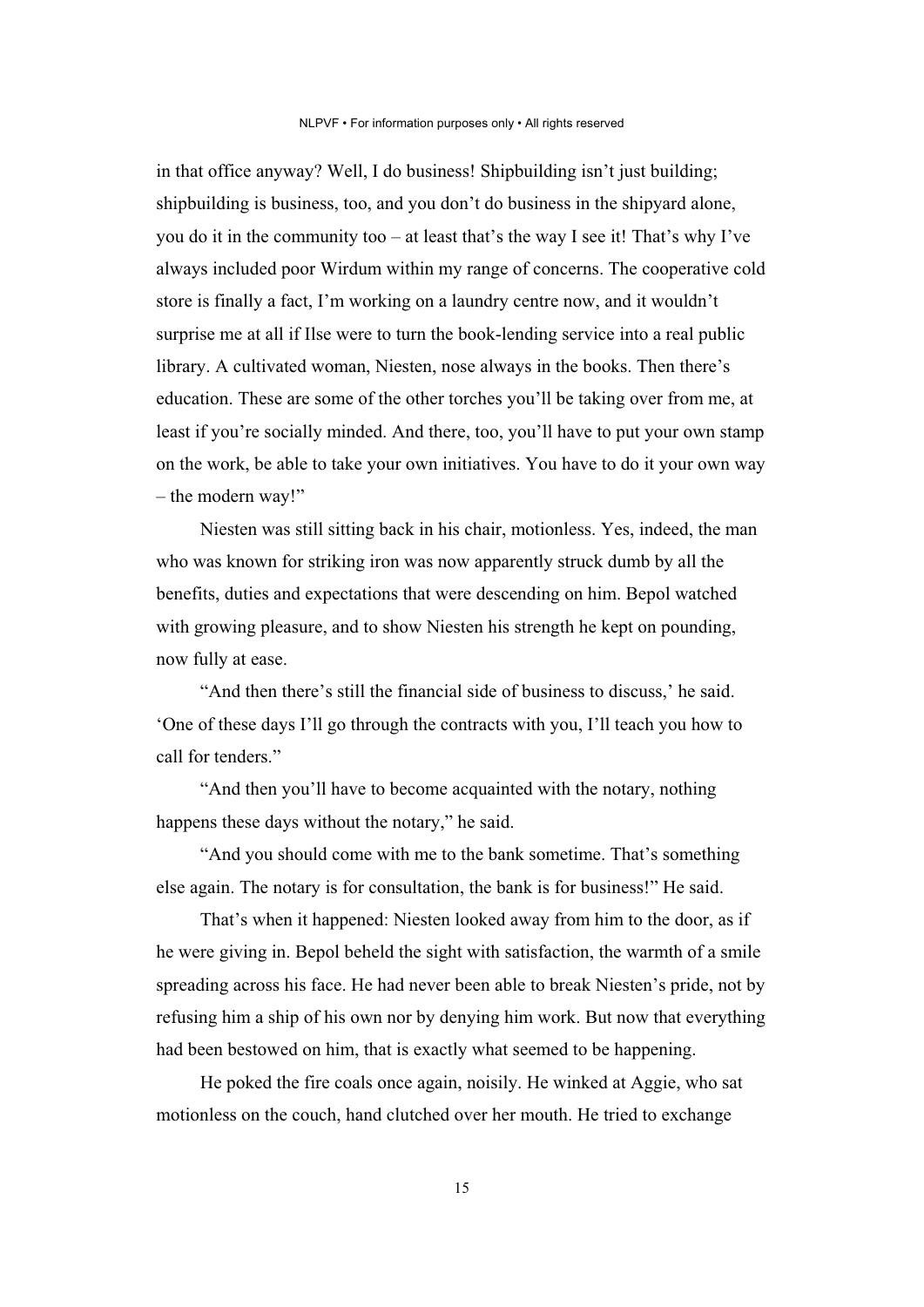glances with Ilse, but her head was bent too far over. So he sank back in his chair with a sigh, overcome once more by Niesten's impenetrability. The man was so strange, so different, so utterly different to Bepol himself. If he was a cigar, then Niesten was a cigarette. If he was the tuba, then Niesten was the trumpet. If he was lukewarm, then Niesten was hot or cold. If he was wood, Niesten was iron. If he painted with a fan brush, Niesten etched with a needle. And whereas he had always exercised leadership from the rear like a general, Niesten would be the general who led his troops into battle to break oncoming resistance. Niesten would become a businessman, but he would always be a workman.

"What would you like to be, Niesten? Associate? Partner? Just say the word."

The smoke hovered over the table. In complete silence Bepol suddenly raised an attentive finger.

"Wait! No, perhaps not: I thought I heard the telephone in the office. Ha! But enough talk about work. First get that house built, because you know something, Niesten? You're not just a hair's breadth from marriage, but a house breadth. Ha! Ha! Ha! Yes, Niesten, another one of those jokes... that sense of humour. You really need it sometimes in the shipyard when the men start complaining. You'll certainly need it in your marriage!"

He turned to Niesten and laughed; he looked laughingly at Aggie and then at Ilse. Aggie's eyes flashed above the hand over her mouth; Ilse could not look back – her head was still bent over too far. When he turned his gaze back to Niesten he noticed something had changed; Niesten had taken his cap from the windowsill and, leaning forward, was spinning it on his knee. Then he stood up.

Struck by a wild urgency, Bepol stood up, too. "You're leaving? But not so fast. Aren't we forgetting something?"

From far away he heard Aggie's voice, but it hardly registered with him now. The only thing he knew was that his sense of urgency was beginning to shift; he was going to give everything to Niesten, and by giving him all his possessions he was giving himself as well. Driven by a power he did not yet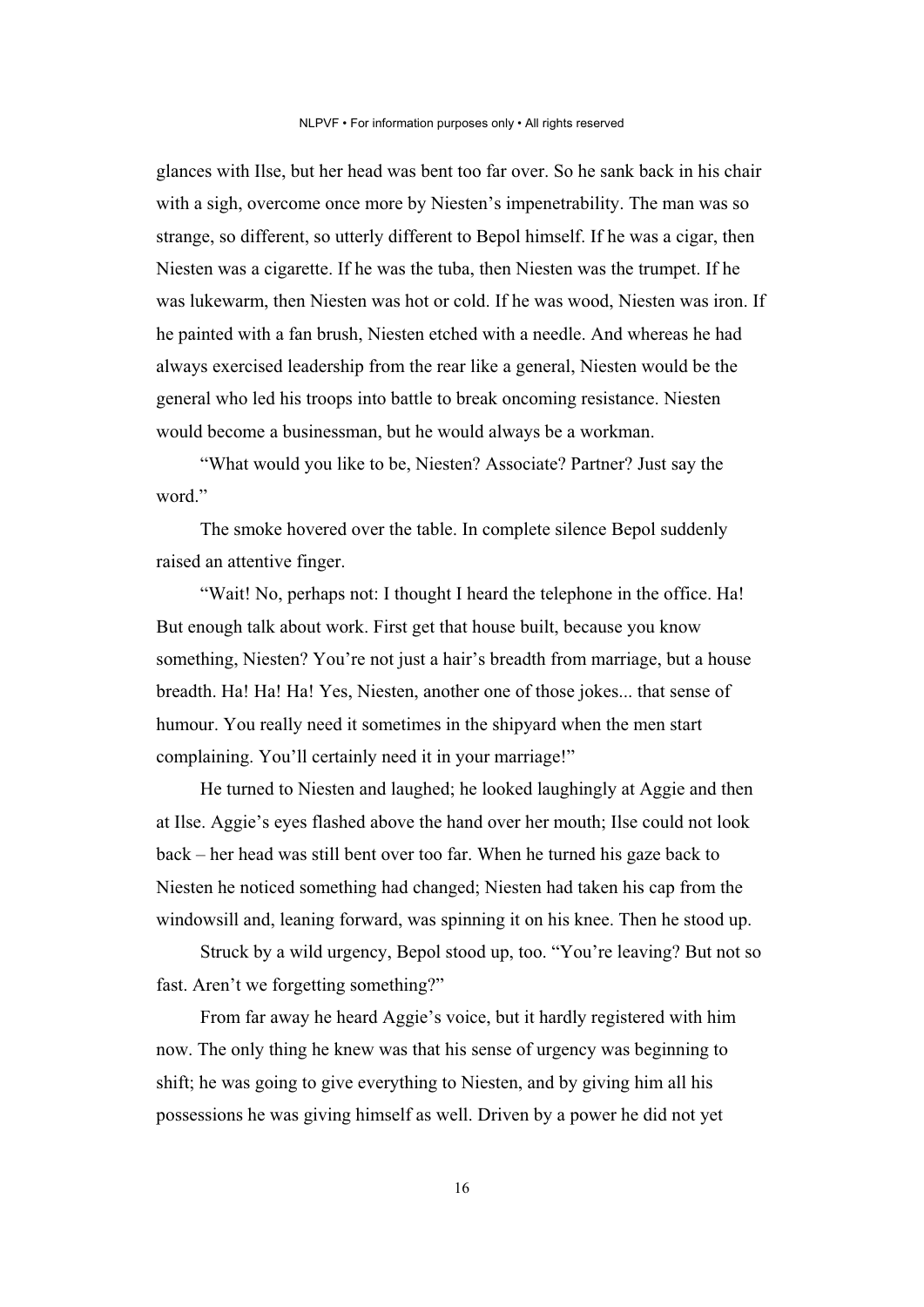recognize, he stepped right in front of the young man, who had barely a background, a name or even an age to call his own, but who nevertheless would possess Ilse, the shipyard and his position. And then Niesten, without one word of thanks or expression of satisfaction, without one tangible sign that he was willing to accept it all, was wanting to leave the house?

 Bepol had already reached sideways and taken Niesten's hand. At the same time he drew Ilse up from the couch to stand on his other side. He kept pressing both their hands firmly together as if they were clay and in this way he could somehow blend them. Then he stepped back like an artist from his canvas, to take a better look.

"You may kiss each other," he said, laying his hand on Aggie's shoulder without taking his beaming gaze from the couple.

"Go on, it's all right, it's a sign."

The two young people did not move. Caught in a motionless dance, they stared at a point between their feet.

"Go ahead, Niesten, the man goes first, don't be bashful on my account. I was young once myself! Go on!"

Just as he was about to step forward to set the motionless in motion, something moved. Pressing his cap to his breast, Niesten nodded slightly to Ilse, and turned on his heel. Bepol watched him in bewilderment as he walked out of the room, shoulders erect as always. The front door slammed shut and Ilse, too, ran from the room. For a moment Bepol thought she was following Niesten, then he heard her footsteps drumming on the stairs.

"What? Why?" he said, looking first at the empty doorway and then at Aggie who, without so much as returning his glance, straightened and left the room, arms outstretched.

Finally Bepol walked out of the room. He stood in the hallway as the first gasping sob sounded from upstairs and the motorbike was kick-started out in the yard. Opening the front door he caught one last glimpse of the little red light before it disappeared round the corner of the forge.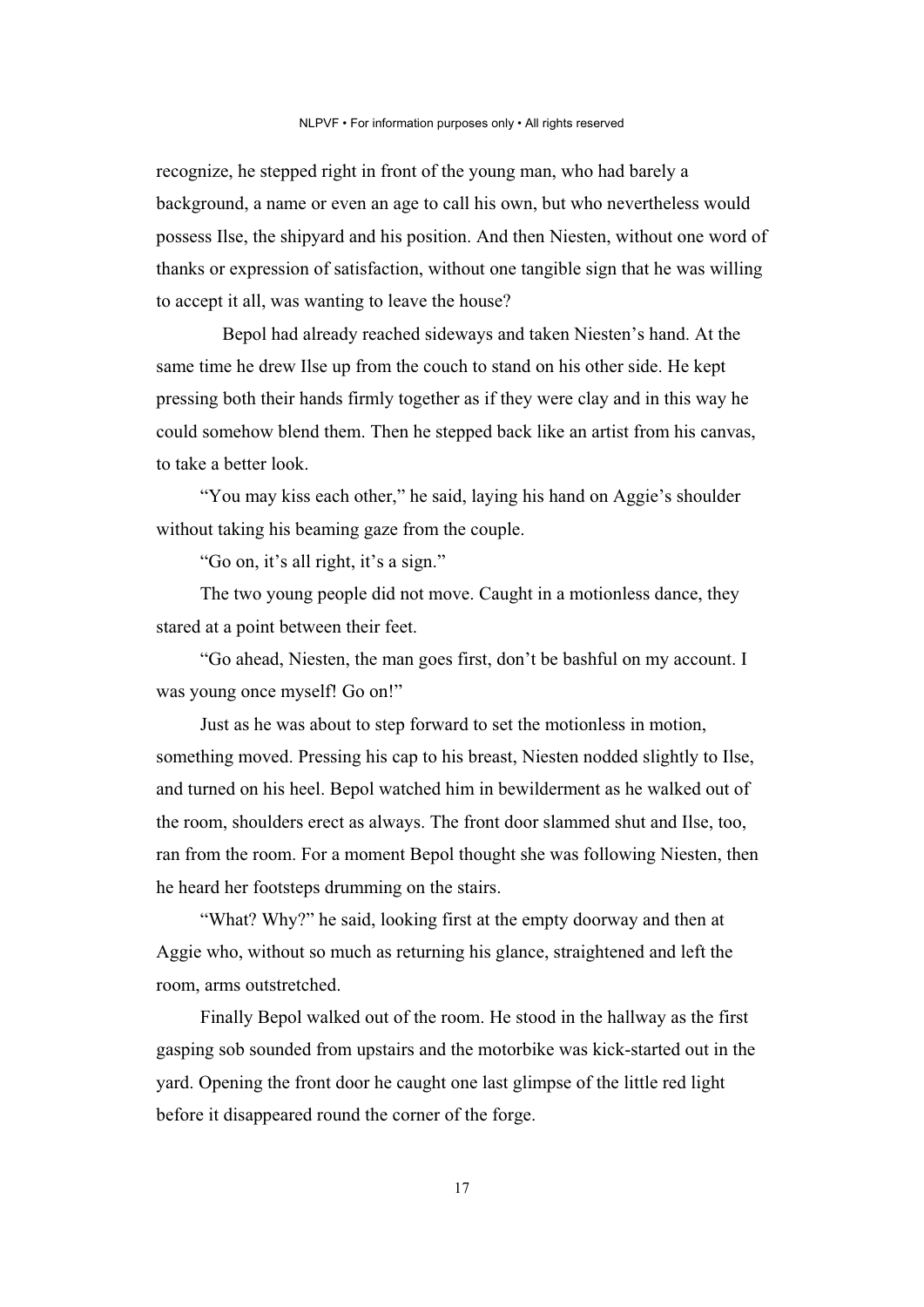NLPVF • For information purposes only • All rights reserved

#### **Sample translation from**

*The New Man* **by Thomas Rosenboom (Amsterdam: Querido, 2003)** 

**Translated by Michiel Horn**

#### CHAPTER VII

#### **After the wedding**

The wedding took place at Appingedam town hall, the reception at the hotel next door. The shipyard workers presented a clock to the couple and returned home; dinner began with a speech by Bepol. He had wanted to invite several gentlemen from 't Hoogezand, Bodewes, Pattje, and Van Diepen, but the bride and groom had vetoed this. They gave as their reason that they didn't know these people.

That was how three coaches came to be swaying back to Wirdum through the darkness: first the one with the aunt from Groningen and her unmarried female companion, then Bepol's carriage, the roof rack loaded with gifts and the clock in the trunk, then finally the barber and his family, bringing up the rear. Although everyone had said goodbye to each other in Appingedam, when they reached the shipyard their carriages came to a halt and they exchanged renewed farewells. The entire village was already asleep, not a single light burned anywhere, only the outside light of the new house sent splintered rays through the bare branches of the willows – because of the festive homecoming Bepol had turned it on just before they left. Ilse and the young unmarried woman embraced, sobbing with emotion; a final farewell, best wishes, then the barber's coach disappeared among the market gardens, the aunt's coach rode on to Groningen, and the four people who were left behind followed their own coach on to the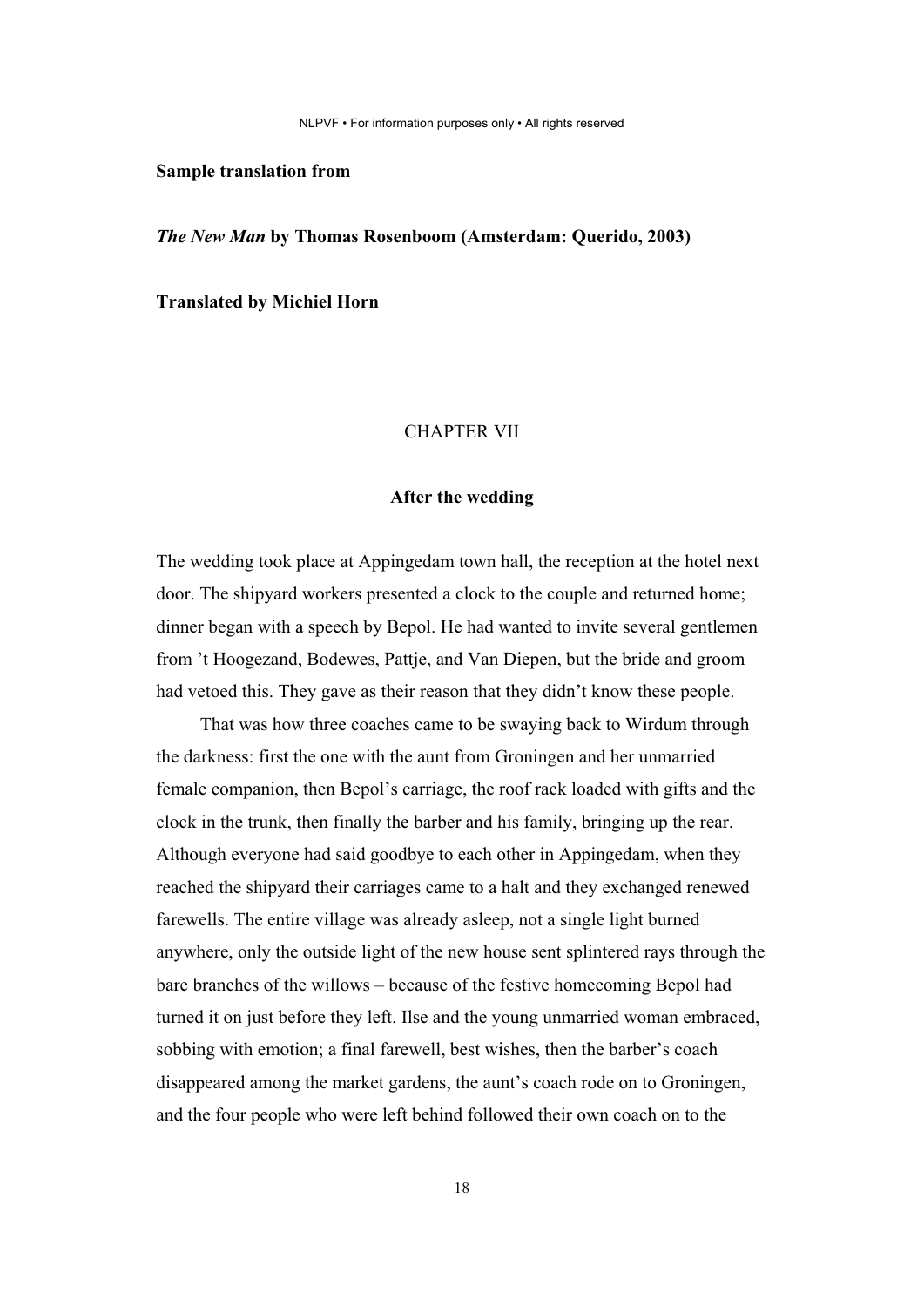grounds, Ilse with her bridal bouquet pressed to her bosom. It had been a windless, grey day; the shipyard flag Bepol had run up drooped limp and black from the flagpole.

Past the corner of the smithy, the outside light of the new house came into view again, more brightly this time – yet Bepol headed straight for the old house: that light did not beckon but actually warned him off, it was too early, it would be too abrupt, besides, he still had a surprise left. He opened his front door and switched on the outside light there as well, the second light in all of Wirdum, two eyes that looked at each other, and in that new light their wedding clothes suddenly looked strange to him, now that none of the other guests were left: the lace veil that hung over Ilse's face down to her shoulders looked like snow on her white wedding gown; he could hardly see Gathie's face because of the enormous hat she was wearing; like Niesten, he himself was wearing a tailcoat.

"Well, now, shall we have a nightcap, or do you two want to go...?"

Just in time, Bepol halted before the abyss that his question opened up; to close it, he broke into jovial laughter, while Niesten leaned over towards Ilse and she nodded under her veil in agreement.

"Splendid," he shouted. "A last glass to allow us to have a chat about what happened, we've got all the time in the world!" He gave the driver the key to the new house with instructions to take all the presents inside, walked through to the living room and switched on the lamps, the one by the book case, the chandelier, and all the others he saw there. When he heard Niesten's footsteps behind him he began to stir up the fire noisily, pretending to feel more cold than he actually did, although he did feel a shiver run down his spine.

Moments later high heels sounded on the floor, muffled by rustling silk; it was as if an oriental princess was entering, accompanied by a lady-in-waiting or a duenna, even though this one no longer wore a hat but just her usual hairdo. Leaving the poker in the stove door, Bepol went to the sideboard where he poured the wine. After this they sat around the coffee table just as they had that first time, Ilse and Gathie sitting beside each other on the sofa and Niesten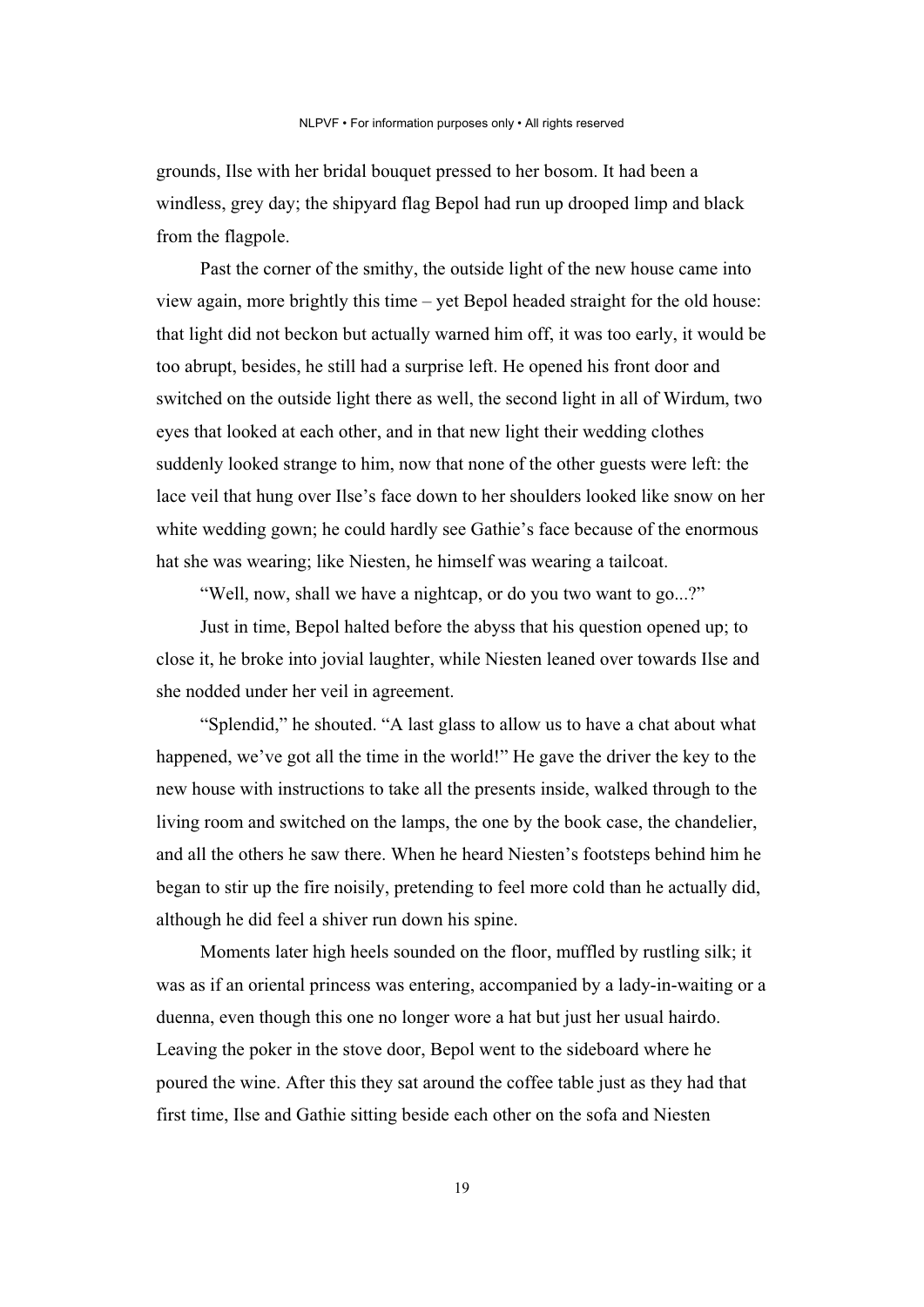opposite them on the chair by the window, his hat resting on the windowsill – the tailcoat looked good on him, and Ilse looked uncommonly pretty, with her veil still down. The way she held her bridal bouquet it looked as though it was growing from her lap.

"Well then, now, let's just be happy with each other – there's nothing else to be done," said Bepol, but as soon as he looked around the circle, his glass raised, he felt he had to say more, to propose a toast in any case, and quickly, because the silence had at once filled up with embarrassment: it was the last hour before the wedding night…

"Two voices, one song!"

The others drank without knowing what they were drinking to; Bepol went on to explain the toast.

"Yes, that is the harmony of marriage, how should I say it, perhaps using yet another metaphor, a metaphor especially for you, Niesten, a metaphor that fits you the way a regional dish fits a region! Think for a moment…"

At the same time as Niesten, but much more emphatically, he put his glass back on the table; then, in one continuous motion, he leaned back heavily in his chair – he folded the fingertips of both hands together, looked up obliquely and tasted the wine on his lips, seeking to find a word in it, a sentence with which he could begin; then he inhaled heavily, tested the air in his expanding chest, filled himself full of speech.

Then he said: "Rivet holes."

The words fell like bird droppings from a clear sky. Niesten, still leaning forward over his glass, immediately raised his head to look Bepol straight in the face; even Ilse and Agatha, who so far hadn't moved at all, abruptly turned their heads to him with an air of surprise mixed with reticence.

"Rivet holes," Bepol repeated, unperturbed, nodding to himself now, as though the metaphor were still taking shape in his mind, "every rivet hole is preordained to correspond to another hole; if both holes line up perfectly, the way two souls sometimes do, then together they make up just one opening; when the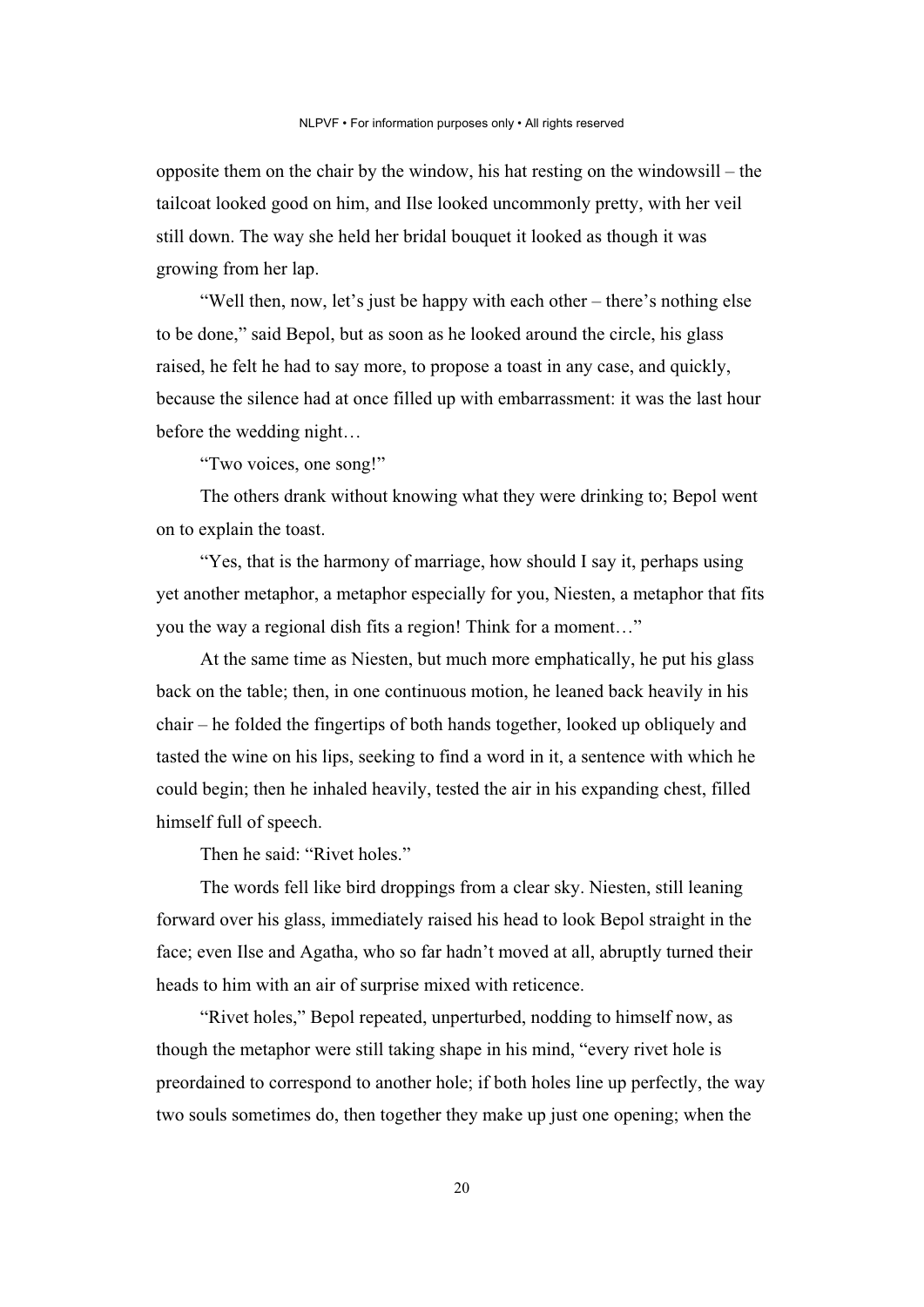holes merely overlap, the opening is off-centre, and in the worst case it is a blind opening. But wait, even if the two holes line up perfectly to make one new round hole, then one crucial element needed to make the desired connection is still lacking: compatibility is not enough, in riveting the rivet is also essential, just as in marriage the two souls, however much in harmony, are actually connected only by that other, spiritual rivet that is called love, or affection… Cheers!"

Beaming, his glass raised high once more, Bepol gazed around the circle. The women were looking straight ahead again, Ilse hidden under her veil, Gathie expressionless beside her, but a subtle smile had appeared around Niesten's mouth, the smile of the person who had been addressed, a knowing smile; he, too, lifted his glass from the table again, by the stem, very delicately, as if he were picking a flower – but would he be able, later, in the dark, to soften the familiar up and down of his hammer strokes into the back and forth of a caress?

Instantly the silence was once more filled with awareness of the forthcoming sexual intercourse, and the almost tangible awkwardness of the moment was nothing but a translucent curtain behind which it would soon take place. Turning away, Bepol rattled the poker back and forth, then broke into coughing; although he usually coughed to relieve a tickle in his throat, this time he coughed to rid himself of something intangible, a discomfort of the spirit.

"But enough of philosophy," he said, emptied his glass, and resumed, "We're sitting here, just making polite conversation, and tomorrow life goes on, right? Yes, Niesten, we're going to be doing great things."

Barely had he touched on this new topic than, talking without a pause, he latched onto it as if it were a pole he could climb, lifting himself away from the swampy, sucking ground under his feet; he spoke of invoices and balances, of tenders and contracts, and the higher he got, the smaller Niesten became, helpless without hammer or steel, the successor who so far didn't know what his new position entailed.

"I'll show you everything later in the office, yours or mine," he concluded reassuringly, "we'll spend a lot of hours together there, it'll be a complete course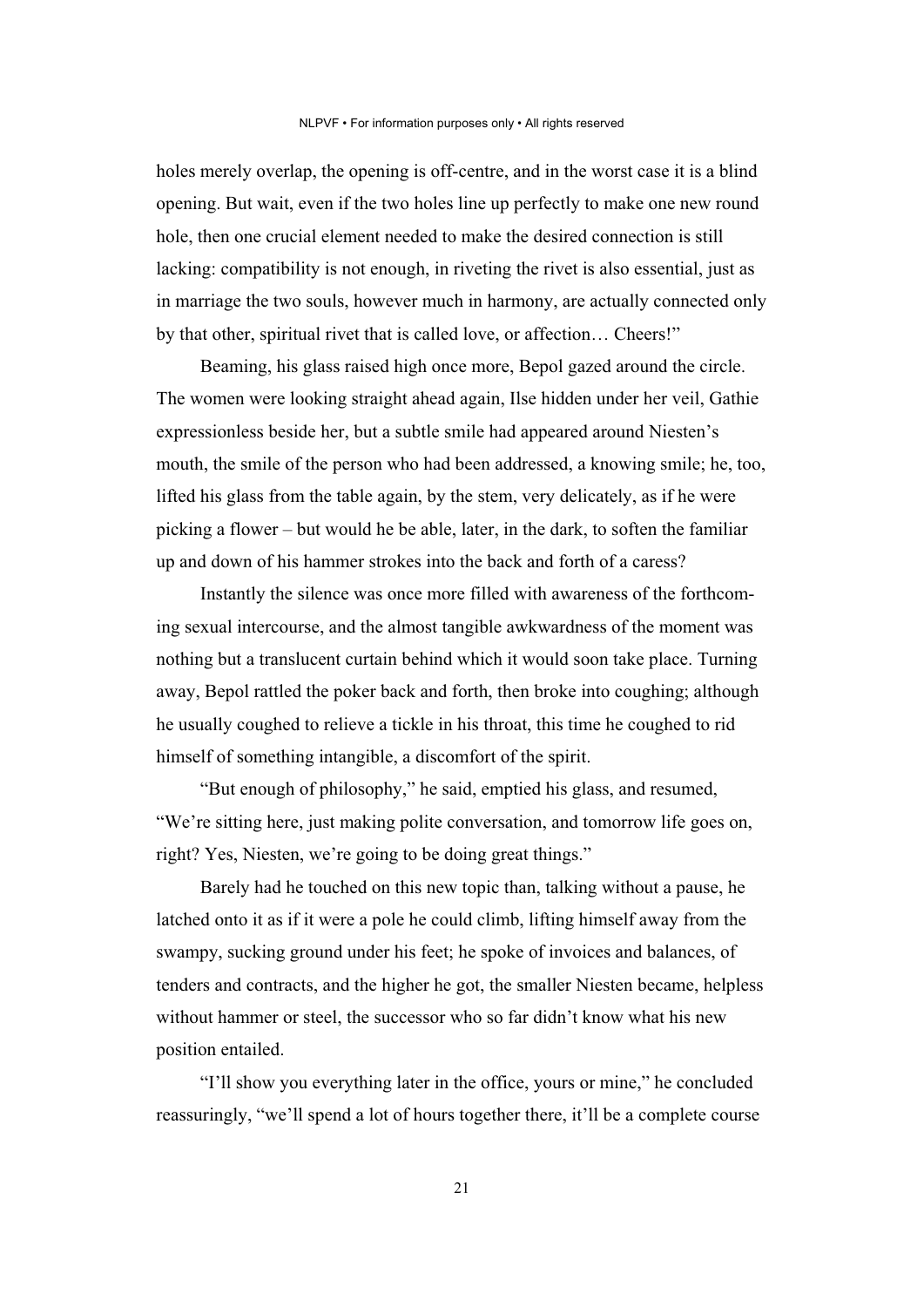of study, but don't let me get too far ahead of myself – that would be quite something, I could end up chasing my own tail! Ha, ha, ha."

Bepol let his laugh bounce away, like a ball on the floor; he laughed like someone who wanted to show how it was done, but Niesten kept a straight face throughout; perhaps he couldn't hear him properly, had become hard of hearing because of all that hammering and for that reason sat there so impassively, as if everything that had come his way that day was only his due – or had he, Bepol, used that line before?

"Gathie, a man who gets so far ahead of himself that he ends up chasing his own tail!" he turned to her, still chuckling. "Just imagine that – or had you heard that line already? This memory of mine..."

But Gathie didn't seem to hear him either, nor even to see him; she just shrugged her shoulders, whereupon Bepol turned back to Niesten and, again in a comic manner, raised his hands helplessly: he was at a loss.

Everything stopped moving again; inside the house it was as motionless as the water in the canal outside – but that was mere appearance, below the surface the evening rushed ever more rapidly and inexorably towards the seething waterfall of passions that were waiting at the end, perhaps no more than an hour from now, less than that if no one spoke.

"And then there's advertising and attracting business," he continued, " – very important, that; Van Diepen has done pioneering work in this area, the orders he has managed to pull in by means of model contracts and letters of recommendation, even from Germany, along the Elbe and the Ems – simply marvellous! We have to do that too, even at this time, in spite of the slump, but hold on, I want to go one step farther: why should it always be freighters, why should we cling to that Groningen tradition and not be allowed to consider patrol ships or pilot boats? Just imagine, an order from the Ministry of Waterways, the Customs Department, or the police... Yes, Niesten, the modern entrepreneur is someone who seeks new roads to travel, who does the unexpected, who has complete hulls on hand, for example, especially during periods of weak demand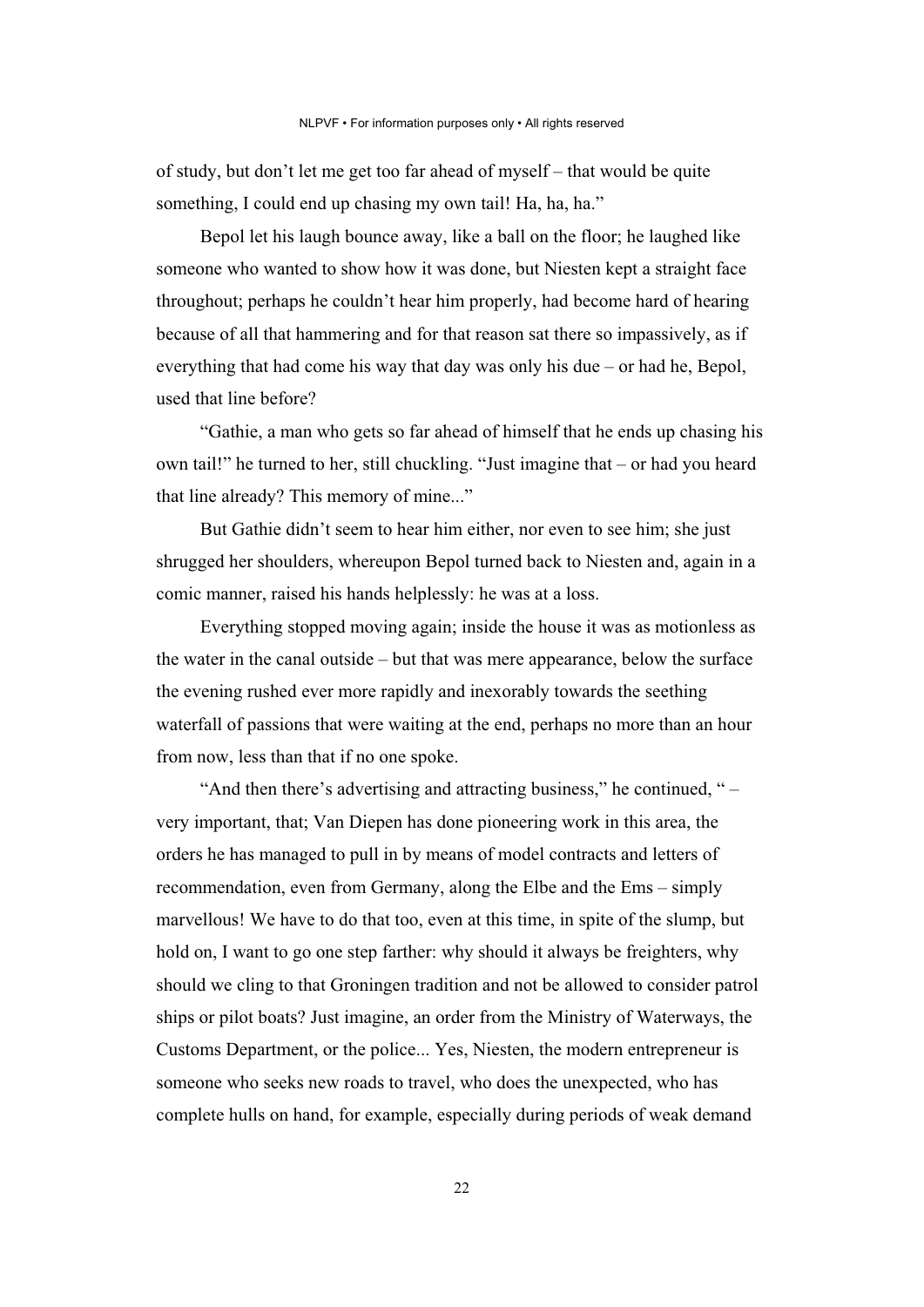like the present, so as to be able to supply in double-quick time as soon as the tide turns, who perhaps even orders them somewhere else, from other shipyards with which he first cooperates, then forms a community of interests, and finally merges, because that's the way things are headed, it has already happened at Bugsier Hamburg, Smit and Internationale in Rotterdam are bound to follow suit, the salvage industry is way ahead in this, there the future reveals itself most clearly, that's a whole new way of doing business: tugs that don't just tow but lie at anchor in predetermined locations, around the ocean, just lie there waiting, listening for the SOS – then the signal: Mayday... The engines roar; cast off and head out to sea, at the most ungodly hours, a race against the clock and against the competition – that is bound to attract young people, that's something completely different from harbour work, piloting some boring freighter in and out, *that* is adventure, it's speed and technology: Marconi's telegraph key, the direction finder, and of course these new internal combustion engines, so compact and so powerful... I predict that it's also going to bring major changes in road traffic!"

Niesten said nothing, but an answer came all the same, from the side, from Gathie: "And I tell you it's already happening! Come on, Berend, don't... these young people have just been married!"

Very slowly Berend turned her way; she granted him only a brief exchange of glances, then at once she returned her sparkling eyes to the middle distance before her; smiling, Berend turned back to Niesten, now in full accord – by touching on the subject about which Bepol had heard him speak in the smithy it was as though he had touched him, perhaps even held his interest during the length of the explanation – but Niesten remained impassive, seemed abstracted even, trapped perhaps between his new role, which he was not yet able to play, and his old, which because of the continuing inactivity in the shipyard he couldn't play; he was also unwilling to drink more, so that Bepol, hunched over, topped up only his own glass.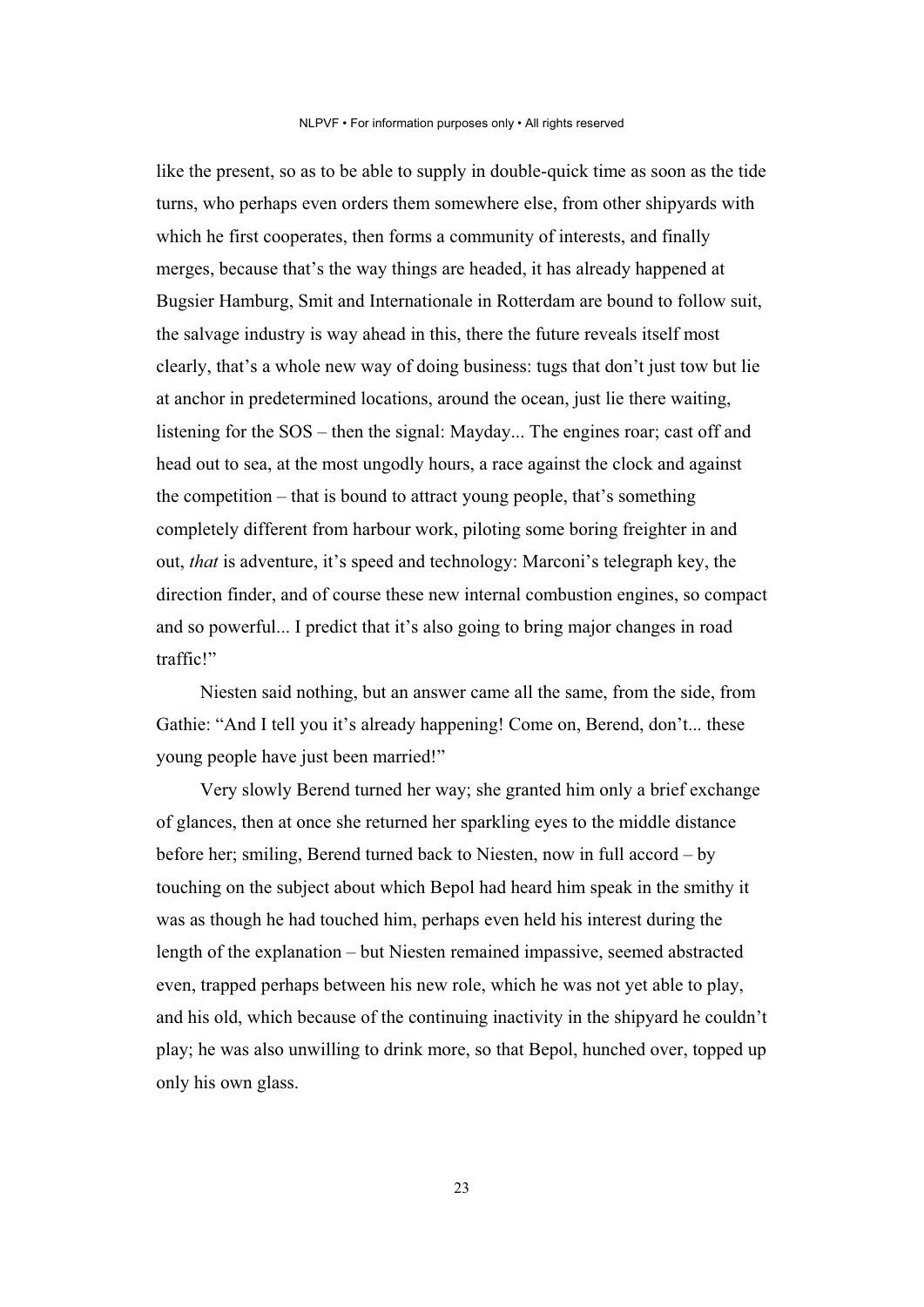"Of course, of course," he said when Gathie's words finally penetrated to him; they had come from so far away, they had been underway so long in the hesitant silence in which he asked himself how he could put Niesten at his ease, could reassure him that the prospects were no worse here than anywhere else, "of course what I'd love to do more than anything else is to start on a new ship tomorrow, just like that, without an order, for my own account, on speculation, but what that leads to is demonstrated by Pattje's three-masted schooner, which still lies unsold at the quay – no, don't think that the situation in 't Hoogezand is better than here, because of the low freight rates they're not doing any work at all over there – but when they go up again, and the traffic on the Rhine increases, then we'll be the first to profit from it.... Why? Because of our location, Niesten, that's why... thanks to the Ems Canal!"

He snorted, laughed briefly, and explained: the new canal had been intended to revive the city of Groningen as a seaport, but the real growth had actually taken place at the other end, closest to the sea, because shipowners and freight handlers preferred to transfer their goods there and transport them inland on barges; to the extent that Delfzijl, with its trans-shipment of Russian cereals, Scandinavian timber, and English coal, was developing into the seaport Groningen had wanted to become, the city was declining ever more to the status of inland port.

"Look at it this way, Niesten," he concluded, "Delfzijl stopped working for Groningen years ago; in its role of hinterland Groningen is working for Delfzijl now, that's why I thank my lucky stars that we're so close to Delfzijl here, a lot closer than the shipyards at 't Hoogezand. These are factors from which in time you'll be able to extract entirely new possibilities – but now we're no longer talking about enterprise, this is pure economics."

The clock ticked, the lights burned, there was a small explosion in the stove, moments later a clinker fell from the ashpan. The poker, still in the stove, spread the smell of hot iron in the fire, the smell of riveting.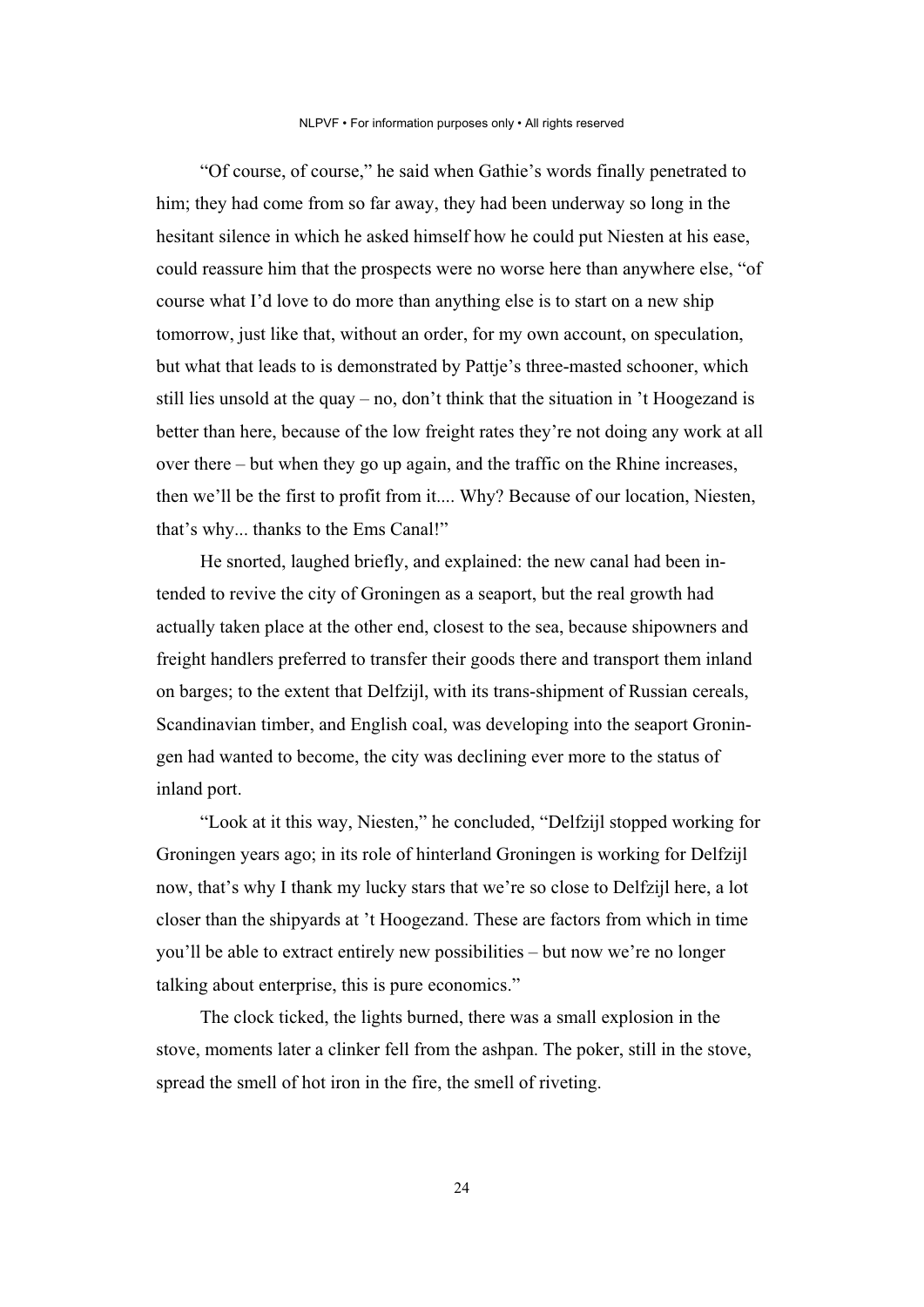So as not to talk too much, Bepol stopped talking. To persist in his abstinence, he went over the pattern of the day's thoughts in his mind: the house had been built, the wedding had taken place, there was a successor in place. Ponderous and pleased with himself, the way a respected figure of authority might feel, he reconsidered what he had set into motion, and involuntarily his gaze drifted sideways to Ilse on the couch. She appeared in the corner of his eye like a distant mountain top covered in snow, then it seemed as if she were trying, with might and main, to transform her flesh into foam under the gauze of her veil – but then she coughed and her body resolidified.

"Two partners, one partnership!" Bepol dashed off a variation on his first toast, now raising his glass to Niesten only. "We'll have to pay a visit to the notary one of these days for the formalities; then I'll put the ownership of the shipyard in the form of a limited company and you'll get to own half the shares as a gift, provided a benefit like that doesn't trouble you too much, otherwise I'll lend you the money you need to buy in... though that solution carries with it the danger that you'll think of yourself as working only for me, instead of for yourself – I already warned you about that at the time of the Festina affair, that you would start hating me over it. I'm just trying to be mindful of your feelings... that's essential in a marriage, too! But whatever way it's done, once you are are legally a partner, and later my successor, then you'll go and make yourself known, and drum up business, and in the end you'll enter mergers as well..."

Niesten said nothing, did nothing, except that he put a cigarette between his lips; Bepol did the same with a cigar. When he didn't see a match he pulled the poker from the stove and lit his cigar from it; after that he held the red hot end of the poker across the table to Niesten, to offer him a light too – but the flame of a lighter already flickered.

"Yes, Niesten, mergers, that's the future... marriage is a merger too!" he began again, while he put the poker back into the stove and noisily pushed it back and forth several times. "The bonds of cooperation will grow ever stronger, the shipyards will join up with their suppliers, they in turn with their suppliers, and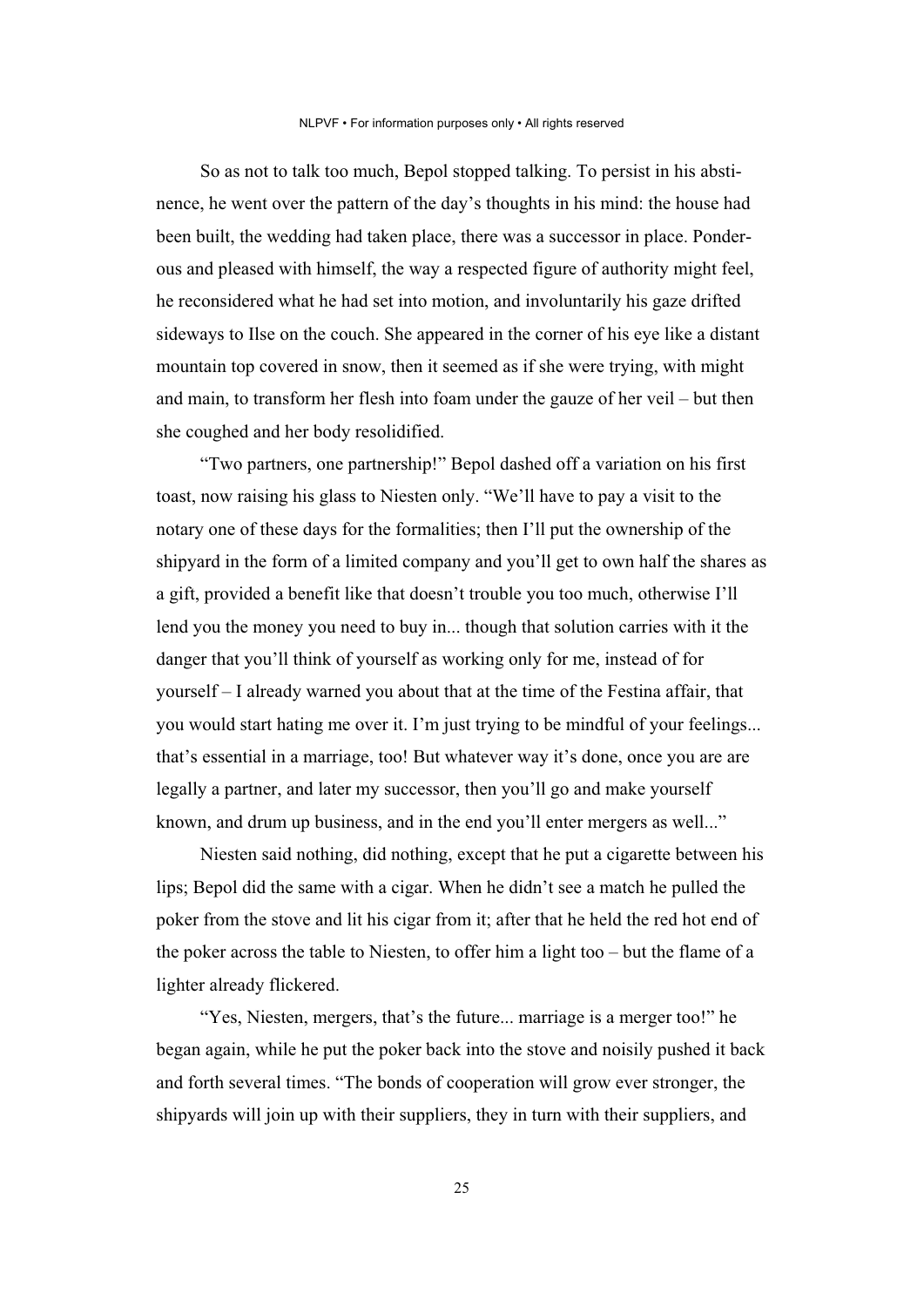so on, ad infinitum, that is the socialistic ideal that I, as entrepreneur, see before me: no struggle, no more competition among the businesses, they're all connected with each other by an invisible web of strings, feeding and fertilizing each other, just as the mycelium and the mushrooms do! All of Groningen has become one industry, the whole country, finally the whole world – but that isn't economics any more, that's politics..."

He drew on his cigar, blew the smoke into the air, and looked up pensively. The small cloud of smoke curled its way along the light of the chandelier like a ball of glass.

"Lord, lord," he sighed, "I'm already so contented with the here and now, and then the future is still to come... When does it begin? Now... and now... and now... always now, I don't know why... it's philosophy!"

Counting the beat of the ticking clock he spread his fingers, after he had spread them all the clock kept on ticking, counting, counting down – the end of the evening drew closer with ever-increasing force, in order not to be dragged along he had to talk more rapidly, against the undertow in the wild water of the canal...

"A moment ago it began again, the future, now already in the past – your future as partner too, Niesten, yes, and that is why I say: to our cooperation!"

Just as a moment ago he had offered the poker to Niesten, Bepol now extended his glass to him for a new toast; but Niesten was not a drinker, did not even raise his empty glass.

"But that is bound to go well," he continued, while bending over to put down his glass – he could no more sit still than remain silent. "Of course we confronted each other once, over that hammering incident back then, but that was not a personal confrontation, that was a class confrontation... But look at yourself now, Niesten, pocket handkerchief, tailcoat, a glass of wine on the table and a shipyard nearby, just married and a house of your own at the other side of the yard; no, you lack nothing, I can see that, a whole lot has happened to you since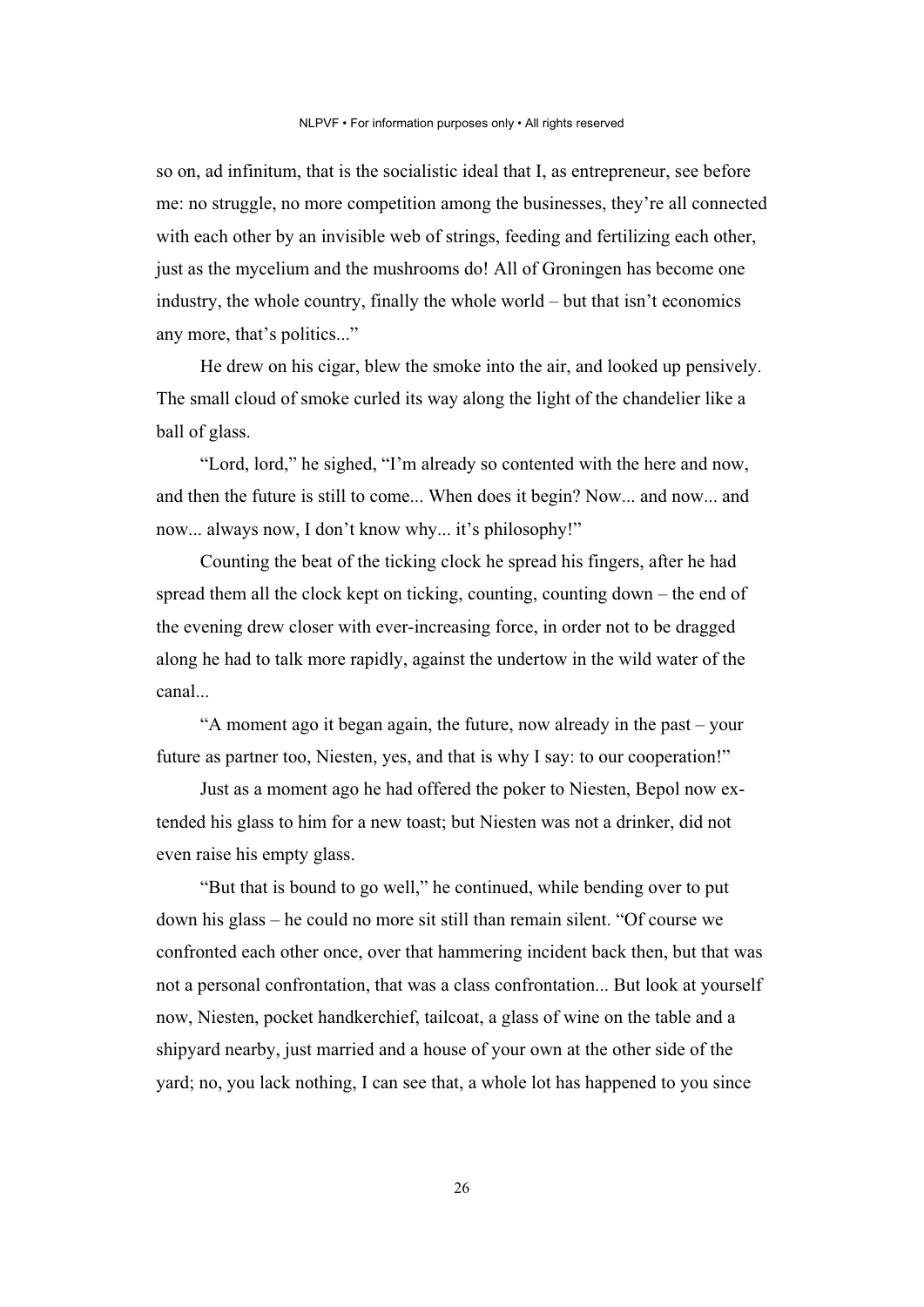the stone-breaking shed last year. Now you even belong to the property-owning class!"

Niesten pulled up a trouser leg, crossed his legs, and looked intently at his gleaming shoes, just as if he consisted only of his festive clothes and in a little while would have to do no more than hang himself over the bedside chair.

"Incidentally, that position does carry quite a lot of responsibility," Bepol hurried on, "I already felt that where your father was concerned... A great pity that he didn't live to see this day, I already mentioned that in my speech at the dinner, how proud he would have been... A very fine worker he was, and it was so enjoyable when he smoked his pipe during the break, nice and warm in the smithy... an employer sees that with pleasure, Niesten, you'll find that yourself!"

Although he was the only one who was still drinking, the bottle gradually emptied; gracefully, from an ever greater height, Bepol poured the tail end of the bottle into his glass – there was more in the sideboard where it came from.

"But that responsibility doesn't just involve the workforce, it extends across the community!" he continued, now simultaneously waving cigar and glass about. "Because of that social feeling I battled the Appingedam politicians a while ago to get the cold storage facility, and these days I'm concerned about a central laundry – in that regard, too, you'll be my successor, Niesten, at least if you share my concern... Give some thought to what you may want, at city hall this afternoon I gave the matter of the central laundry a rest, but I'll bring that one to completion yet – so that you'll be able to get going on something completely new, you'll have to do it your own way, in a modern fashion, talk about it with your wife – it wouldn't surprise me at all, for example, if the lending library here expanded into a proper reading room some day... But then there will have to be more construction! That will mean putting pressure on the politicians... that means getting involved in politics yourself!"

By talking just as fast as the passage of time, he talked the clock to a draw, but then when he fell silent the clock kept on ticking, as impatient as a human being, as imperative as the tapping of a fingernail on a table top; his conversation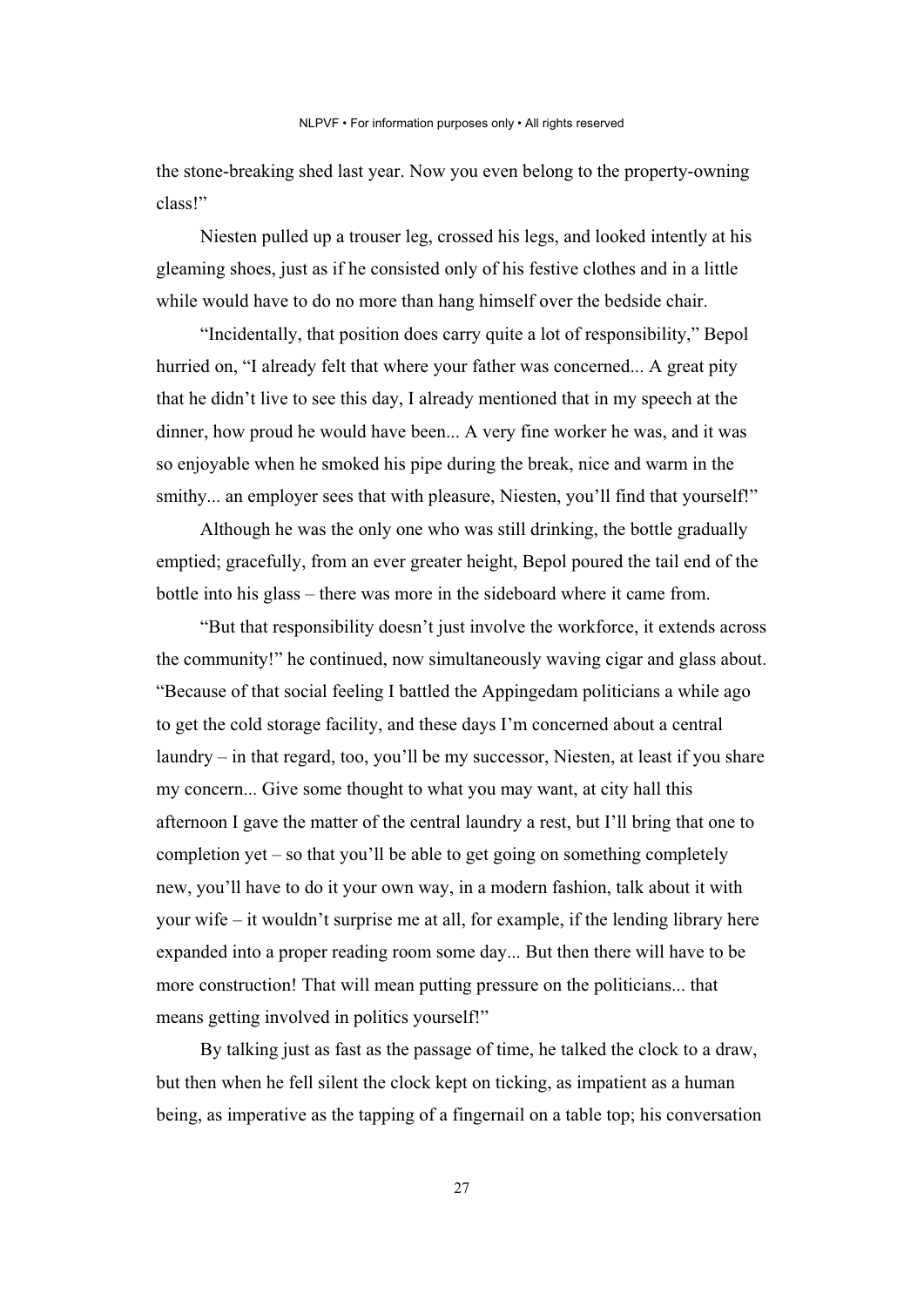resembled walking on thin ice: as soon as he halted, it began to crack unbearably and he had to keep on going, but he didn't know what else to say, oh yes, two more things.

He said: "But we haven't spoken at all about the guests and the gifts; all of the employees were there – that magnificent clock – you two are bound to find an inscription on it somewhere!"

And he said: "Also, Niesten, as partner you can have the barber shave you every day, just like me... yes, when he's through with me tomorrow morning, shall I send him over to you right after? Or is that too early, perhaps you two want..."

Too late he realized he was veering off the road; still moving at full speed he slammed against the manure tank he had studiously tiptoed around all evening long; scraping his shoulder against the rough masonry, he came to a halt – a short dizzy spell, then just like that he began to laugh, very quietly, just as he had at the beginning of the evening; his laughter was soothing, like being dabbed gently with a compress; he kept on laughing until his embarrassment had subsided, then he saw Niesten extinguish his cigarette and look at the clock, to note the time, the never-failing accomplice of the unavoidable – and only at that moment did he suddenly remember that he had a surprise in store.

"Wait!" he cried, leaping up from his chair, "I almost forgot!"

He bustled away, past the bookcase, and returned contentedly with a large box wrapped in checked paper, which he put down squarely on the table.

"Unwrap it, please!"

Niesten tore off the paper, opened the lid, and took out a heavy object that he cautiously put back in the box a moment later: it was a telephone, a bakelite table model with a copper receiver.

"For your office!" Bepol explained – because he was standing up and Niesten was still seated he could look down on his head, and for the first time that evening he thought: son-in-law. "You see how important it is to me that you should have a fully-equipped office of your own? In order not to give the secret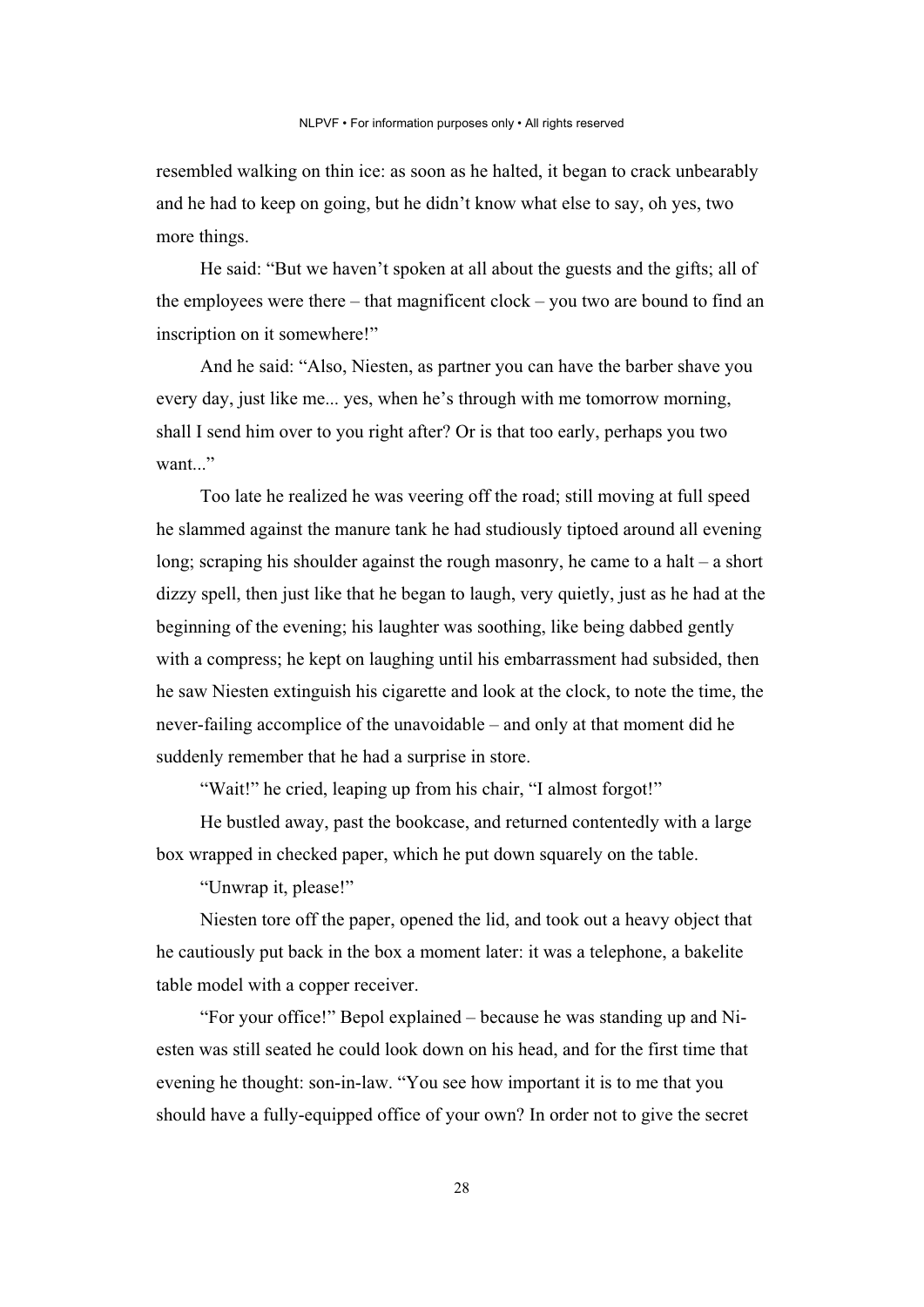away, I haven't had it connected yet, but that will happen soon... Then we'll be able to phone each other... imagine that, while we can see each other from our offices... Ha, ha!"

Overcome by the intoxication of giving, he suddenly thought of something else, and while he stumbled over to the sideboard he chuckled to himself about something else again: just before the departure for Appingedam that afternoon – Ilse and Gathie were occupied in Ilse's old room, Niesten was helping to harness the horse – in that feverish hustle and bustle just before the departure he had sneaked unseen into the new house with a basket of freshly-picked crocuses, up the stairs to the bedroom; when he emerged moments later the lilac-coloured petals lay hidden under the blanket of the bridal bed as a fragrant surprise, in the form of a large, graceful B, his signature, which in a little while would become his greeting.

Since Niesten's first visit no ship had been launched, and so the shipyard revolver had not been used since then either. Bepol found it in the drawer where he had put it away and brought it back to the table, to Niesten, who was looking at him.

"For you," he said gravely, while thrusting the weapon at Niesten. "At the next launch you will be the one to fire the shot; we're going to work in a new way, but we'll honour the old traditions!"

Niesten nodded; from above Bepol couldn't see whether he felt happy or was otherwise moved.

"Always shoot up on the diagonal," he said briskly, while demonstrating with an outstretched arm. "A falling bullet is dangerous too, so you always shoot up on the diagonal, over the heads of the line of young people already waiting on the other side to jump over the wave  $-$  oh, yes, indeed, those days will return! Here it is... it isn't loaded right now, I'll teach you how to handle it... please take it..."

Niesten now got up to accept the gift; he weighed the weapon in his hand, drew himself up even taller as though he were going to put it in his trouser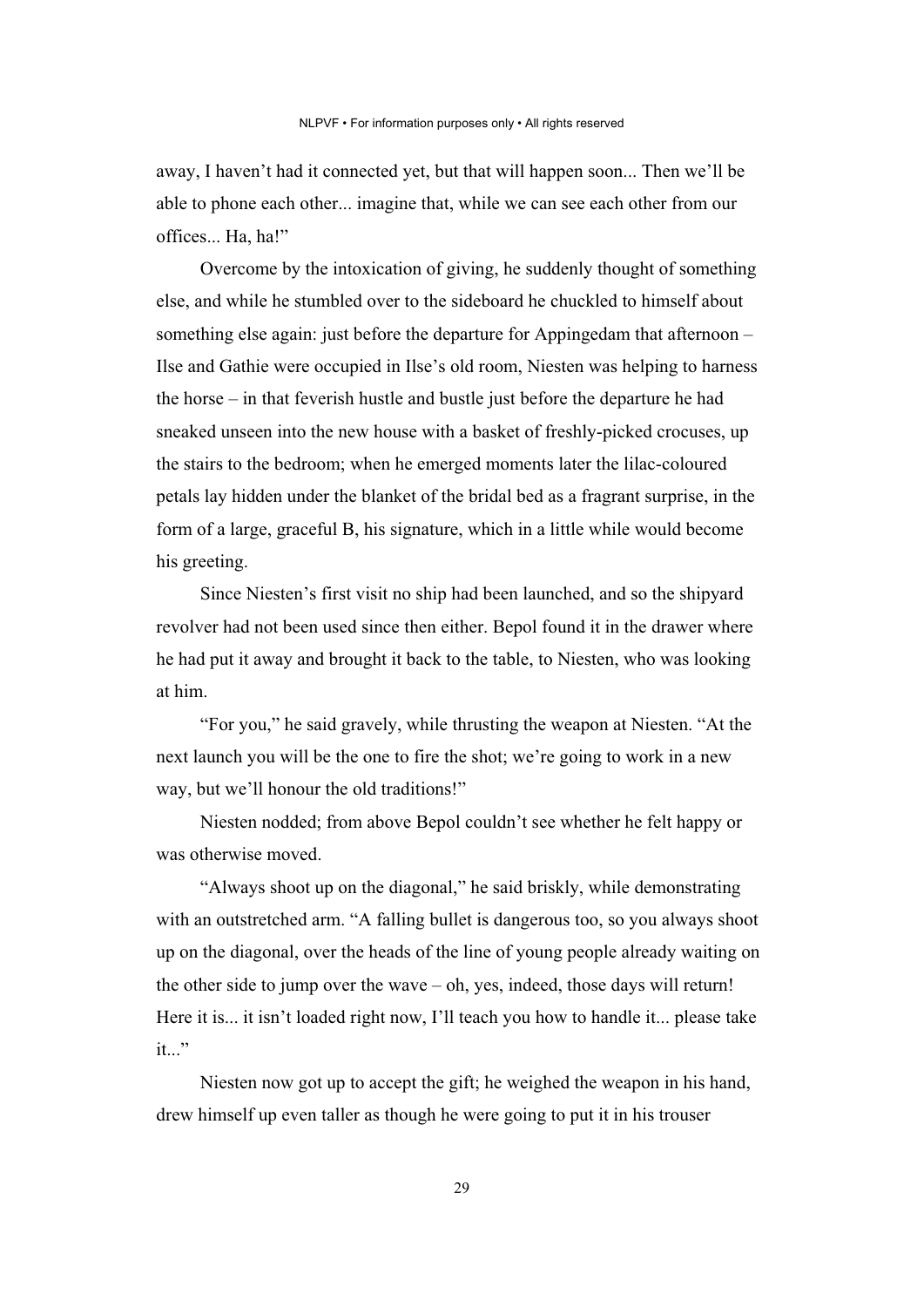pocket, but then put it back on the table. After that he shook Bepol's hand and took his hat off the windowsill, putting it on at once.

It was finished, it was going to start now.

"And you two also get a bottle of wine to take with you!"

Bepol feverishly searched the sideboard; when he found the best bottle and turned around, Niesten had picked up the heavy box, and Gathie and Ilse had got up, too. His wife approached him, and the bride joined the groom. Feeling a lump in his throat, Bepol swallowed: in no way did Niesten's tailcoat suit him now, after all, he was wearing it only because he was flesh. Ilse's veil, too, seemed to have changed: all evening long it had atomized her into foam and shadow, now it actually gave her an edible touch, sweet, made of spun sugar.

Imperceptibly they began to move, the bridal couple taking the lead, Niesten with the telephone under one arm and Ilse on his other; behind them the parents of the bride, separated, because Bepol had his hands full with the revolver and the bottle. Just as he had done at the beginning, when they had entered, he made all sorts of reassuring noises: he recalled the aubade played by the band, praised the dignified light lunch afterwards, with eggs and cold cuts, and this way finally got to the after-dinner chat that had been the objective at the outset – until they reached the front door.

The embarrassment that had been banished from the living room seemed to have collected here and hovered in the sudden silence like a miasma; in order not to have to smell it, Ilse hid her face in the bridal bouquet, while Niesten took his leave from Gathie with a bow and then extended his free arm to Bepol, not to shake his hand but inquiringly, offering to take the bottle and revolver from him.

"No, no," he immediately fended off the gesture. "I'll accompany you to your door..."

At the same moment that he opened the door with his elbow he saw a fast, white flash of movement from the corner of his eye, and at the same time he heard a sob; it was Ilse, who had thrown herself into Gathie's arms, but only very briefly; she disengaged herself at once, she put her hand back on Niesten's elbow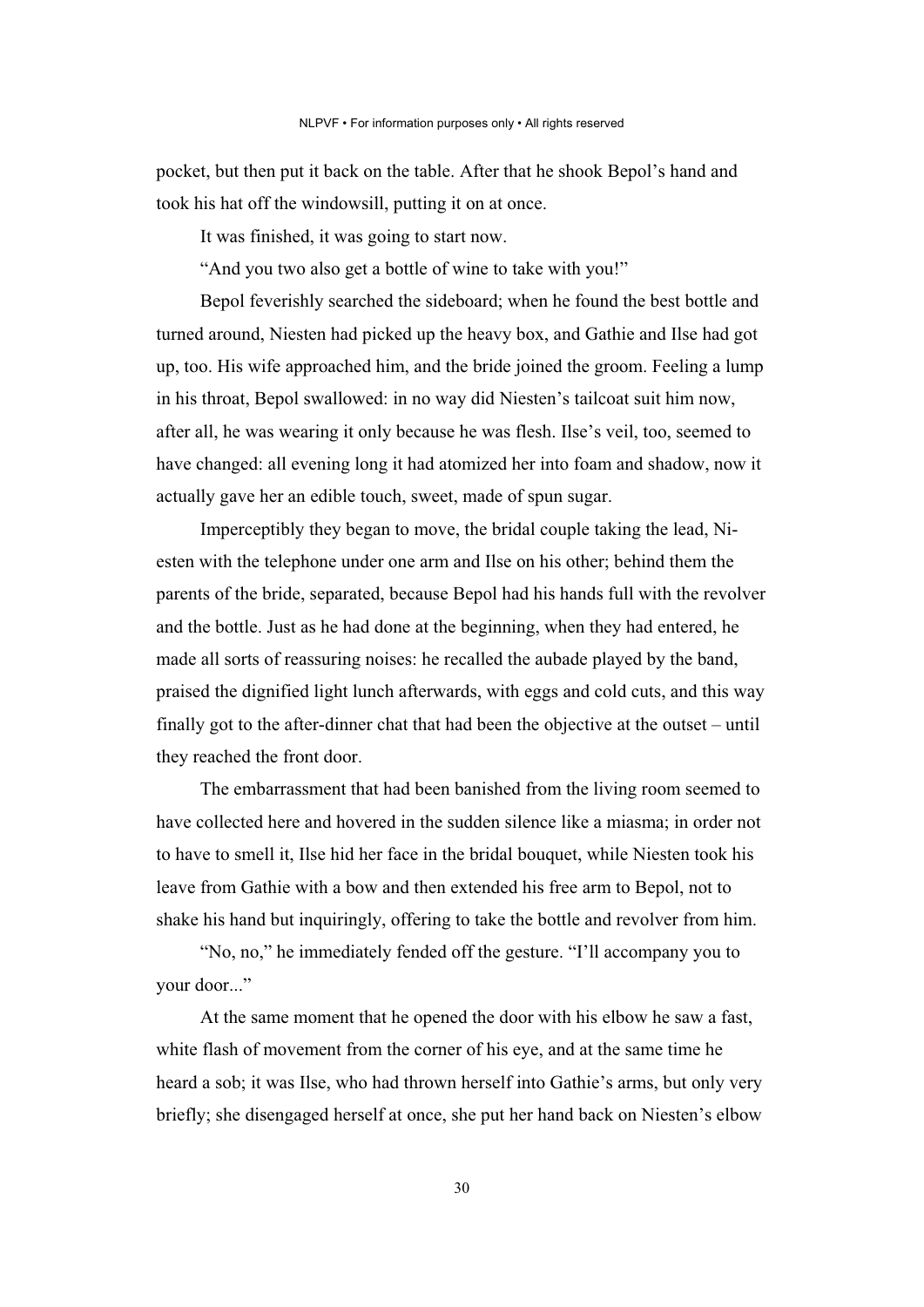and so, once more fully in control of herself, she walked outside with him, right past Bepol, whom she seemed not to see at all, blinded as she perhaps already was by the dazzling brightness of the outside lamp on the other side. Gathie, who seemed to have been turned to stone, stared at her daughter's receding back.

"I'll be back in a moment!" Bepol said. "I'll just help carry this." He stepped outside, and just before the door closed behind him he heard Gathie burst out sobbing too.

The heavens had cleared, there was wind now; stars twinkled everywhere in the inky sky, the shipyard flag flapped languidly from the flagpole. The door of the new house was bathed in light; above it the bedroom dormer window, designed by Ilse, was dark. To the left of the door Niesten's motorcycle stood gleaming, as if waiting for him to ride off – but he walked straight on, still with the telephone under one arm and Ilse on the other.

After a few rapid steps Bepol had come so close to catching up with them that for an instant the outside light was obscured by their two bodies just ahead of him, nothing but penumbras around their contours but still two bodies, which shortly they would offer to each other, exchange, and join together – the light returned through a widening crack; once again Bepol could see everything, the brand-new door swinging open, the heaped-up presents in the hall, the key that Niesten slid back into his pocket and after that how he stepped aside, for Ilse, who stepped across the threshold by herself and went into the living room without a backward glance. Niesten entered too, he put the box down inside the door and seemed surprised that there was someone still outside the door when he turned to close it.

"Here you are," said Bepol, handing him the revolver and the bottle of wine. The smell of fresh stucco drifted out of the hall, and suddenly, disconcertingly loud in the silence, a clock began to strike, the clock from the shipyard workers that must have been set down somewhere nearby: twelve times, midnight. Compelled by the force of the sound Bepol stood and listened until the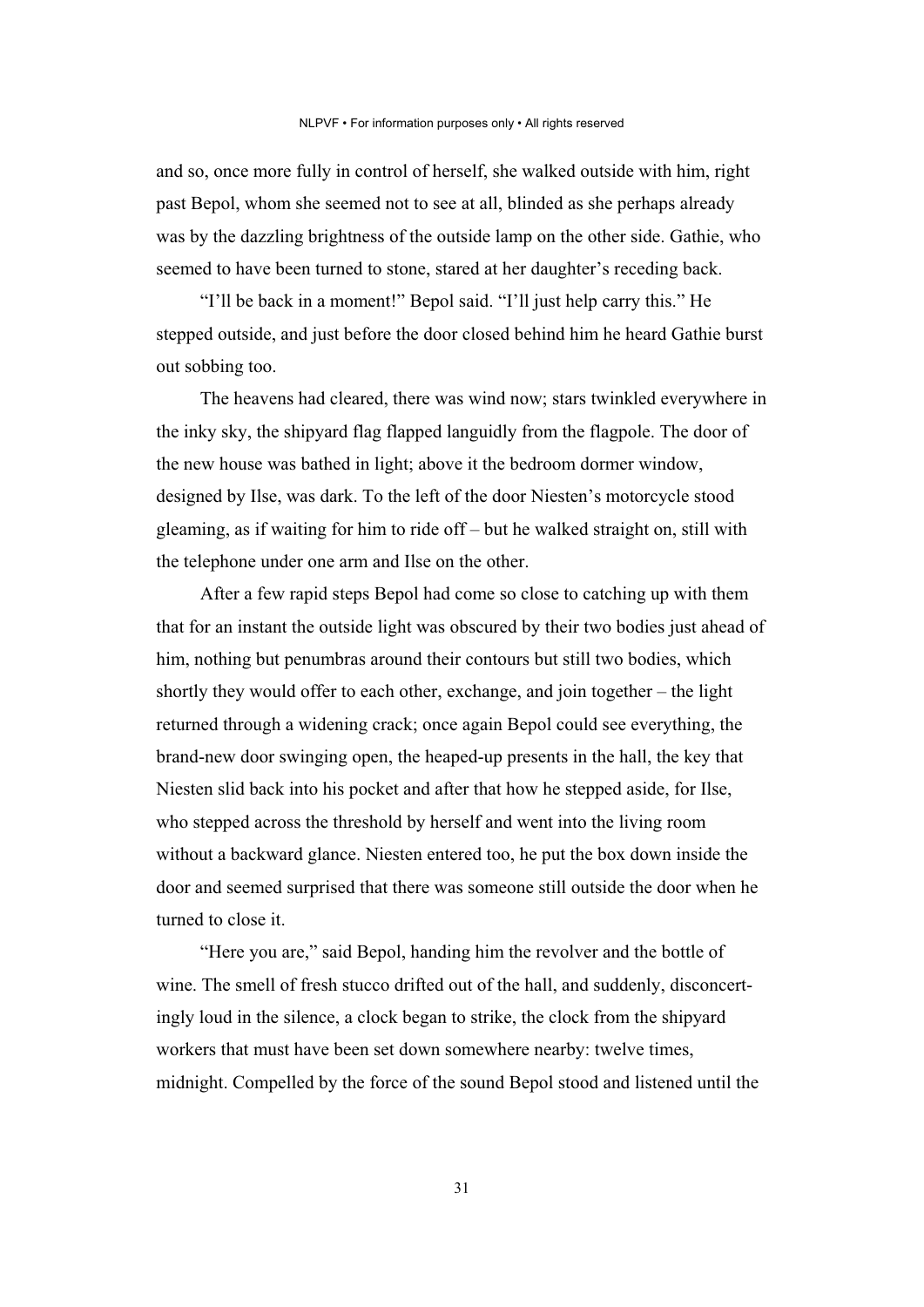last stroke, only then could he take his leave. Niesten rose high above him, still wearing his hat which cast a black shadow over his eyes.

The door closed.

Even then Bepol kept on standing there.

The feeling of strangeness within must have been enormous; the outside light was turned off, came on again and went out once more – Niesten wasn't sure, because he opened the door to have a look.

"Yes, it's off," Bepol said from the darkness.

He walked back pensively; the light was on in the master bedroom; Gathie had already gone upstairs. He entered the house, turned off his own outside light, all the other downstairs lights as well, and went upstairs.

Gathie sat hunched up on the left side of the bed, on the other side hung the mirror. It was his habit always to greet his image in a friendly gesture, but this time he walked straight over to the window.

"I've put flower petals in the bridal bed," he confessed, his voice quavering with anticipation.

In the house opposite, at first there was light only in the living room, then a light went on upstairs as well, somewhat later the downstairs light went out – while in this way the new house was winking to the old one, Bepol held on to the windowsill: now someone was going upstairs over there; would they laugh as they turned back the covers and understand that he was responsible?

Only the dormer light was still on, an empty square glowing yellow in the roof, until Niesten's dark silhouette came to the window.

Bepol waved.

Niesten pulled the curtain shut.

"That boy is nervous!" Bepol exclaimed without looking back. "We were too, do you remember?"

Later, when a measureless void had come into his heart, he stared over the roof of the house into the dark distance. The lighthouse beam restlessly circled the sky above Delfzijl. When Gathie's first sob penetrated his awareness he went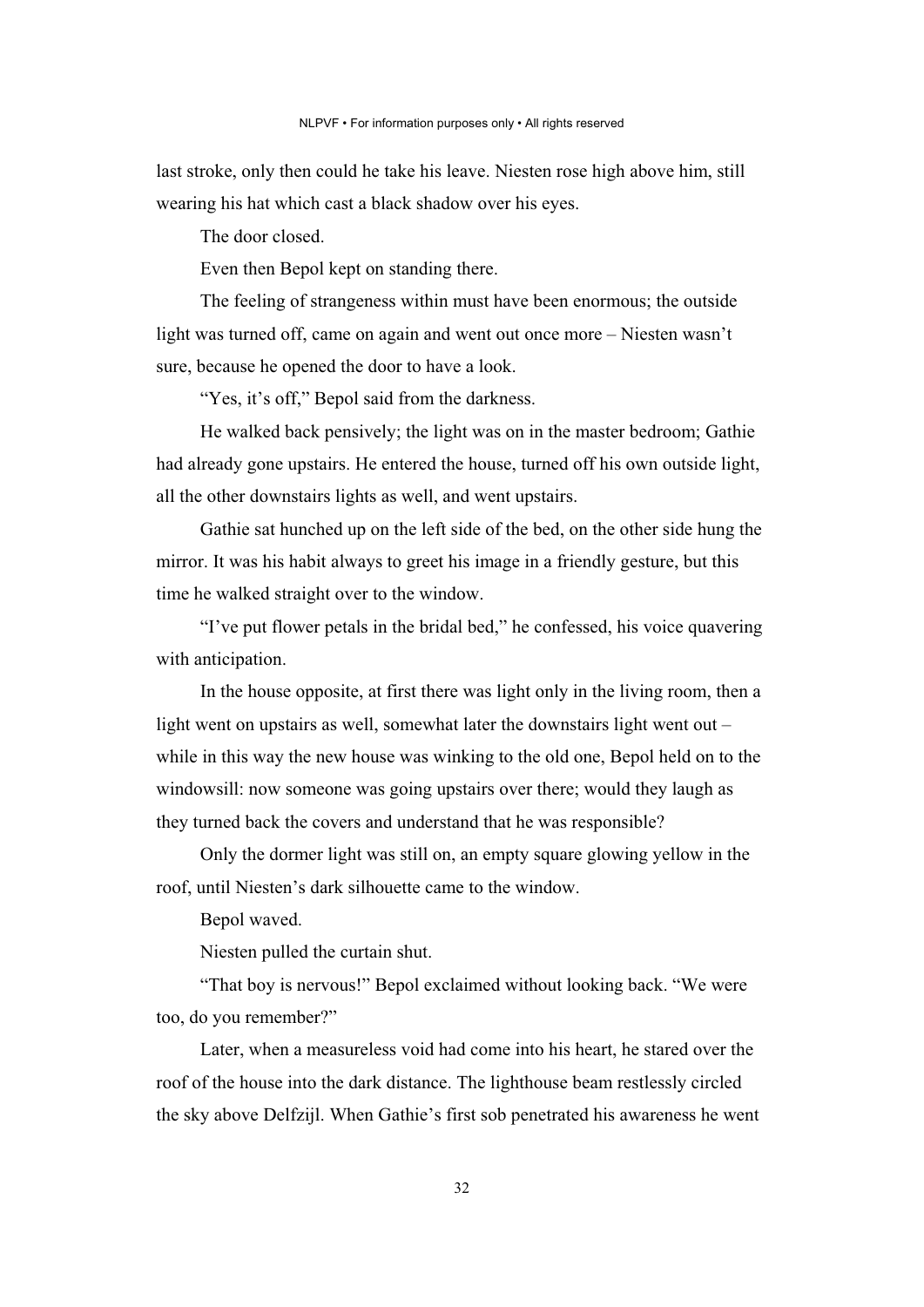and sat down next to her and pulled her down slowly to lie down beside him. They were both still fully dressed, it had been a long time since they had lain down on the bed that way.

"Yes, that's the way it is," he said, while Gathie wept in his arms like a girl, "those youngsters have their own life... and we have each other... dear, sweet little Gathie!"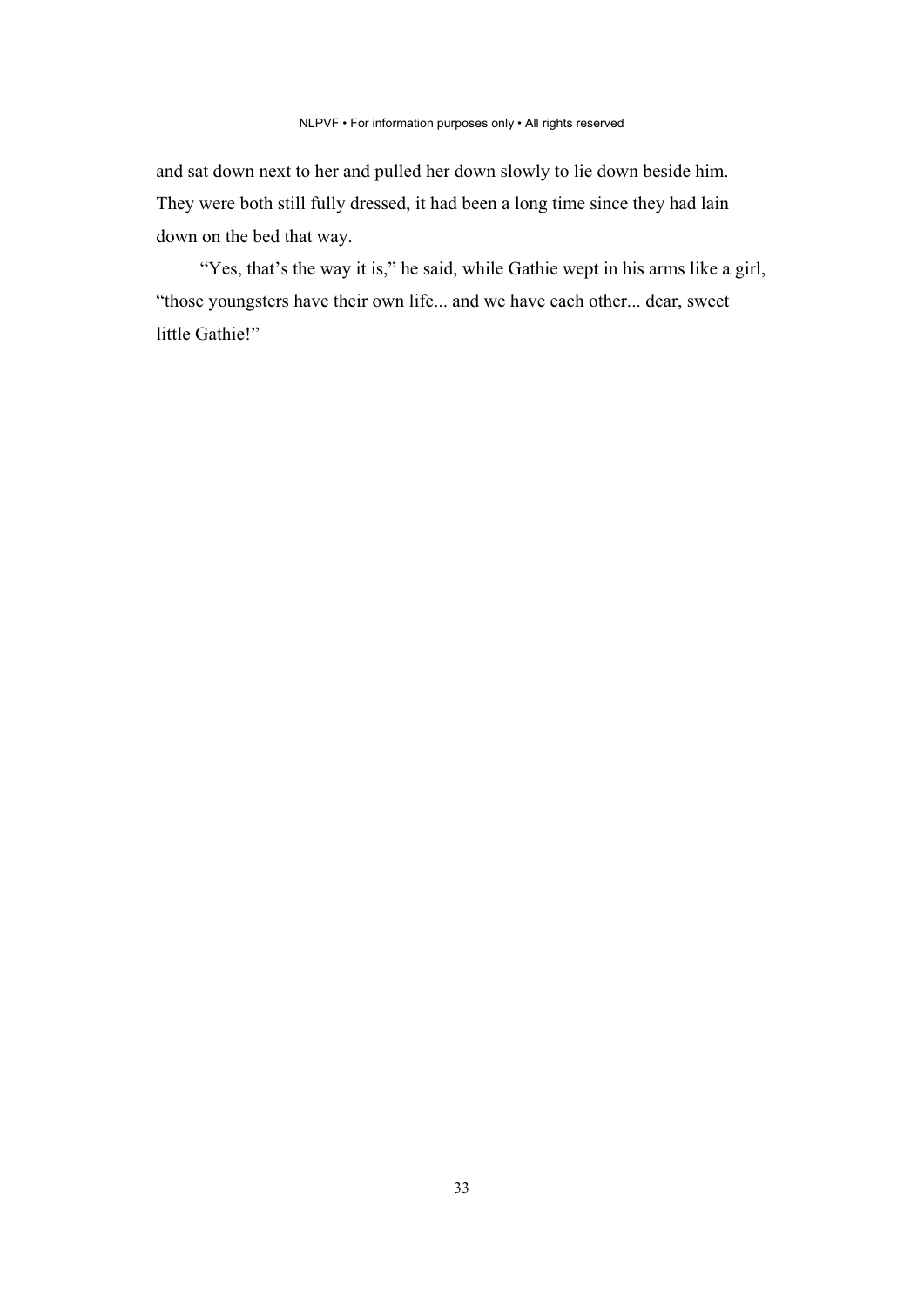NLPVF • For information purposes only • All rights reserved

#### **Sample translation from**

*The New Man* **by Thomas Rosenboom (Amsterdam: Querido, 2003)** 

**Translated by Nancy Forest-Flier**

#### CHAPTER XV

#### **The decisive round**

The lamp was still on in the living room. He hung his hat over the coal scuttle and, yawning from the cold, sat down beside the stove. He opened the slide, poked the fire and lost himself in the warmth. Then seized by a violent shudder, he walked out of the room, his coat still on, through the kitchen and into his office.

There was no more movement under the stern. Niesten had already stopped digging. The nearby house, dark and shut, was shrouded in apparent abandonment; a moonbeam flickered on the motorbike still leaning carelessly against it.

Bepol lowered himself behind his desk, without turning on his own light. He lit a cigar, not knowing whether he was solvent or bankrupt, and stared up at the darkness at the day's remaining flashes: the tensing and releasing of the moorings that had marked its passing; the greedy, smirking men; glances exchanged among his own people, a hand coming and going over the rail.

The telephone gleamed; all else dissolved into the surrounding blackness while he sat motionless in the dark, thoughts racing. Niesten doing the same in the house across the way. But why were no lights lit there? Was Niesten in the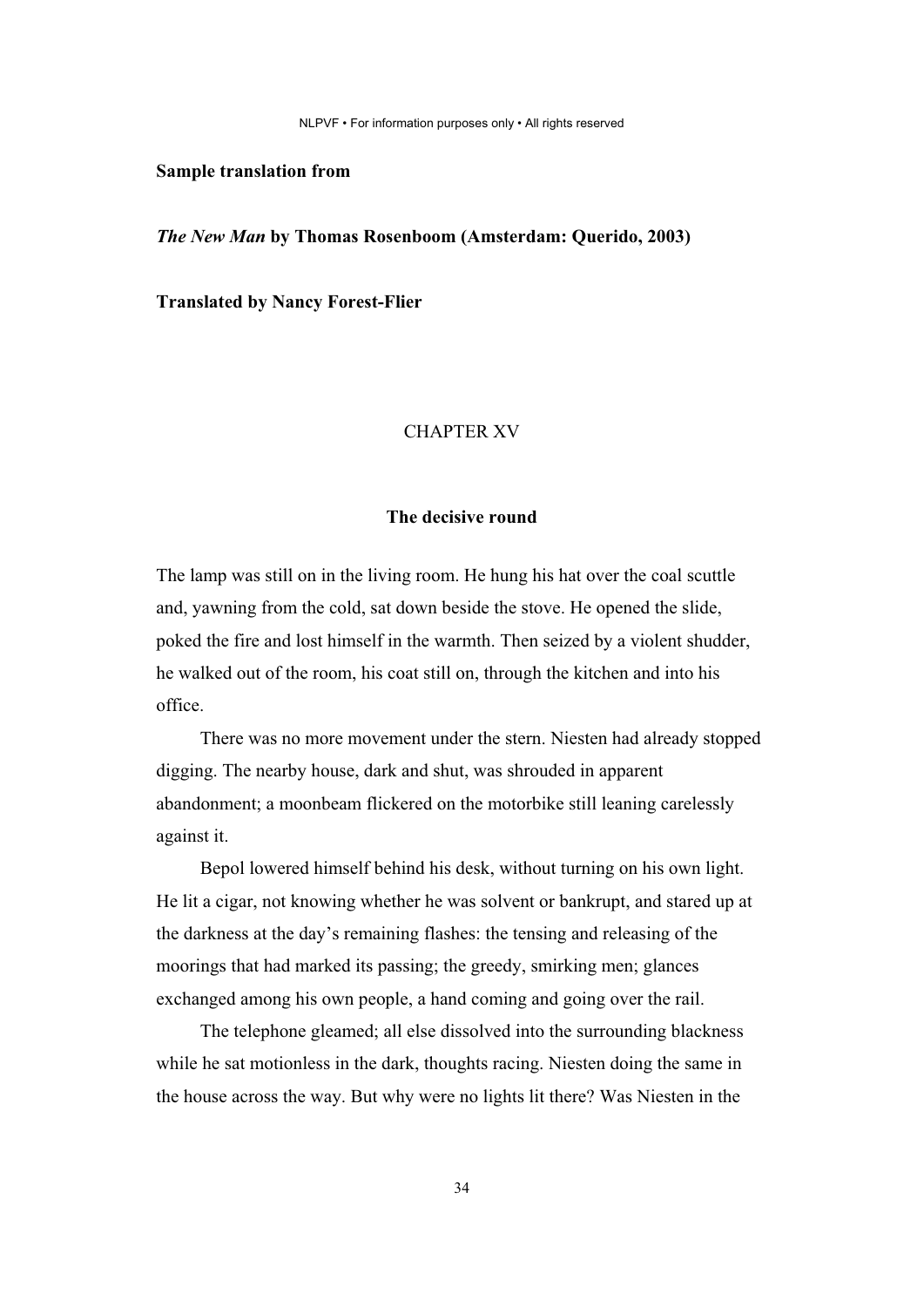house at all? Perhaps he had climbed on board and was standing on the bridge turning the wheel, like the boy he still really was, no more than a nail boy.

Bepol smiled paternally, then started up and stared once again at the still darkened house. It was dark on the Seawolf as well. Where was Niesten? How were his spirits? Was he too ashamed now to bear the light? Perhaps he was also ashamed, over the recent episode of foolish digging, the fit of rage. But why should he be? After all, no one had seen that, only Bepol. Niesten really ought to be less preoccupied with himself, always that kerchief, and that cap.

Once again Bepol attempted a fatherly smile, at the same time peering round the yard. His glance swept back to the house like a searchlight. Suddenly light had flashed on behind the parlour curtains. Deeply startled, he began laughing good-naturedly with relief: Niesten was simply at home! In response to the signal he switched on his light at once so that if Niesten peered through the opening in the curtains he in turn would know where Bepol was and not think he had forgotten him. At the same time he realized how visible he now was and decided that he ought to strike a pose. He removed his coat, took the Merchant Shipping Act from one of the drawers and walked over to the desk with it, as if he had just entered his office to do some work.

He sat for a short time, bent forward, sniffing his fingers, but soon stood up once again and looked outside. Just then the upstairs light went on in the other house, behind the curtains of the dormer window.

Before he could move a shudder ran through him, just as the Seawolf had shuddered that time the engine was being started. He broke free from his paralysis, the power released driving him from his office, and stumbled through the kitchen and continued on into the hallway and upstairs. He turned on the light in the bedroom, made an appearance between the opened curtains at the window and, gasping and beaming at the same time, grabbed the windowsill. Here was another sign from Niesten that he had responded to, promptly and in kind!

The moon shone through the clouds. Here and there a star twinkled. The flag was fluttering – the wind had got up, the sky stretched open, and far in the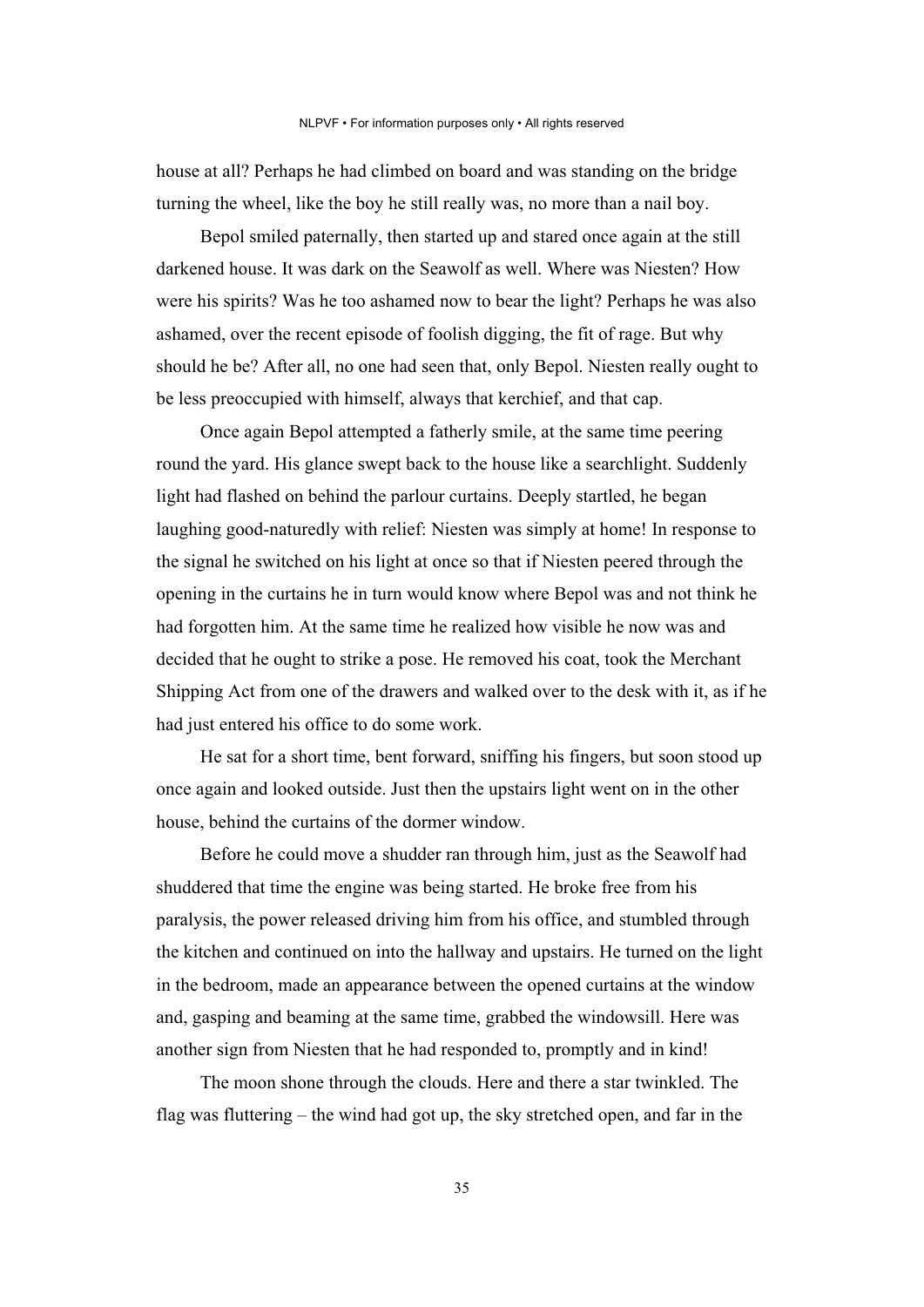distance the faint glow of Delfzijl was visible through the immense, pitch-black canopy.

When the curtains remained closed in the other house and nothing else happened there, the ship rose more emphatically above it, fixed in varnish, much steadier stationed here than it could ever be in Cuxhaven. It was built like a gigantic cap, the rotating beam of the lighthouse shining all around like a corona. After Bepol had stared long enough, he forced his gaze higher and looked out at all there was to see in the night sky over Germany – the morning came from there.

As he left, he paused at the threshold and winked the light, switching it off and on again, and then went laughing down the stairs. They had to have a little fun with each other, what choice was left, everyone else was gone!

The living room began to warm up. The poker was still in the stove, and he rattled it back a few times, then went straight through to the kitchen and turned on the light there as well. It was quite late now and he had to cook – for two, since cooking was obviously not something Niesten could do. He never had. And if he were suddenly to appear at the door he would bound to be famished – from the fiasco!

Like a real manservant he put on Aggie's white pinafore, showing that as far as he was concerned the age of domesticity had come. The pans on the cooker still held food from the previous day, when the guests had left prematurely. Instead of warming it up he threw it away, along with his cigar, and started preparing an entirely new meal. Bubbling with hospitality, he peeled the potatoes, washed the chicory, and crossed in front of the window – if Niesten were to see him thus occupied, that alone would make him hungry. If it weren't for his pride and shame he would have tapped at the window long ago.

Although his kitchen skills were not highly developed, his gestures were grand and he kept making lighthearted, or at least reassuring, sounds with his voice with everything he did and touched.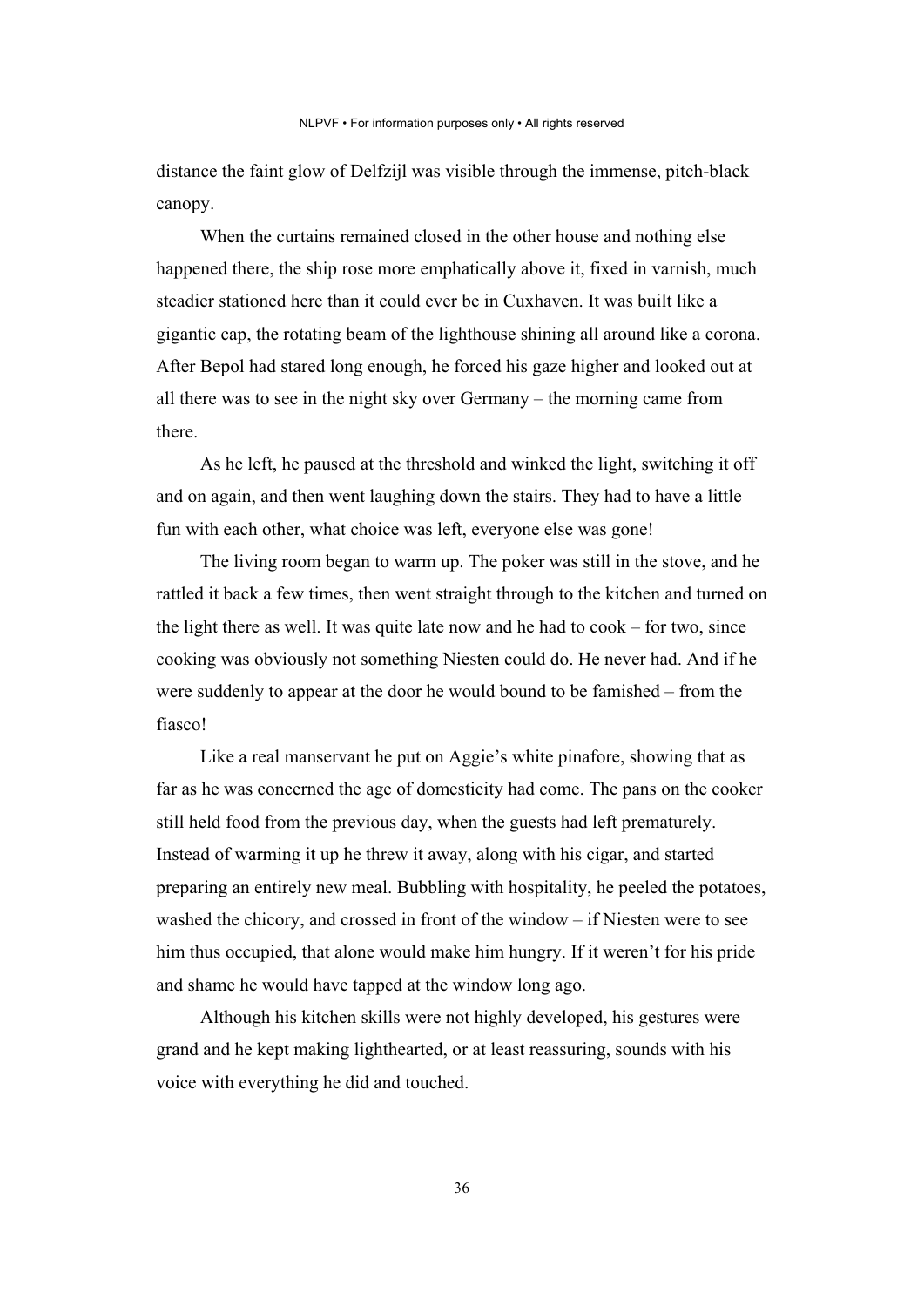"There." He put the potatoes in a full pan of water and set the pan on the cooker, shook in salt from the shaker held high above his head, and did the same with the vegetable.

"Now the meat." He took two seared ribs from the fat and placed them on a plate ready to fry later on. That was all he could do at this stage.

"Done. Now a little rest!" He turned to the door, wiping his hands. After two steps he halted, finger held aloft. "Dessert!"

He had forgotten dessert. There was one dessert he was good at making, and he had almost forgotten it! After he had gone upstairs for a clean tea towel, he returned to the kitchen humming. He tied the four corners of the towel together to form a pouch, hung the pouch from the tap and poured in a whole bottle of buttermilk, which had only to drain and thicken for his speciality to be complete: *hangop*, real East Indian *hangop*. As a finishing touch he placed a jar of stewed prunes on the counter. Then he returned to the parlour with a light step.

A tablecloth flapped through the air, dishes and cutlery clattered out of the cupboard, a cork sprang from the bottle, a candle was lit: all was ready.

Holding a glass of cognac under his nose, Bepol sat beside the stove. His eyes roved over the champagne bottle, the ship's canister, the stack of flags and the barometer on the sideboard, absent-mindedly poking the fire every now and then, basking in the warmth of togetherness. For they were together now, for the first time – each in his own house, true enough, but in the same grounds, with no one else around, and all the more together since they had achieved their togetherness by driving everyone away – he the men, with words, Niesten the rest with the shot, followed by exactly the same thing, his words. Yes, his successor had really succeeded him this evening. Where on earth was he?

The clock ticked. In the kitchen a lid began rattling, then another. Bepol could no sit still, and he went to stand before the window, black yet as reflective as a mirror. The pinafore looked good on him, he thought. He untied it, and turned sideways, leaning back a bit and looking over his shoulder at the gracefully hanging pleats on his back – first with his hands in the pockets, then on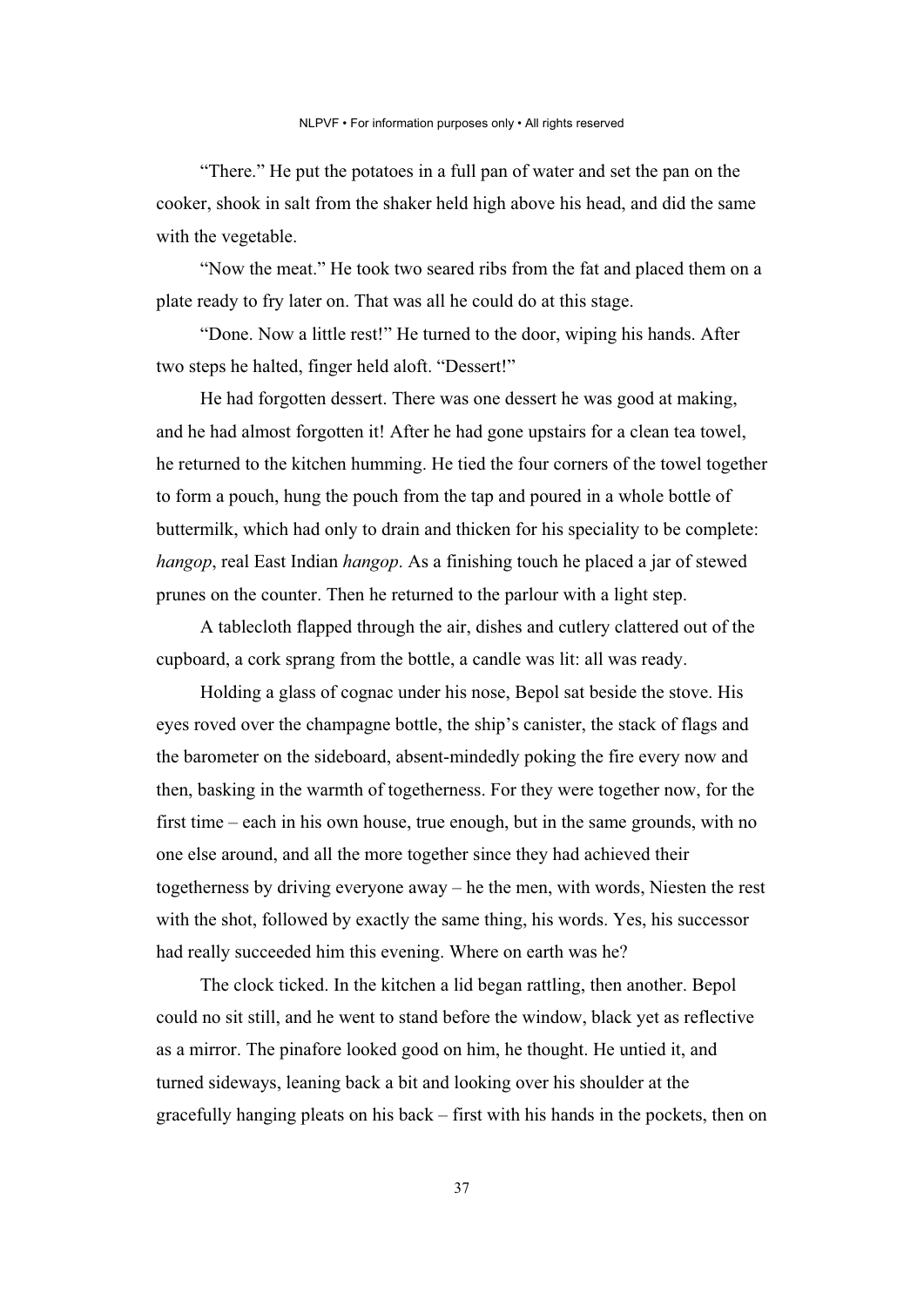his hips, then with the index finger along his cheek and the thumb under the chin. A moment later he combed his sideburns with a fork from the table, using it to clean his nails as well, and then put the fork back beside the plate.

Bepol polished the glasses.

Bepol folded the napkins.

Back in the kitchen when the food had finished cooking, he saw that nothing seemed to have changed in the other house – except that he no longer knew where Niesten was. Upstairs still? Back downstairs in the parlour? Perhaps he, too, was standing this very moment at one of the unlit windows.

With the same graceful movements as when he started the meal, he took the potatoes from the cooker, drained them, shook them as if shaking a rug, and did the same with the chicory. As long as he kept moving through the steam, he released his good mood as a flower releases its fragrance, a bird its song. He wiped the steamed window with his arm, emptied the pans into serving dishes, took down the salt and nutmeg cellars and shook them, one in each hand in alternating strokes – from the outside he must have looked like a drummer, or a farmer at his milking – until suddenly he stopped, and, very calmly, bent attentively over the pouch with the buttermilk. He dipped his finger in, stuck it in his mouth, and nodded approvingly – but could do no more just yet than pick up the dishes and leave the kitchen.

It was very warm now in the living room. The food sat steaming on the table. Sitting beside the stove, Bepol lit a fresh cigar and leaned forward with exhaustion, his elbows on his knees. The tobacco smouldered, the smoke curled up, pots continued to drain in the kitchen – so much was happening that he no longer had anything to do. All the peace that this would otherwise have given him was replaced by a nagging disquiet that stole up on him and penetrated his weariness with increasing urgency. When he looked round he saw that the food was no longer steaming, but the glasses were still sparkling and the candle was still alight, like a single beacon of benevolence, even now, now more than ever. If Niesten was in doubt, he need only look inside. But how could he possibly doubt,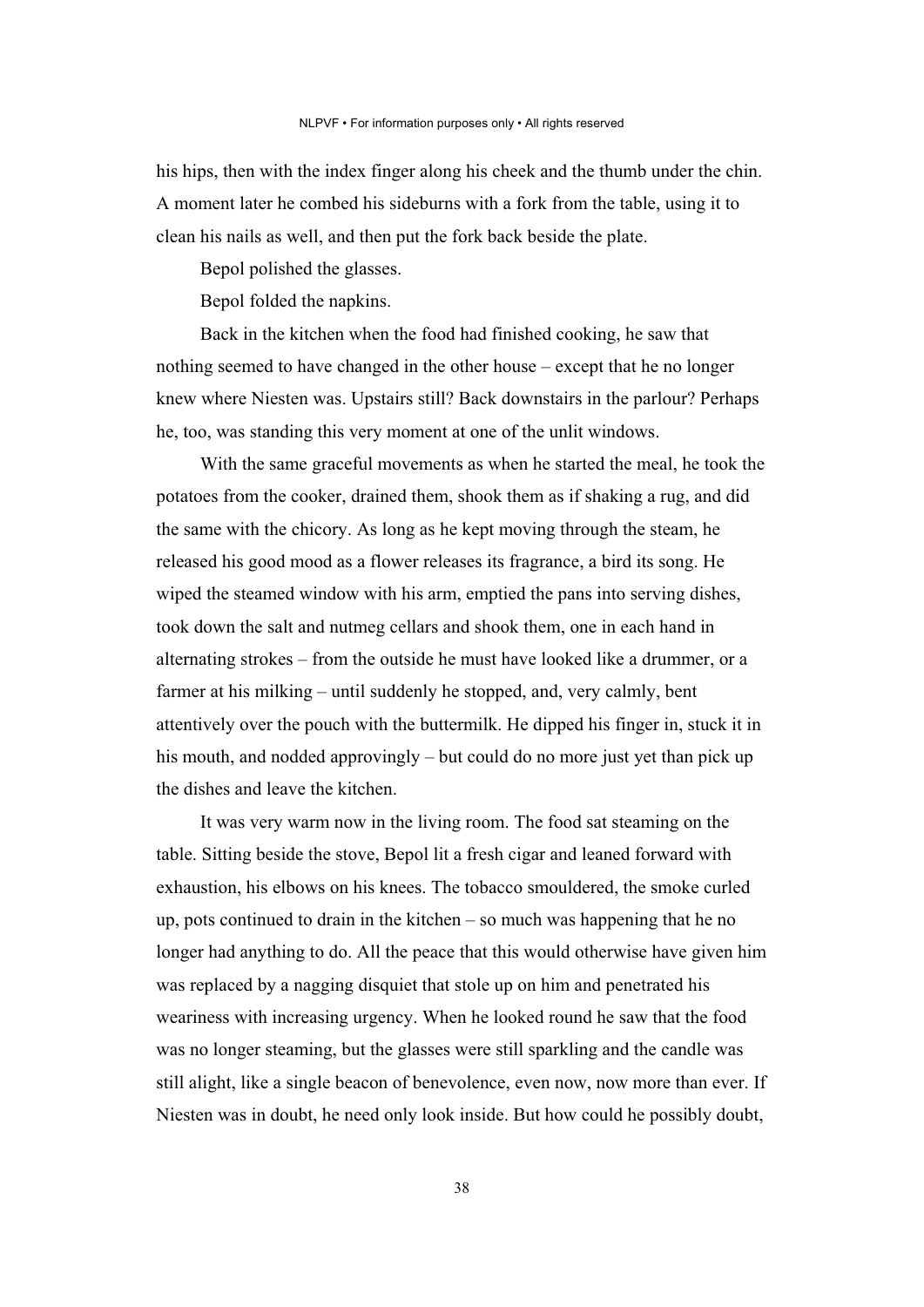after the house and the marriage? Was it never enough? What did Niesten blame him for that kept him from coming? What was holding him back? It couldn't be his pride, not now!

He laughed briefly, fiercely poking the fire back and forth through the grate, lost himself in wordless musing, and returned to the kitchen to take a quick look outside.

Thus the minutes strung themselves together, and accumulated into hours of sitting, walking and waiting, while the candle on the table grew shorter, the buttermilk in the towel thicker, the blackness behind the window deeper.

It was the clock striking eleven that made him sit bolt upright in his chair, momentarily surprised by the apron he was wearing. The cognac glass still hung from his fingers, but his cigar had gone out – he must have fallen asleep. As the last chime sounded he stood up, fingered the flags a bit, sat again, stood up once more and walked to the kitchen, suddenly in a hurry – but too late. It had already happened. No sooner did he see it than the weight drained out of him. To get a closer look, he slid farther into his office, pressed his face to the window and found he was as light as electricity.

No light was burning in the other house. It was completely dark now – but the motorbike was still leaning against it.

The final stroke of darkness, from maybe ten minutes before, had quietly been waiting for Bepol and it came upon him now, unexpectedly and out of nowhere, on his temples. He shook his head, sank dizzily behind his desk, and stared hard at the other house through the window in the door. The lights must have been just recently extinguished. If only he had seen which went out first. If it had been the downstairs light, he would know that Niesten was now upstairs; if the upstairs light, then – his line of reasoning flared up for a moment and unfurled like an article of clothing falling to the floor. Niesten could be anywhere now: in bed, downstairs in the kitchen, on board the ship, somewhere outside in the yard or the path at the back – it was no longer possible to determine his whereabouts. Or was there still a way to drive him from cover? His hand hovered over the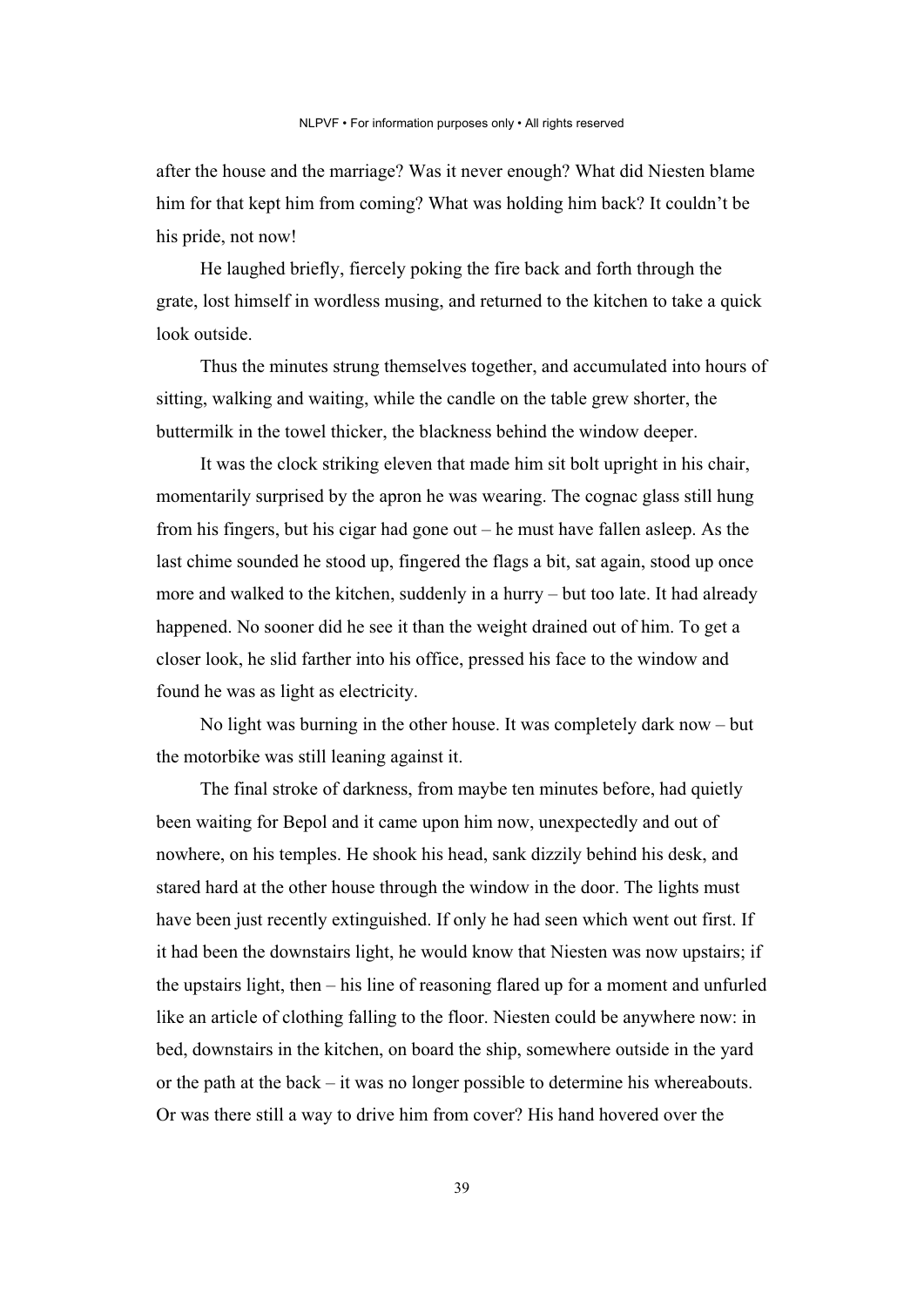telephone. He dialled the number, crouched down, and stared back at the sightless house.

The ringing must have been ear-splitting there in the darkness; even he himself could barely stand to hear it. He held the receiver to his head with two hands as if to absorb the recoil from each shot that he fired into the other house. His eyes glittered, his lips drew across his face as he recalled the first time he had dialled the telephone that way, and as the volley continued his smile expanded, until he saw that the corner room remained dark and his call was not being answered. If Niesten thought it was Ilse, calling from the home of the young lady in Groningen to tell him she had arrived safely and to wish him good-night, he would have picked up long before this. But no, he knew all too well that it must be *him*, that was why he didn't answer! Yes, indeed, they were starting to understand each other.

Flushed with understanding he hung up. In the ensuing silence he stiffened. Perhaps Niesten hadn't answered simply because he was no longer indoors. The fact was that he could be anywhere.

The total change in the house across the way finally overcame Bepol as well. A shadow was cast over his heart, a new disquiet rose within him. Seeking refuge in immobility, he moved nothing but his eyes, peering self-consciously into the outer darkness, searching the impenetrable surrounding motionlessness that gradually took on a life of its own. Afraid of betraying himself with the smallest gesture and becoming visible once more, he dared not even turn out the light beside him. Now and then a kitchen tap dripped but nothing else could be heard, until out of the silence his watch suddenly began to sound ticking in his waistcoat pocket.

Meanwhile the darkened house stood impassively in the grounds like a stranger, a mail-clad trespasser, a suit of armour with its visor closed. Was Niesten still there, or had he crept outside and was he now roaming about, free and noiseless? His presence gathered like a wind, and a draught passed through the office, getting stronger as if he were coming closer...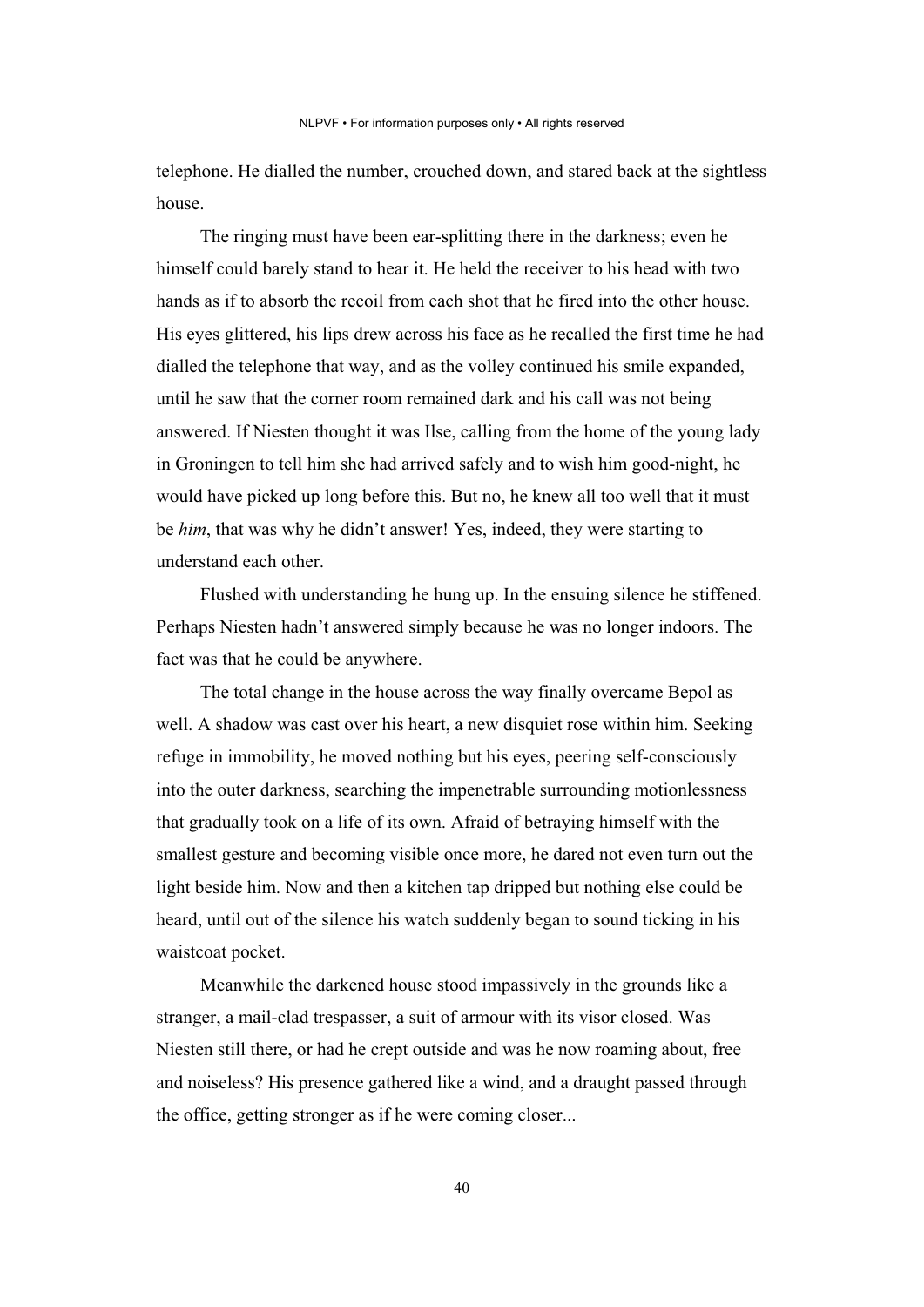Bepol could contain himself no longer. Not taking his eyes off the house he groped round sideways and turned off the light. Still groggy, slowly he pulled himself up, and it was only when he locked the outside door that he was finally able to shake off his paralysis. Roused by his action, he stumbled into the kitchen to do the same there, then was propelled into the hallway, where he bolted the front door, the last point of access. Now no one could get in. Sweating heavily, he exhaled with a gasp, breathing again as if there was not a moment to spare. His gaze moved instinctively upstairs – to Ilse's room, the window that was always open a crack, the flat kitchen roof right under it, the drainpipe...

He went upstairs two steps at a time, then more cautiously, until he was creeping up. He moved stealthily across the dark landing and very slowly pushed down the handle. The door swung open. He stayed in the doorway.

"Niesten?"

In the far distance a water tumbler glittered; the dull lustre of the linen cupboard slid into view, the window became visible – it was still open a crack. There was no answer.

He turned on the light, closed the window, and glanced over the empty kitchen roof. When he then turned off the light again and quietly shut the door, it was as if he had put Ilse to bed. A moment later he turned off the light in his own bedroom that he had left on after his wink-signal. Arms outstretched, he walked to the window.

All was dark now, here and for miles around. Wirdum slept. The house across the way stood out like a barely visible façade, submerged in an inertness that was no longer a quality of lifeless material but an attitude, an act even: the house was *keeping* silence, like a predatory animal about to spring, while inside a heart pumped, breath was drawn, and the motorbike glistened at the corner. In the distance the lighthouse swept its beams across the sky, unendurably monotonous, as thoughtless as a fool unable to  $stop - if$  the night were a negro, he would have been tickled to death by feathers of light, almost imperceptibly, stroke after stroke, interminably...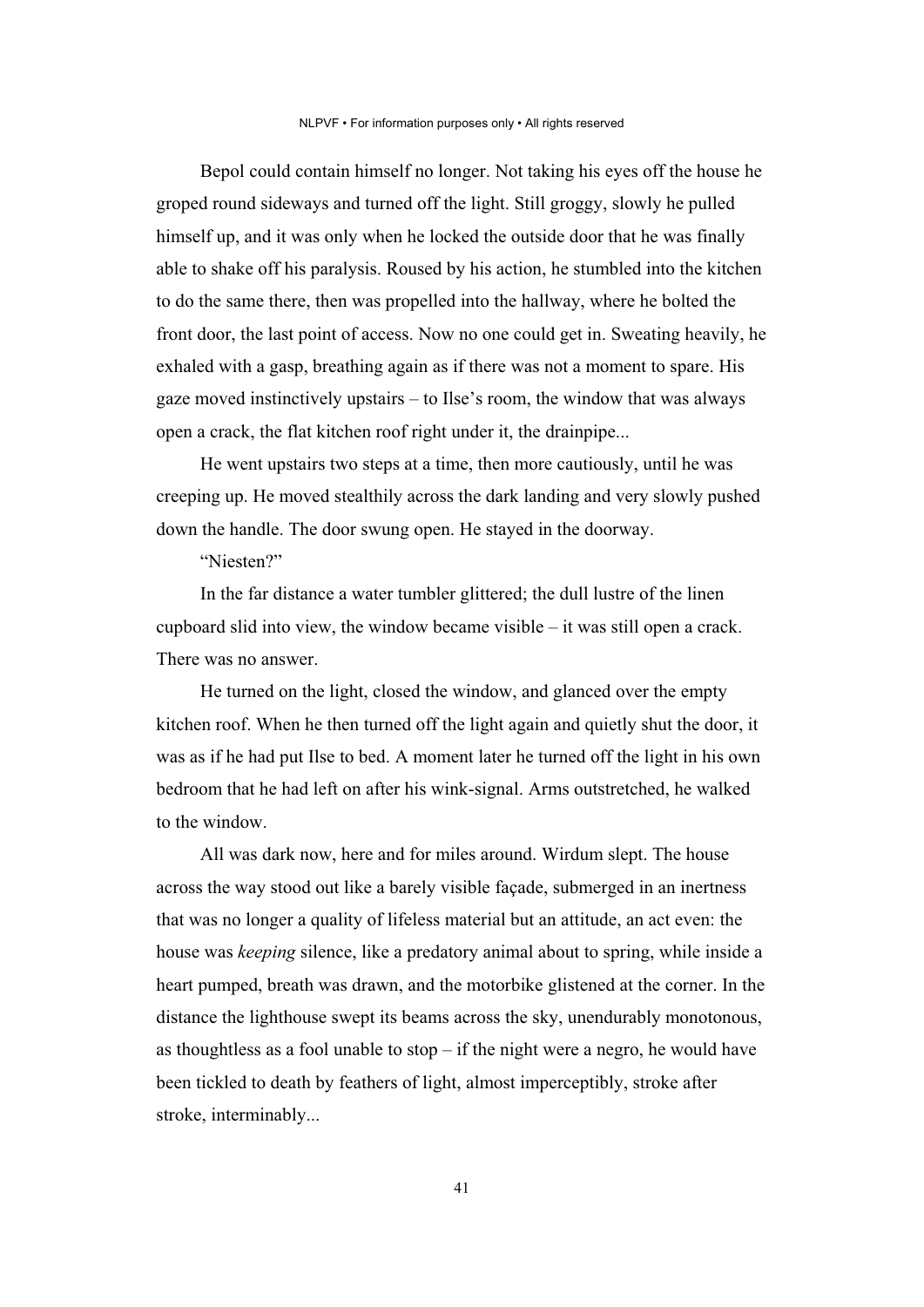Head spinning with imagery, drawn towards the view, lost in it, Bepol grabbed the windowsill. For more support, and in an attempt to recover his composure, he turned to the mirror above the washbasin – but even his reflection had abandoned him, refusing to appear in the darkness. When he looked out again the house had come one step closer. He fled downstairs, toward the light.

The curtains were pulled closed. All the doors in the living room were locked. Standing at the table, Bepol poured himself a glass of wine and then filled Niesten's glass. It was the time Niesten had first come courting. Aggie and Ilse were there, too, sitting on the sofa.

"Your health!" he pronounced, sweeping round with upraised glass. Then, turning back to the glass on the table, "To our further acquaintance – cigar? Come now, you only live once, at least, we hope so! Ha, ha!"

From the corner of his eye he saw Aggie's expression darken, which did not bother him in the least. It only egged him on.

"There's Aggie, looking disapproving," he said, turning back to Niesten's glass with a smile and a nod over his shoulder. "She finds remarks like that totally inappropriate, and quite beneath me. She thinks everything about me is soft – his body, his features, his character – it's as if there's nothing but warm milk flowing through his veins. It fills every inch of him: his cheeks, his belly, everything – and then he comes out with something like that? But this kind of thinking is based solely on appearance and prejudice, Niesten. It creates a gulf. Even in my younger years I couldn't overcome that. When someone looks at you like that they rob you of everything: your soul, your freedom. Every glance cast in your direction falls over you like a net. But we shan't make that mistake, shall we? All right, I may look like a cow's udder (ha, ha: there's another bit of goodnatured self-deprecation for you), but as we get to know each other better, you'll discover that I, too, have blood boiling within me – I, too, have a sharp side, another side, just like the next man, who often doesn't know he has it and isn't allowed to see it in anyone else. Have I gone too far? All the better. We'll have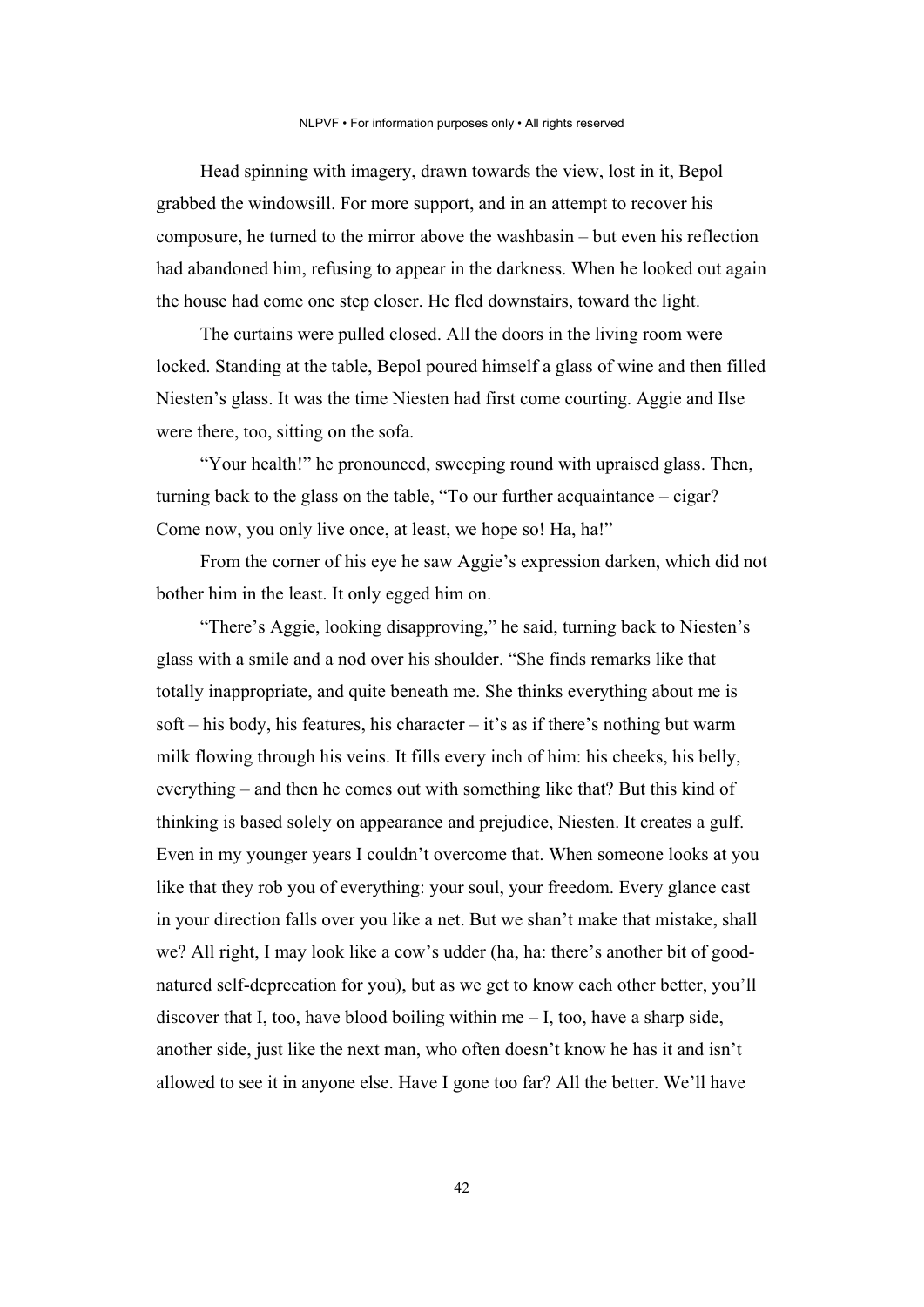no formalities here! And as for that comment I just made, well – let's call it philosophy! Know thyself. Cheers!"

He raised his glass, emptied it in one gulp, filled it again, and went on talking.

"A little more for you?"

He filled Niesten's glass, right to the brim this time, and looked down at him, his smile recovered.

"Makes you look like a real gentleman, you know, there with your wine, – a fully paid-up member of the propertied class. You've never shown very much in the way of socialism, but the last shreds you had now seem to have vanished. Mind you, I wouldn't be surprised if your future partner were to choose this very moment to start believing in socialism. Why? Because there's no other doctrine that so strongly emphasises the difference between workers and gentlemen! Ha, ha! Yes, that's a side of socialism, too, another side. Personally, I believe more in human equality. If you'd like me to tell you more we can talk about it some time, some other time. Now there are ladies present..."

It was the clock that brought him back. Loud and urgent, the sound of the clock striking half past eleven rang through the living room. It was a magical stroke that stripped everything of its magic. Suddenly everyone was gone. Bepol's monologue slid from his shoulders like a cloak, leaving him naked in the chill of his desolation.

The poker had remained in the stove so long that the heat had reached the handle, but the living room still wasn't warm enough for Bepol. Bending forward, he raked up the blazing coals even further with ill-tempered, scraping strokes, afraid of the silence that would ensue if he stopped, then suddenly even more afraid that the noise he was making might drown out another noise that he wouldn't be able to hear, the noise of breaking glass, a door handle being turned. Which window would Niesten choose to smash? Through which door would he enter the room to wipe off his shame and even the score? What state would he be in? Enraged, because of the locked outside doors? Would he stand there chewing,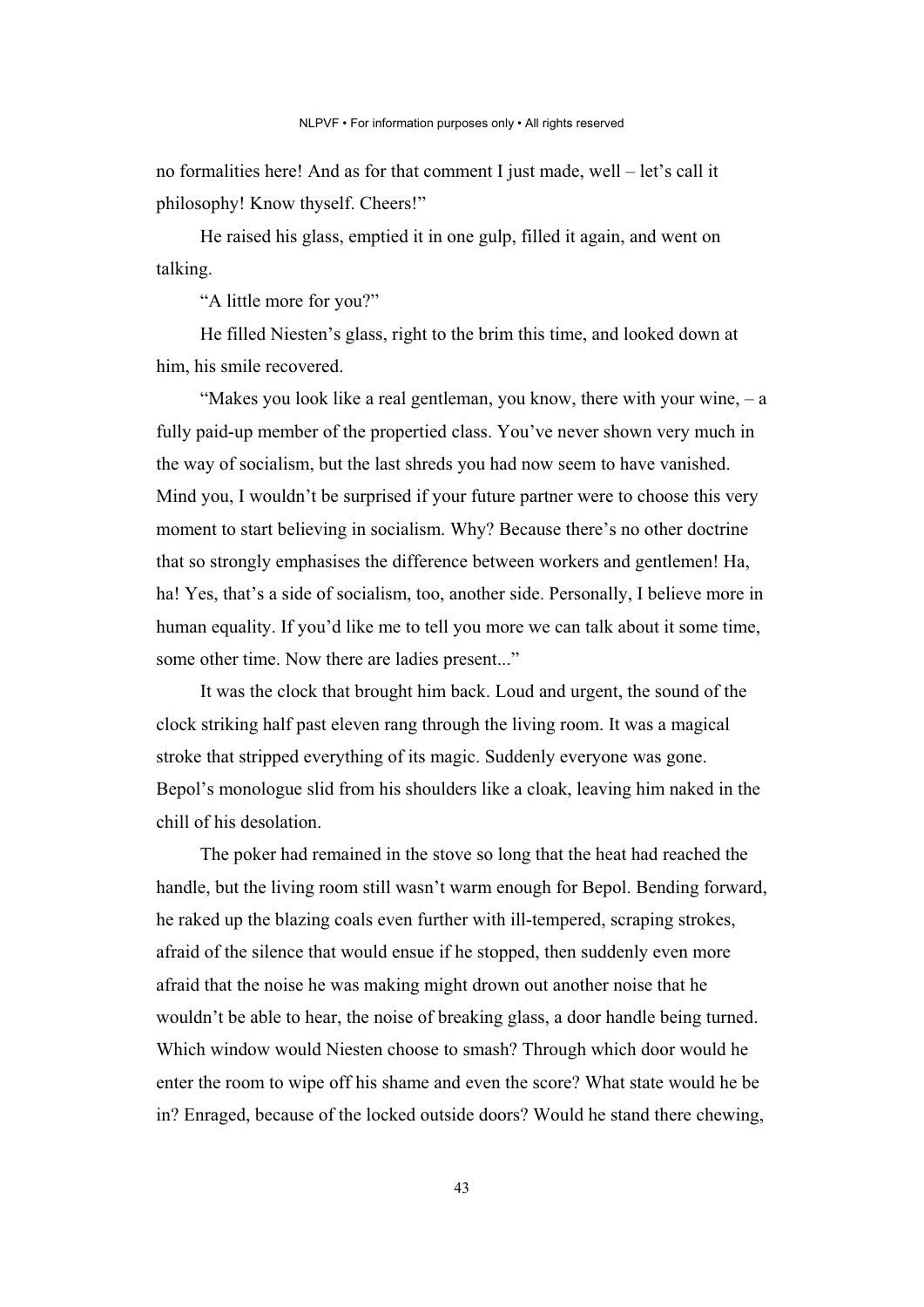as so often? What state was he in now? Was he lying in bed, fully dressed? Was he throwing his legs zombie-like over the edge of the bed? Was he already outside, unstoppable, single-minded, dissolved into the darkness?

Scared rigid in that instant, Bepol listened to the sighing in the air. He gazed around in panic, cowering in his chair as if the entire past year was pressing down on his shoulders. No door handle moved, not a single sound could be heard, the candle flame stood still – yet he immediately felt that pull again. It was the only sensation he could still feel, and it blew at him from every side, and electrified him, and so stultified him that his face lost all expression and form. As his eyes jumped wildly from door handle to door handle, his face looked more and more like a wad of paper, completely empty now that he could no longer think, except for the crooked lines on it – until his lips stretched once again, and his gaze finally found a fixed point, the point that, with all the strength he could muster, he placed at the end of all this empty, unbearable waiting. Good, he would rise and go. If that was what Niesten was challenging him to do, then he would gladly summon the courage to meet him, even in this hour of his deepest despondency. Yes, he would rise and go, but not unarmed. Niesten had the revolver, with three more cartridges.

The breeze had become a blaze, a hot, sweltering invitation to see to the final business, the decisive round, man to man. To prepare himself for the reconciliation he remained seated for a moment. Then he pulled the poker from the stove and stood up.

The night's mad laughter hung noiselessly in the upper air, and beneath it Bepol crossed over to the other house, bare-headed, timid as a bride. A man who had never been bashful, who had yet to know what shyness was – shyness was what he felt now. All his weight gone, he glided forth on a sigh, the sigh of surrender, another man, a new man, whose only desire, now that he could hide himself no longer, was to emerge – a night voyager, floating away from all that lay behind him, unattainable. He had left the door open as if he never intended to return – he had left his house as a bird leaves the egg.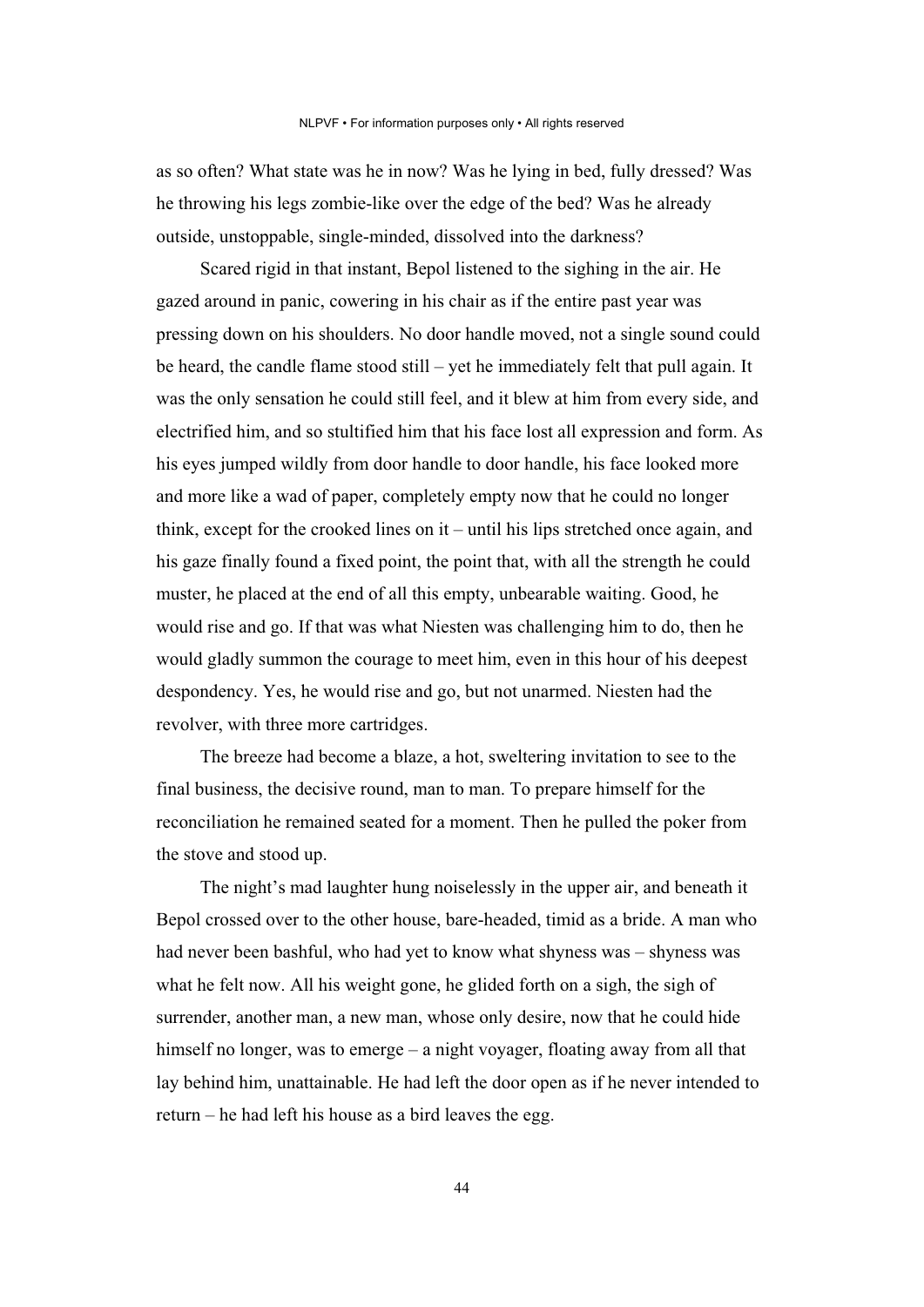Not until he got outside in the darkness did the poker lighten up, orange, like rust in the sun. It was all anyone would be able to see, looking out from one of the dark windows. To show that he had only come to demonstrate his friendship, Bepol slowly waved the glowing rod back and forth. In a few moments he was halfway. A moonbeam swept over his apron, which from the house must have seemed like the approach of a white flag.

The motorbike was leaning against the corner on the right like someone on the lookout, an ally of the man indoors. He turned instinctively in a slight curve to the left; this was not a visit to be made through the front door. Legs wide apart and squatting low he continued on, not making a sound. He did not walk of his own accord; he drifted through the darkness, as a sailing ship drifts to another ship during a calm, not by its own power but drawn and inevitably by the mass further on.

Yet he reached the window of the office quite suddenly. He placed his free hand above his eyes and bent over towards the glass. He could see nothing, not even if the curtain was open or closed. He tipped his head back a moment, because Niesten was taller than he was, then went on, round the corner of the house.

The Seawolf lay like a gigantic whale unfathomably far away in the meadow, her upper surface gleaming brightly as if wet. Bepol, by now facing the door to the scullery, turned again towards the ship but wavered. If he were seen entering the house now from there he would undoubtedly be followed; then the man he had come to see would actually be at his back. Rooted to the spot, he kept on looking – at the curve of the bow, the ladder that always stuck up above the rail, the tall wheelhouse with the bridge – until the ship faded before him and he knew for certain that no one was on board. At the same time, the house behind him began to exude a warmth that penetrated his skin.

He groped for the door handle and found it, turned it, pushed – the blackness faded before his eyes. He crossed the threshold, bolted the door behind him straightaway for protection – and he was in. They had been together at the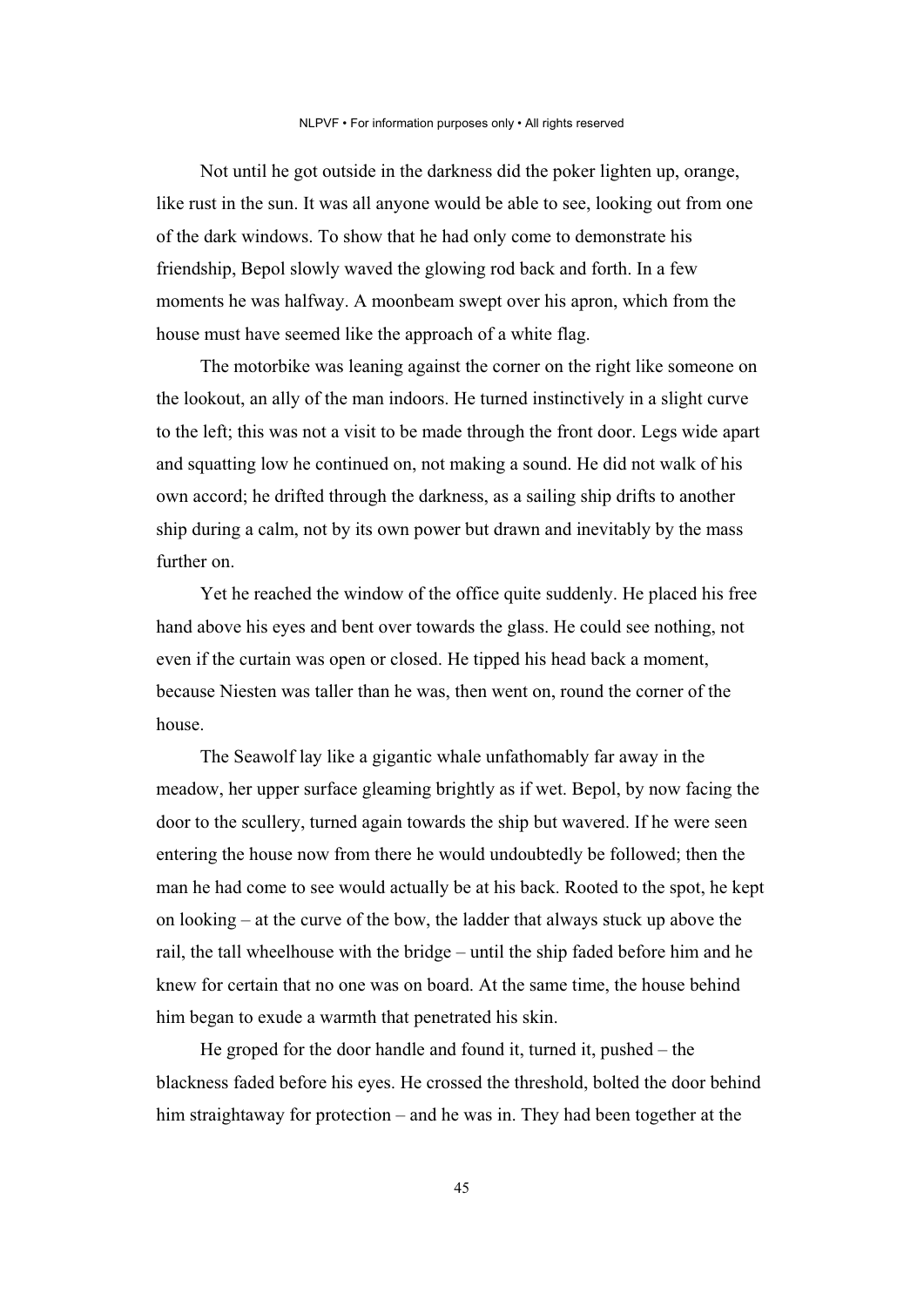shipyard, each in his own house. They were together at night, while Wirdum slept. Now they were together *inside*, in the house that enveloped Niesten like a body envelops a heart. It was as if he had entered his body.

The darkness in the scullery was thick as blood. He felt pressure on his ears, too, as if he was underwater. When it was clear that he could still breathe he went on.

His sword of light was the only thing he could see. He held it down rigidly while stretching out his other arm – sometimes straight in front to avoid bumping into things, sometimes to the side when he lost his balance. Because he could not see, his balance was minimal, but he kept on moving.

So long as he could feel the rough, uneven bricks under his soles he knew he was in the scullery. Past the doorway the bricks changed to the floor tiles of the kitchen, where here and there he saw something glimmer – the communicating door was standing open; after the digging Niesten has stopped closing it. Then, his free hand guiding him along the kitchen counter, he reached the door to the hallway. This door was closed. Very quietly he pushed it open.

"Niesten?"

He called out into the depths, whispering. He had to make himself known yet dared not reveal himself – but if Niesten had seen him approach, he would be standing directly in front of him right now.

He stood still.

He stepped into the hallway.

Here, too, it was not entirely dark. On the coat rack beside the front door hung the leather motorbike jacket and above it, the cap with the gleaming visor and metal insignia; the banister, shining faintly as well, curved upward. The door to the living room stood open but revealed nothing whatsoever, no matter how long Bepol's gaze bore down on the space within. He bent forward as if to take a first step, but turned suddenly and walked to the stairs. He grabbed hold of the banister, climbed a few stairs, but paused once more at the turn.

"Niesten?"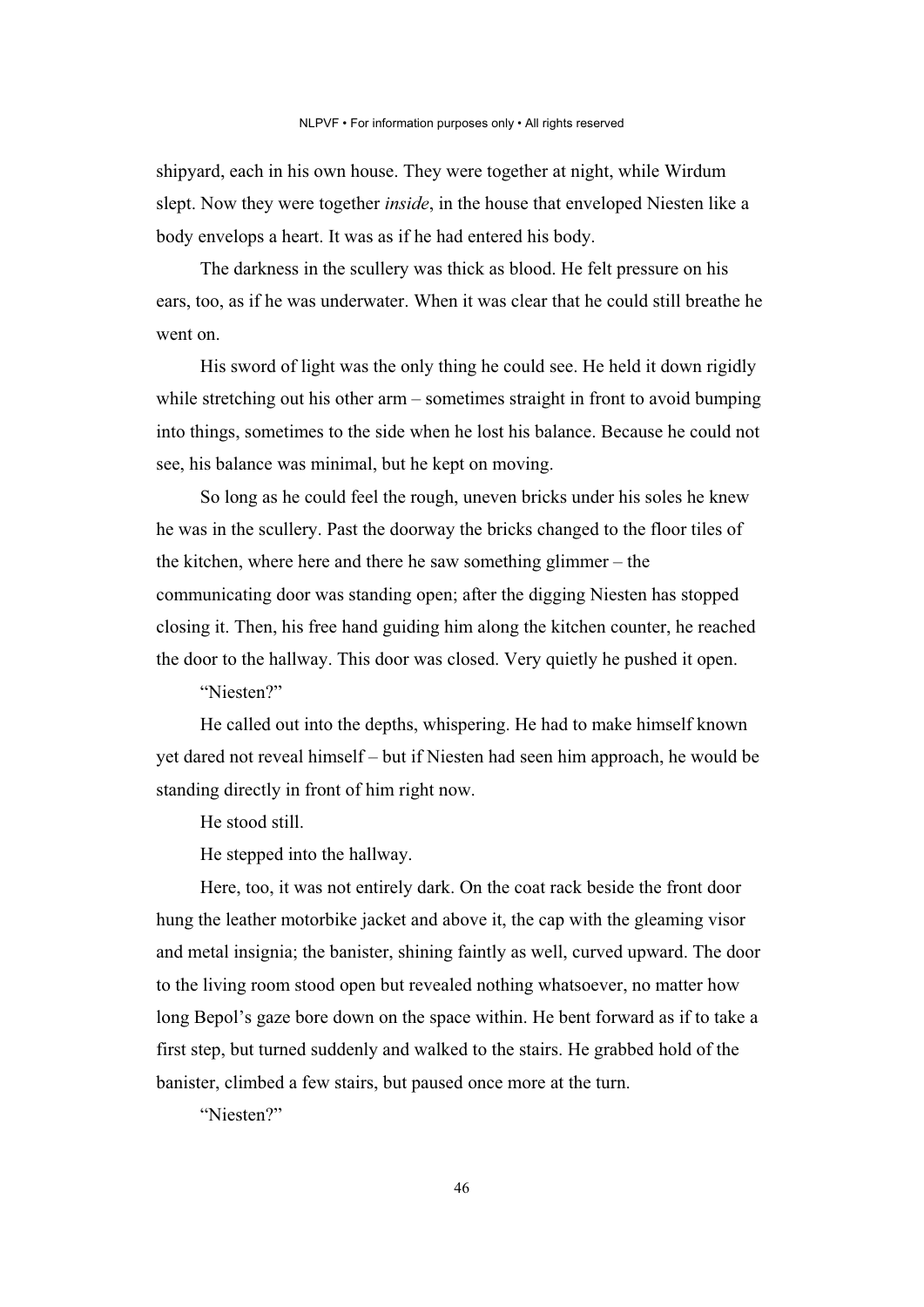Breathless he listened in the silence, gazing up the staircase, until the feeling again came over him that his back was unguarded and he was being approached from behind. He had to retreat, but could not turn around and did not dare let go of the banister. Breaking into a sweat, he looked down over his shoulder; the bottomless blackness beneath him made him reel with vertigo. Retreating, as if descending a ship's stairway, he began working his way down, step by step, until his foot knocked the floor and he could finally turn towards the inexorable blackness of the parlour's doorway.

"Niesten?"

All in a muddle, he panted his way into the darkness. Looking was pointless; it no longer made any difference whether his eyes were open or shut. Nevertheless, he could see that there was no red glow from a cigarette tip. Maybe at the back of the office. Not until he had probed that part of the room and, naturally, the impenetrable space in front of him, would he be able to climb the stairs without fear of being followed – up to where Niesten was probably lurking. Breathing deeply, he drew himself up to his full height, lowered the poker and stretched his free arm out in front of him, and as the passage began to list he stepped over the railing of the threshold, abandoned the wreckage of light and gave himself over with the acquiescent stupidity of a castaway to the swirling possibility that Niesten was somewhere in the room.

The darkness inside was total. After a few steps he could no longer tell if he was still walking straight ahead. He turned round to face the deadening rectangle of the doorway, positioned himself properly with his back to it, set himself in motion once again – and bumped right into the table.

At first he thought it was Niesten.

After a brief bout of dizziness a wild bubble of air arose within him, but his throat was too constricted to release it even as a squeak. In his feverish listening his ears seemed to have been stopped by the dense darkness, but finally he was able to breathe again and swallow the pressure: nothing, not a single sound could be heard, not from upstairs either.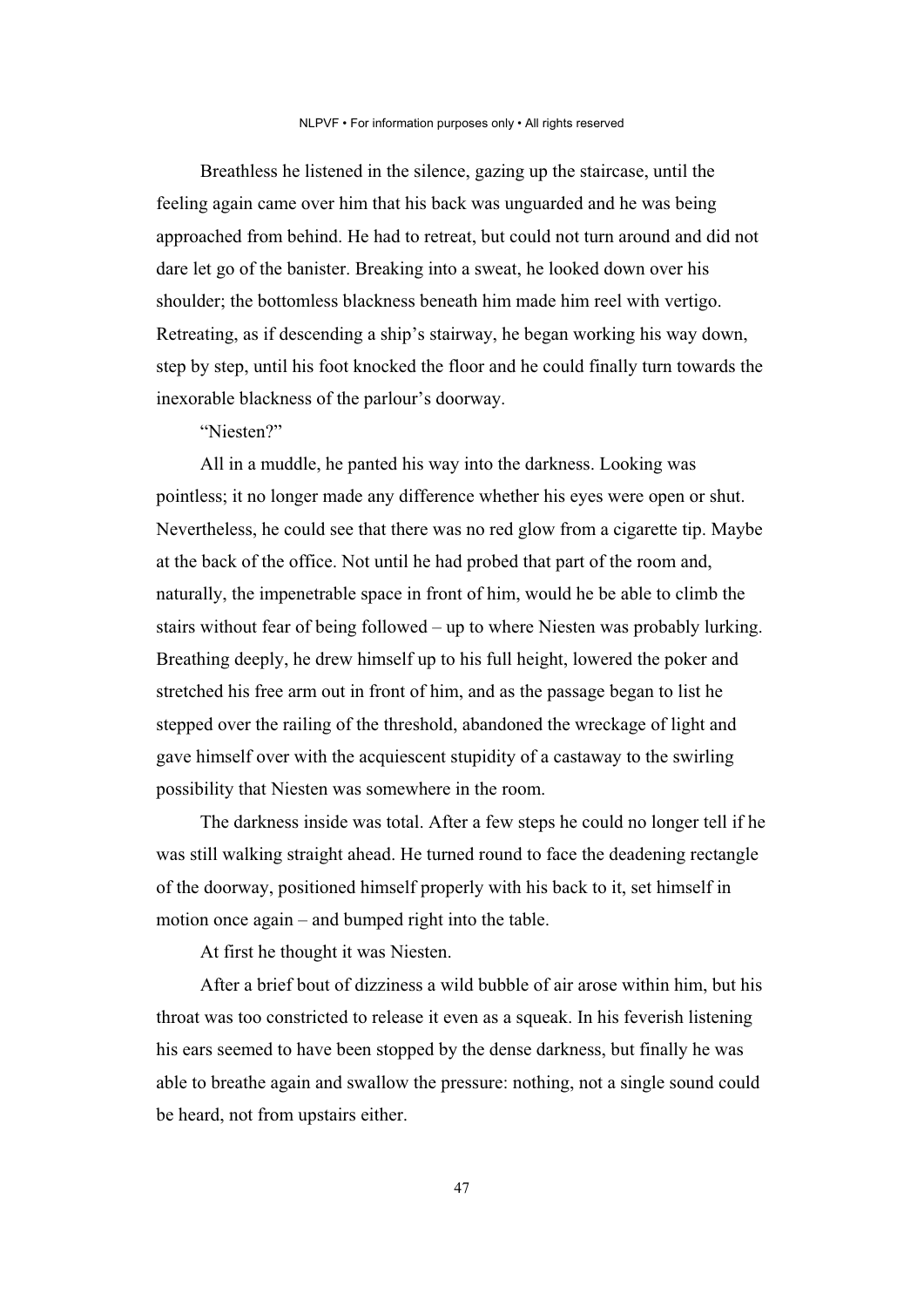Steadying himself on the edge of the table he regained his composure and continued on in a crooked line, shuffling, weaving, swimming, winding his way through the dark like a fish through an inkpot, a flounder through the estuary, yet drawn to the office with a certain inevitability: now feeling a brush of curtain on one side, then a dining room chair on the other, then nothing but that radiation on his back. Stiffening slowly, he saw something in front of him that he was convinced was behind him: Niesten in the doorway, the glowing end of a cigarette and two fiery eyes above.

Unable to change position, he began to turn like an automaton, wobbling from one heel to the other, his head rigidly unmoving, while his free arm, stretched out in front, was first bent slightly by the back of a dining room chair and in taking another swing touched something else, something that seemed to give way at first but then fell like a solid object, rolled over the tabletop and then, after a moment of giddy silence, crashed in pieces to the floor.

The shock was that of a surge of current against the temples, leaving Bepol with no other thought but that he had to clean up. Mechanically he crouched down where he was standing and began to search for the vase that could have fallen on any side of the table, rummaging from leg to leg, until his hand found the first fragment and the dried teasel descended upon him like a fine powder. As soon as he had straightened again the darkness flew at him from every side, now even from below. Without daring to look at the void beneath him he raised the poker like a torch; the bright red light with which it continued to glow with such fiery intensity did not radiate, however, but remained in the iron, dazzling him all the more. The light from the doorway was now gone as well, the escape hatch was nowhere to be seen – or was he mistaken, was he looking in the same direction each time, in that sea of solitary blackness that suddenly began to oppress him as if he had already drowned in its depths?

He swallowed, set off in a new direction, when suddenly his raised arm was clamped in a grip that closed just above the elbow. The strength of the grip was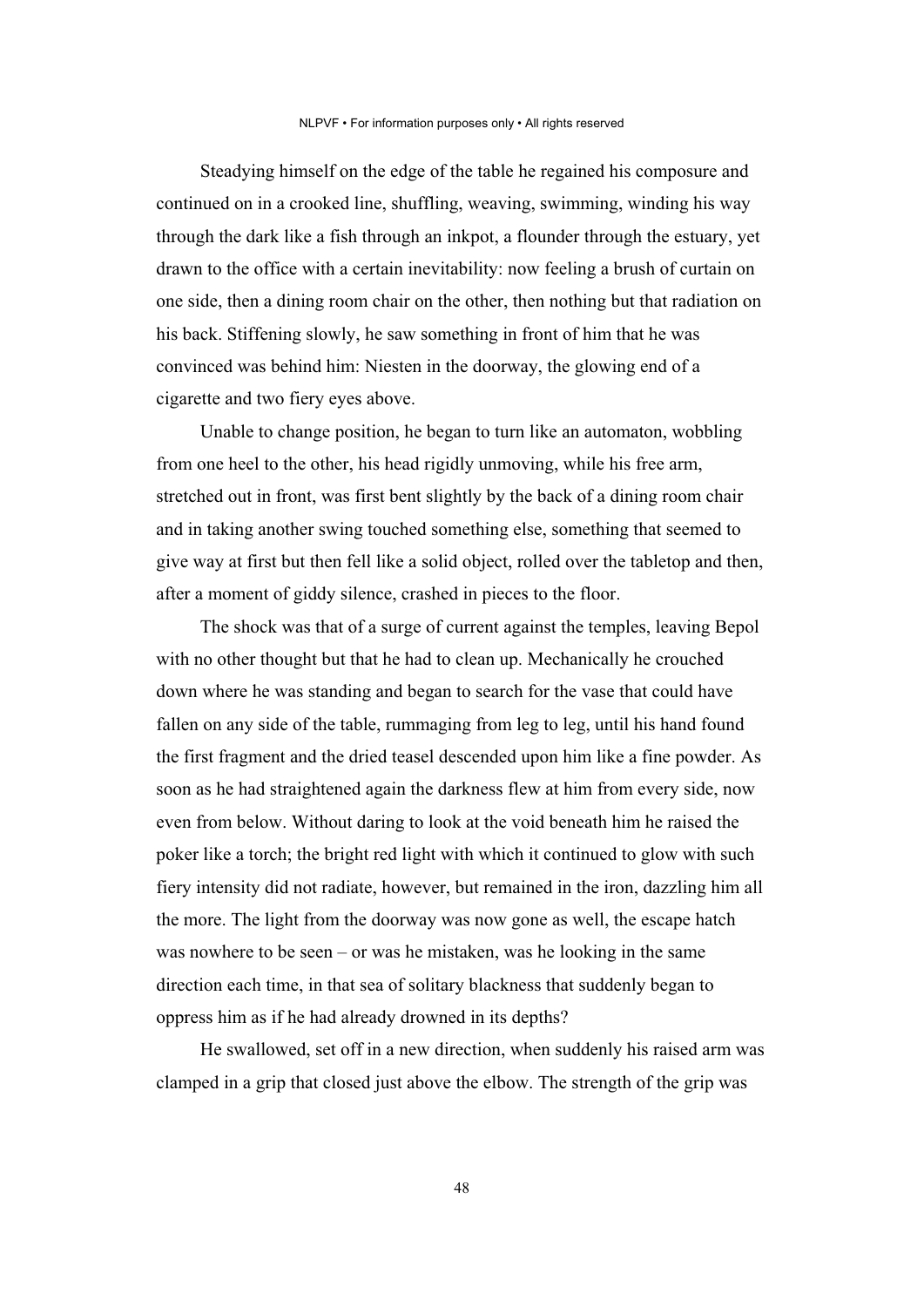enormous, yet the only sound was the crash of the poker falling on the wooden flood. Bepol could no longer hear it; he was numbed.

Without light or inhabiting spirit the house could no longer close itself off from the surrounding night. The greater darkness crept closer and closer, encountered no one, let itself in and seeped into the lesser darkness between the walls. There was no longer any difference between inside and out, between here and there, and with the passing of the hunting hour he also gradually began to lose all sense of distinction between the fox and the mouse in his stomach.

Bepol hung slackly from the unrelentingly clenched fish like a coat from a hook, but eventually a sufficient amount of tension returned and he was able to move again. His head was the first to straighten. Then he raised his whole body up on his toes and began, painfully but joyfully, to rotate on the pivot of his rigidly fixed elbow, further and further, until they would be standing chest to chest.

He saw still nothing.

Then something in him began to scream. Almost weeping, he pressed the last bit of light from his eyes with every ounce of strength he could muster, and yet he saw him: a friendly face, with a dreamy, blissful glance, the full cheeks with the sideburns like sides of bacon hanging from his plate  $-$  it was Bepol himself.

He pressed himself against the darkness, felt an arm around his shoulders, was embraced, held tightly and shoved back – but the grip on his arm had been so powerful, and continued to tingle so much, that it was not until the flash had completely died that he realized he had been released. He extended his arms forward, felt nothing, and found himself alone in the all-consuming darkness that had now begun to work on him, too. As the screaming began to swell uncontrollably he became lighter and lighter, he disintegrated with incredible speed, nothing of him remained: his bones turned to powder, his flesh turned to foam, and when all the strength had poured out of him he sank to the floor, noiselessly weeping.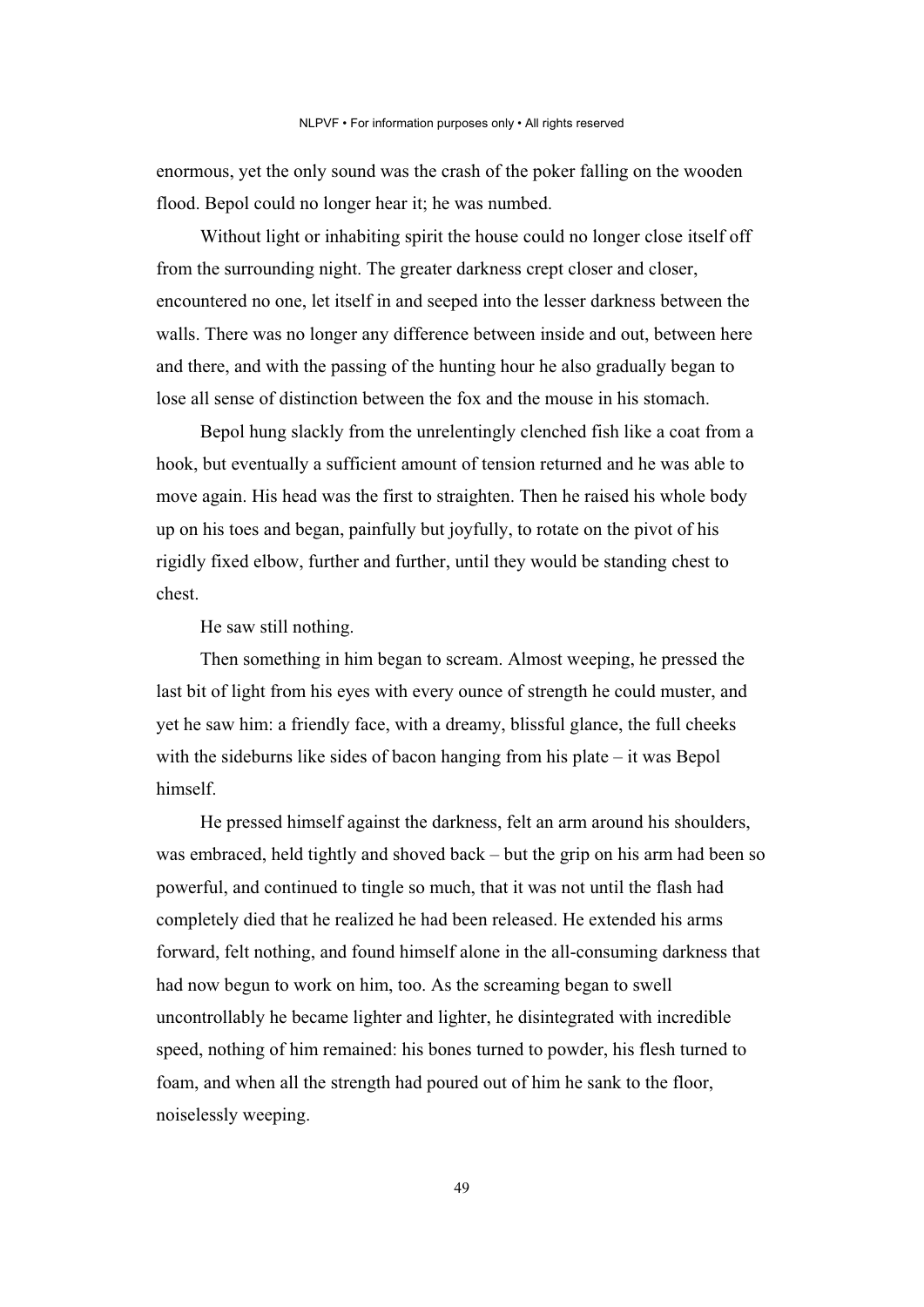An immense moment later came the sound of calm, determined footsteps descending the stairs. The footsteps continued with the same gait through the hallway, and then, after a brief silence, the front door clicked shut.

Bepol came to his senses with a jolt. Outside the motorbike was being kickstarted. He sat up, saw again the patch of light in the open doorway and, mechanically grabbing the poker and stumbled into the hallway. The jacket and cap were gone, and the throbbing of the engine swallowed up the acceleration, rising in pitch and volume before slightly subsiding. Niesten had driven off, he was riding away, he would make a wide arc and drive off the grounds. It was senseless to run after him. Bepol would have to head him off. Only by going through the scullery and then hurrying to the road would he be able to apprehend Niesten at the bank, throw his leg over and ride pillion.

This fuller understanding burst upon Bepol with a chaos of new passion. He stood at the front door, turned on his heel without a moment's thought, stormed through the moonlit kitchen and came to a stop at the outer door of the unchanged, pitch-dark scullery. Groping with his free hand, he found what he was looking for: he turned the door handle, tugged and pushed, while the time passed and the tugging and pushing melted into a single powerless wrench – he could not get the door open, gave out a screaming gasp and started crying once more, then suddenly realized that he had bolted it himself. First groping, then shoving, and then with a single kick he staggered outside, going straight ahead until, breathing in deeply, he managed to slow down and finally turn round with a deep breath. At that very moment, the rear light of the motorbike darted out from behind the shed, and Niesten rode past him and down the road, heading for Germany.

The flickering rear light danced away between the trees and buildings like a flame. Paralysed, Bepol watched it go, the arm with the poker stretched out toward the motorbike, the other instinctively toward the Seawolf, the only other motorised rig for miles around. The roar was a strip of noise that already stretched further to the east, thinning all the time, and finally fading like the smoke fading from an exhaust pipe. In the silence that followed the clock in the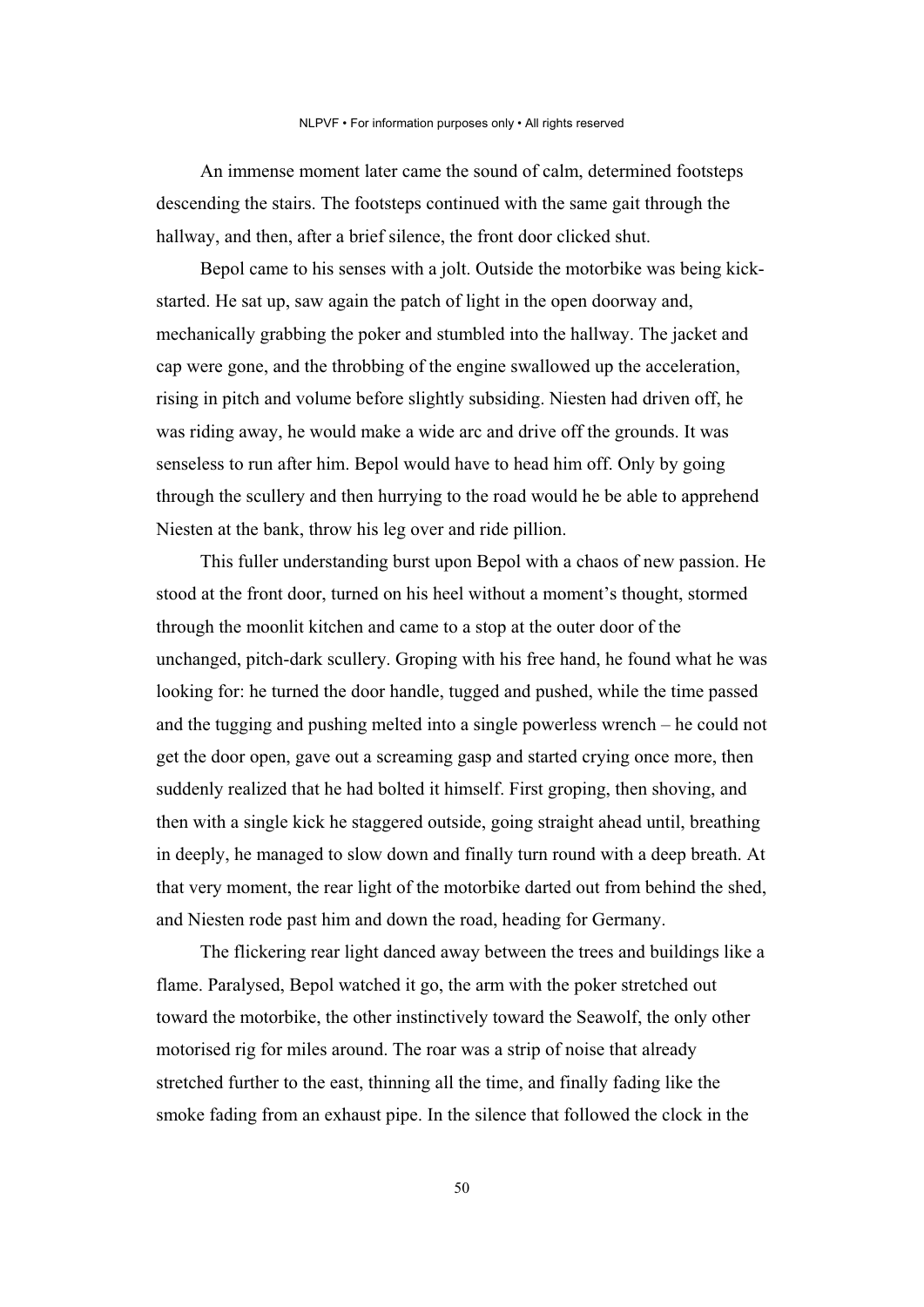house behind suddenly began to chime endlessly, loudly through the open scullery door. Twelve times, midnight. The day was over, everything was past, yet Bepol kept on going. He glanced quickly back and forth at the directions his two arms were pointing in, then shook off his paralysis and started out in the direction of the ship – first sideways, then straight ahead with increasing acceleration.

Finally, when he reached the bottom of the ladder, he allowed himself to throw away the poker in order to free both his hands. The glowing rod, now dark red, lay hissing in the mud behind him. He felt the rough wood and the smooth iron, and once aboard walked straight through towards the bow, up the stairs and into the wheelhouse.

Everything inside gleamed: the recently varnished panels, the glass and the steel. The pale light on the bridge was the concentrated reflection of the heavens. With one purpose in mind, Bepol strode up to the great wheel. He bent over towards the window and was at such a height, with such an unrestricted view of everything around him, that he immediately saw the beams of the lighthouse turning like silver spokes along the canopy overhead. On the ground everything was dark and dead, until he saw, far in the distance, the tiny red light flash suddenly and go out. Visualised as a painting, the view was nothing but a black square, meaningless, flat and abstract, but for Bepol it now had a vanishing point. And as he anxiously directed his gaze, it seemed as if it was his own heart that had disappeared there and was divorcing itself from him even further on the swift wheels of the motorbike. The thought was so painful that tears came to his eyes, and his face twisted into a grimace that he could no longer feel.

He dared not allow his gaze to wander from the vanishing point lest he lose it, and his eyes remained fixed on it as he set off in pursuit. Blindly his hand brushed over the dials, and the first switch he came to and pulled was the right one: it had to be the ignition. From the depths of the engine room came a sigh; apparently, after the trial run, the pistons and regulator had been tuned to the correct and highest position, ready for the next start, because as soon as the